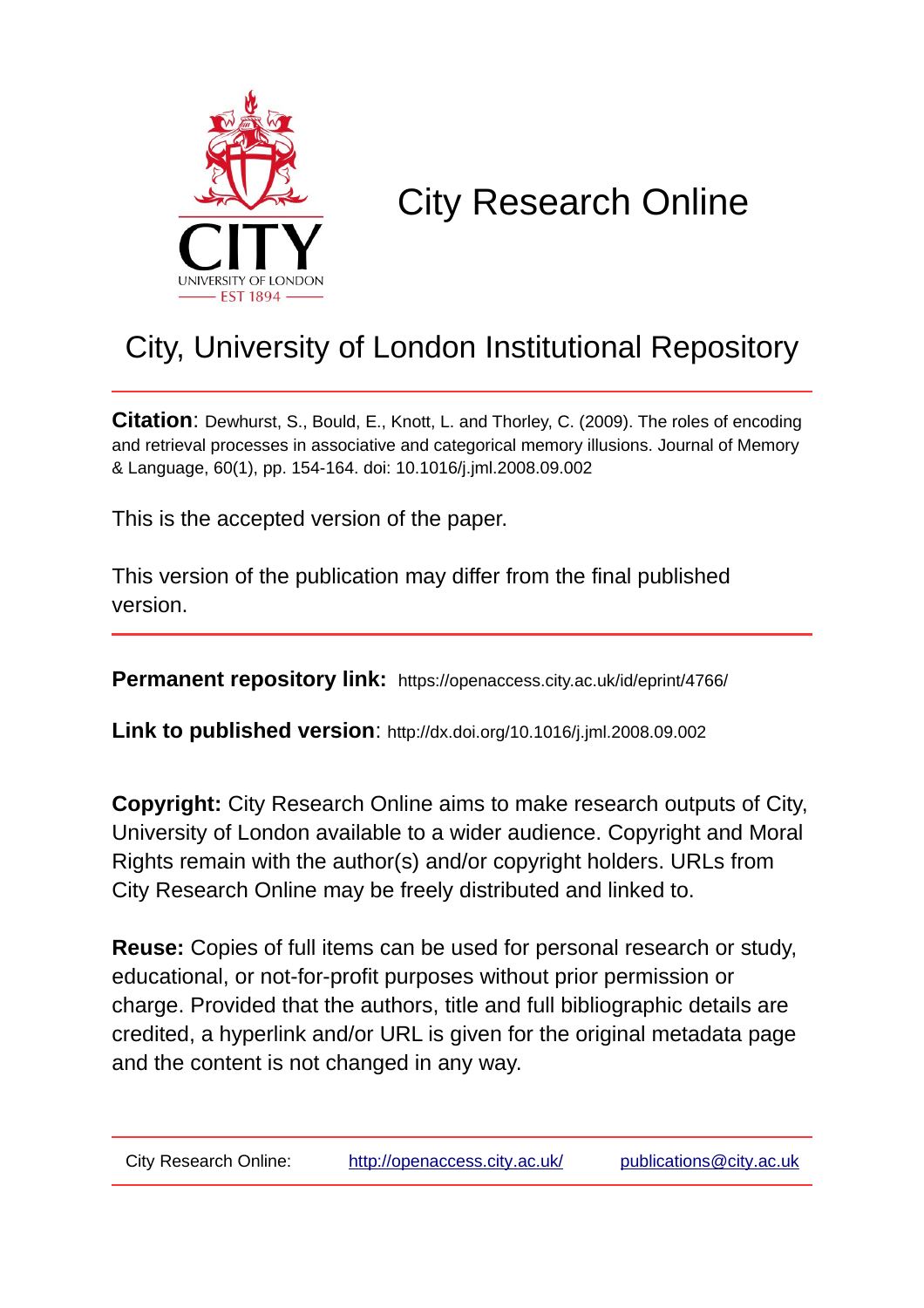The roles of encoding and retrieval processes in associative and categorical memory illusions

Stephen A. Dewhurst, Emma Bould, Lauren M. Knott Department of Psychology, Lancaster University, England

Craig Thorley

Department of Social and Psychological Sciences, Edge Hill University,

England

Address for correspondence:

Dr Stephen A. Dewhurst

Department of Psychology

Lancaster University

Lancaster LA1 4YF

England

Email s.a.dewhurst@lancaster.ac.uk

Phone +44 1524 593835

Fax +44 1524 593744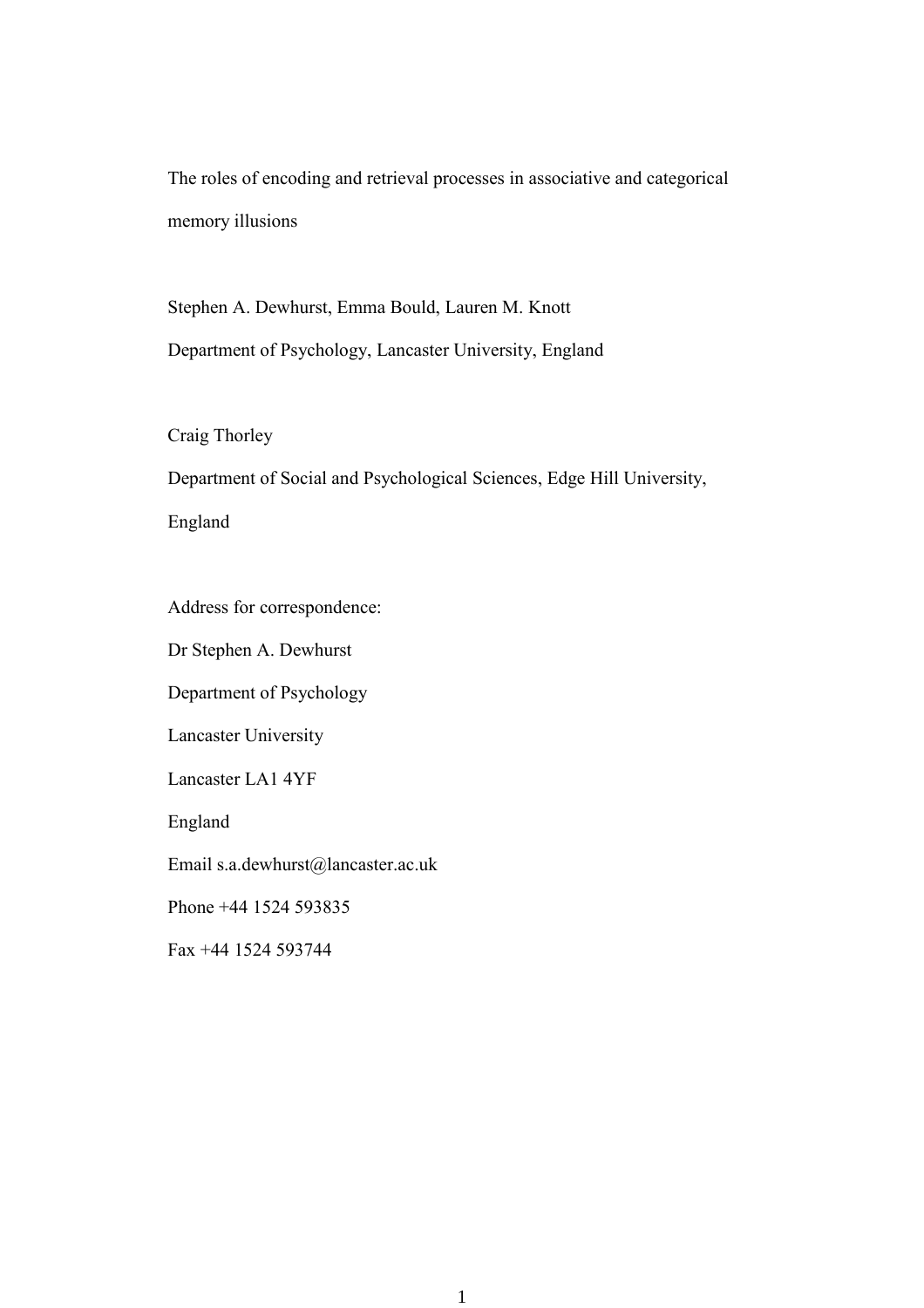Four experiments investigated the origin of associative and categorical memory illusions by comparing the effects of study and test associations on Deese/Roediger-McDermott (DRM) and categorized lists. Experiments 1 and 2 found that levels of false recognition with both list types were increased by manipulations that facilitated the generation of associates at study (blocked presentation of study lists and explicit instructions to generate associates of studied items). Experiments 3 and 4 showed that manipulations designed to increase test associations (test-induced priming and part-set cuing) did not increase levels of false memory with either list type. These findings indicate that false memories produced by both DRM and categorized lists are influenced by associations activated at study but not by associations activated at test.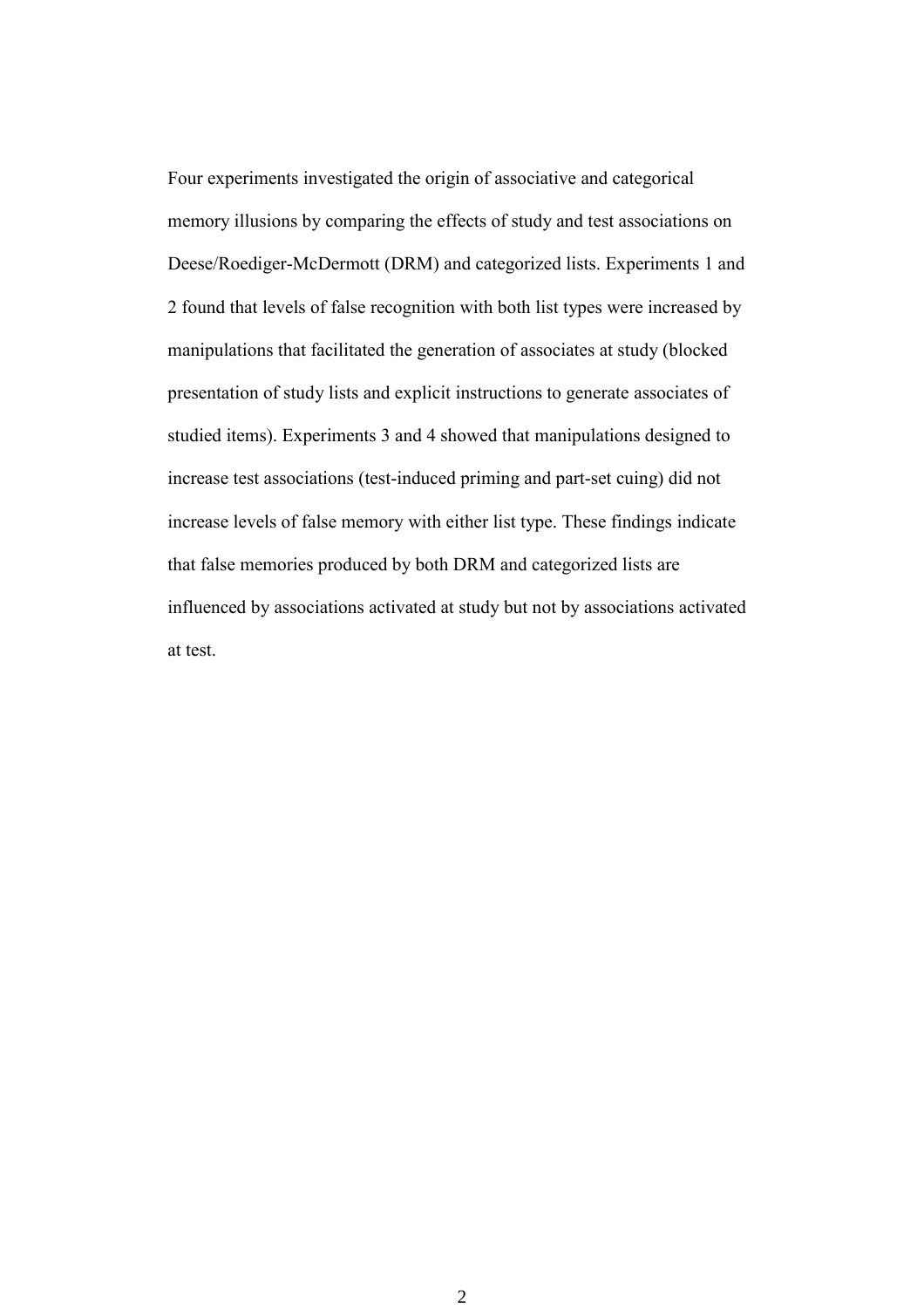Roediger and McDermott (1995) showed that powerful and compelling illusions of memory can be produced in a simple laboratory-based procedure based on lists of associated words. In what is now referred to as the DRM procedure (for Deese/Roediger-McDermott; Deese, 1959, Roediger & McDermott, 1995), participants study lists of words that are semantic associates of a nonpresented "critical lure". For example, participants study words such as *bed*, *rest*, *tired*, and *dream*, which are associates of the critical lure *sleep*. When asked to recall or recognize the studied words, participants frequently endorse the critical lures as old, with levels of false memory equalling or even exceeding levels of correct memory. Similar effects are observed in the category repetition procedure, in which participants study lists of words from taxonomic categories (e.g., animals, colours, parts of the body) from which some common exemplars are omitted (e.g., Dewhurst, 2001; Dewhurst, Barry, & Holmes, 2005; Seamon, Luo, Schlegel, Greene, & Goldenberg, 2000). Levels of false recall and false recognition produced by the category repetition procedure are typically smaller in magnitude than those produced by the DRM procedure (e.g., Park, Shobe, & Kihlstrom, 2005). Nevertheless, both procedures produce illusory memories that are often indistinguishable from true memories (e.g., Dewhurst & Farrand, 2004; Düzel, Yonelinas, Mangun, Heinze, & Tulving, 1997).

The DRM effect has been explained in terms of an activationmonitoring account (Roediger, Watson, McDermott, & Gallo, 2001), in which it is assumed that the critical lures are generated in response to the study lists.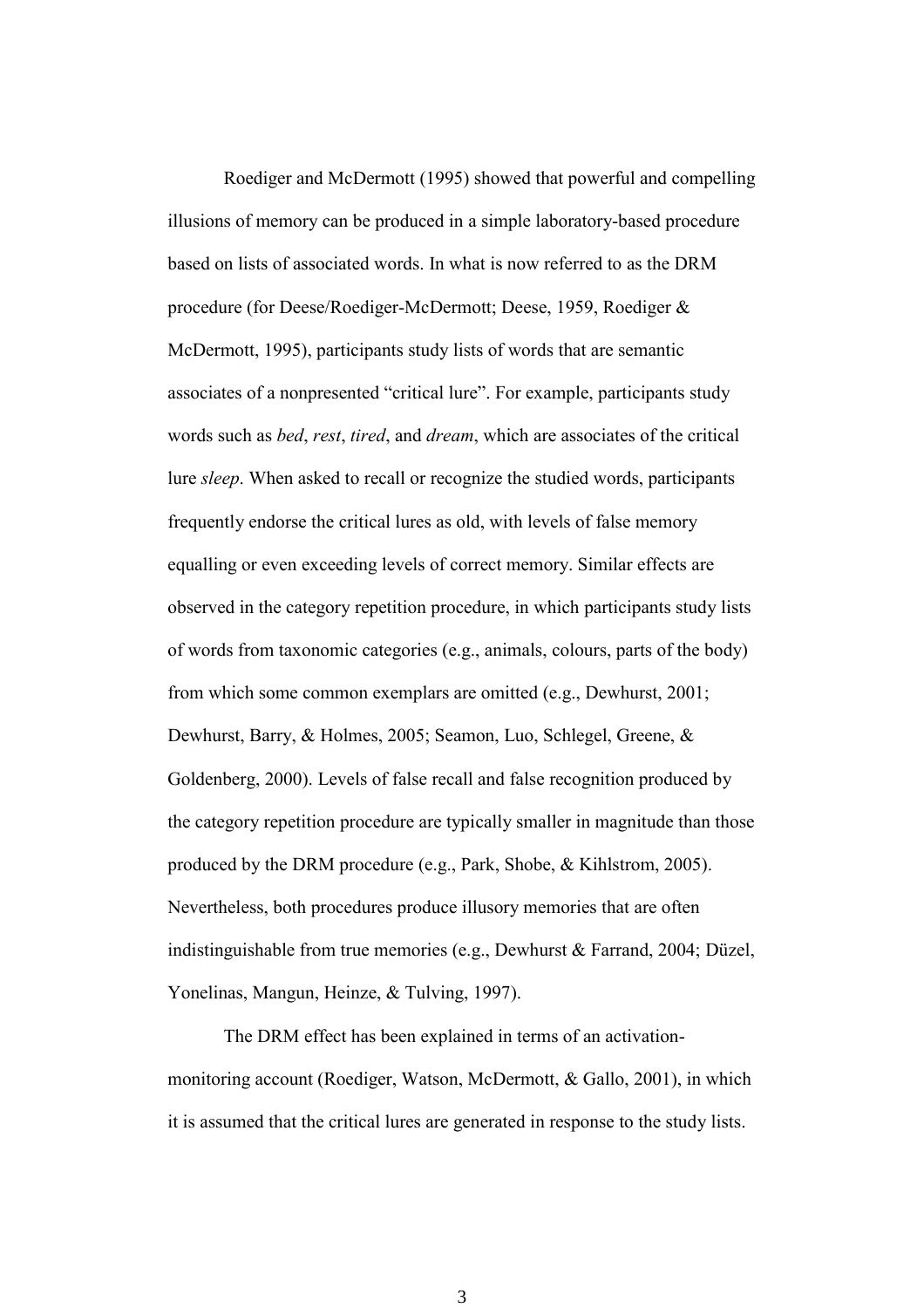This account is based on the "implicit associative responses" hypothesis proposed by Underwood (1965), according to which, participants spontaneously generate words that are semantic associates of the items presented to them. Underwood developed a continuous recognition procedure in which participants were presented with a sequence of words and had to decide whether a word appeared earlier in the sequence. He found that participants often judged a new word as old if it was semantically related to an earlier word. In the DRM procedure, participants who hear words such as *bed*, *dream*, and *wake* at study spontaneously generate the critical lure *sleep*. The DRM illusion occurs because participants are unable to remember the source (internally generated or externally presented) of the critical lures when they are presented at test (see Johnson, Hashtroudi, & Lindsay, 1993, for a review of the source monitoring framework). The activation-monitoring account can also explain the memory illusion produced by categorized lists (e.g., Dewhurst & Anderson, 1999).

Although the activation-monitoring account invokes both encoding and retrieval processes, previous research suggests that the associations that give rise to the memory illusion occur at study. For example, levels of false recall and false recognition are higher when DRM lists are presented in blocked rather than random sequences (McDermott, 1996; Toglia, Neuschatz, & Goodwin, 1999; Tussing & Greene, 1997) or in long rather than short lists (Robinson & Roediger, 1997). Encoding operations that encourage relational rather than item-specific processing (Hunt & Einstein, 1981) also increase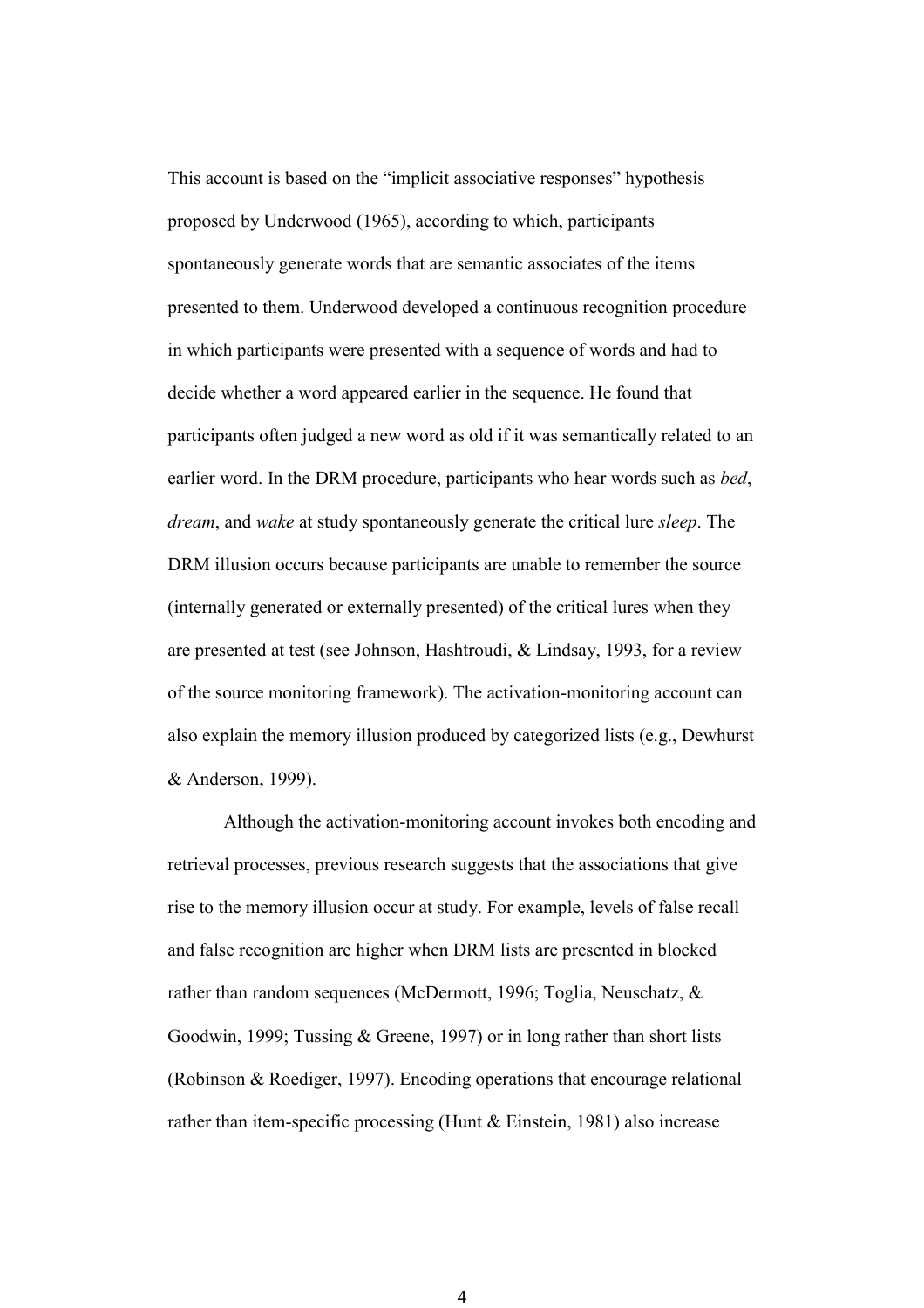false memories. For example, Arndt and Reder (2003) found that false recognition was higher when all items in a list were presented in the same font than when each word was presented in a unique font. Similarly, McCabe, Presmanes, Robertson, and Smith (2004) found greater levels of false recognition when participants were instructed to relate study items to one another than when they were instructed to focus on the unique characteristics of each word. These and other findings (see Gallo, 2006, for a review) show that encoding operations that encourage participants to make associations between study items enhance the false recall or false recognition of critical lures related to the list themes.

Previous studies have also considered the possibility that memory illusions are influenced by associations made during the test phase. For example, Roediger and McDermott (1995) examined output order in free recall and noted that critical lures were typically produced towards the end of the recalled words, suggesting that they may have been cued by the words that were correctly recalled. They also noted that critical lures in recognition tests may have been primed by studied items presented earlier in the list. However, Roediger et al. (2001) found a negative correlation between correct and false recall and concluded that test associations play little role in the DRM illusion.

Other studies have attempted to influence false recall and false recognition by inducing associations at test. For example, Reysen and Nairne (2002) used the part-set cuing procedure in which a subset of studied items was presented as a cue to recall the remaining items. Part-set cuing has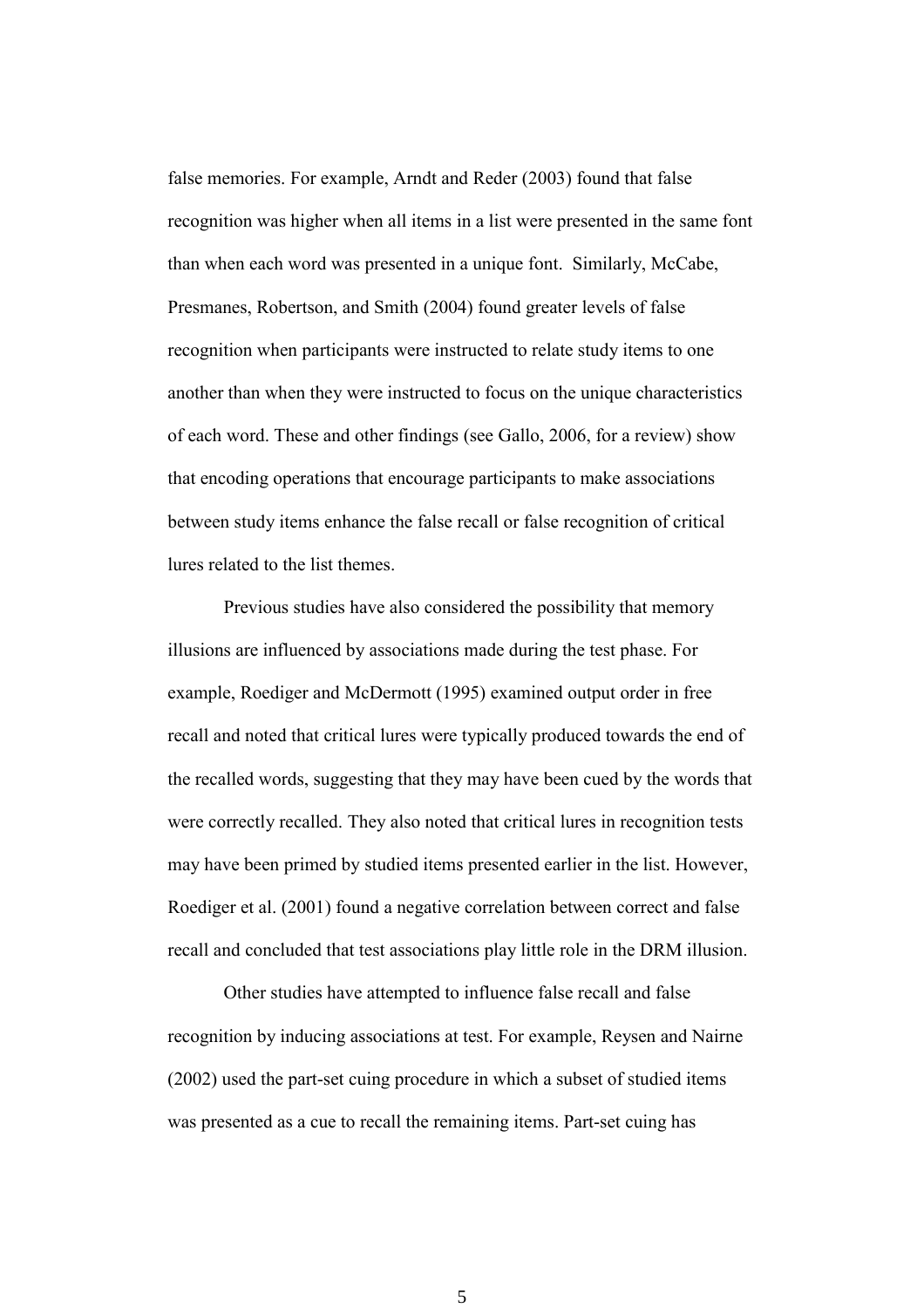previously been found to reduce correct recall (see Nickerson, 1984, for a review). As Reysen and Nairne observed, this is a counterintuitive finding as one would expect list cues to facilitate recall. If the DRM effect is influenced by associations made at test, then one would also expect false recall to be increased by part-set cues. However, Reysen and Nairne found that false recall, as well as correct recall, was reduced by test cues. Findings consistent with these were also reported by Kimball and Bjork (2002) and Kimball, Bjork, Bjork, and Smith (2008).

Some evidence for a role of test associations in the DRM effect comes from studies that used a test-induced priming procedure (e.g., Coane & McBride, 2006; Dodd, Sheard, & MacLeod, 2006; Marsh & Dolan, 2007; Marsh, McDermott, & Roediger, 2004). This procedure attempts to induce false memories at test by manipulating the number of studied items (or unstudied but related items) that precede the critical lure in the recognition test. Both Dodd et al. and Marsh et al. found that test primes did not increase levels of false recognition for studied lists, though Marsh et al. found that levels of false recognition increased above baseline for nonstudied lists. In contrast, Marsh and Dolan (2007) found an increase in false recognition when participants had to make old/new decisions before a 750 msec response deadline (but see Dodd et al. for a null effect under speeded response conditions). Marsh and Dolan suggested that test primes contribute to the DRM illusion, but only when monitoring strategies are impaired. Coane and McBride found an increase in false recognition under self-paced test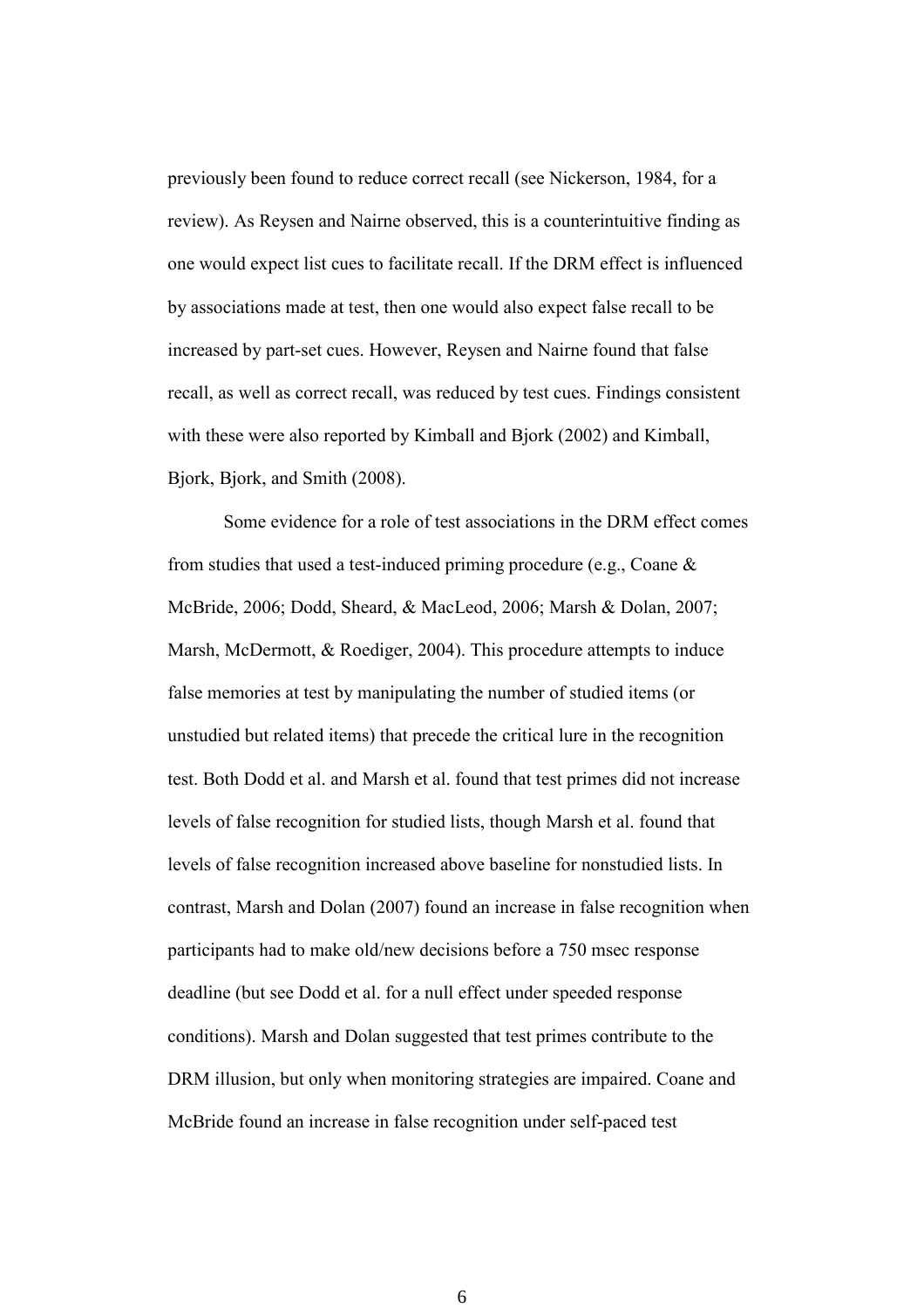conditions when critical lures were preceded by 6 or 12 studied items. However, they acknowledged that the effects of activation at test are weaker than the effects of activation at study and that the DRM effect is driven largely by processes that occur at study.

There is also evidence that false memories produced by the category repetition procedure, like those produced by the DRM procedure, are influenced by processes that occur at study. For example, dividing attention at study reduces the false recognition of critical lures with both categorized and DRM lists (Dewhurst et al., 2005; Dewhurst, Barry, Holmes, Swannell, & Bathurst, 2007; Knott & Dewhurst, 2007). Dewhurst et al. (2005) also found that the false recognition of category lures increased when participants were explicitly instructed to make associations to study lists. In addition, increasing the number of category exemplars presented at study increases false recognition rates (Dewhurst & Anderson, 1999). These findings suggest that categorical memory illusions, as well as associative memory illusions, are influenced by associations activated at study.

The effects of encoding operations on categorical memory illusions are, however, at odds with the suggestion of Smith, Gerkens, Pierce, and Choi (2002). They investigated whether associative and categorical memory illusions are the product of associations activated at the study phase, which they termed the Kirkpatrick hypothesis (after Kirkpatrick, 1894), or of associations activated at test, which they termed the Deese hypothesis (after Deese, 1959). In their first experiment, Smith et al. found that critical lures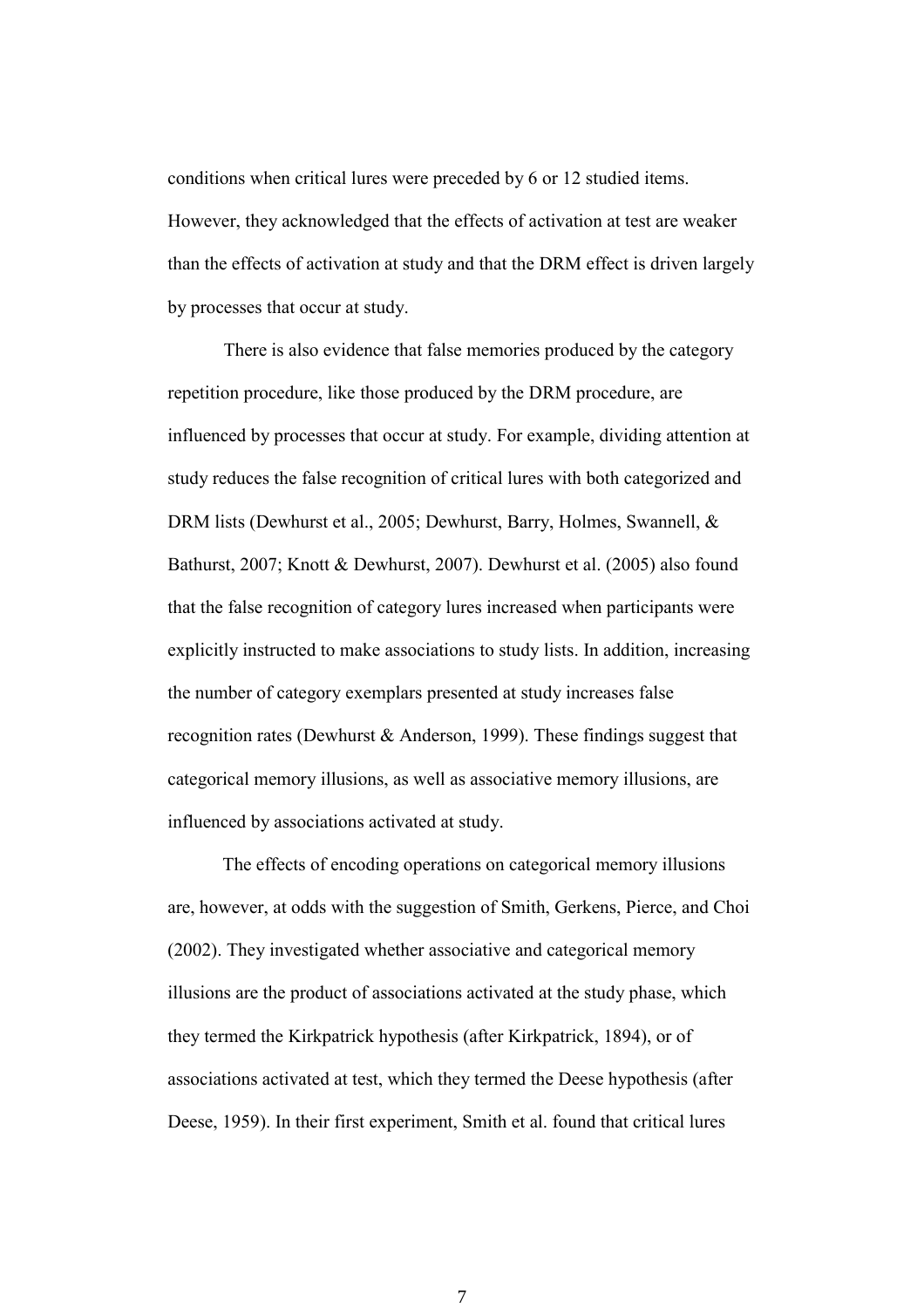from DRM lists were ten times more likely than critical lures from categorized lists to be produced in a word association task. In their second and third experiments, they used an indirect priming paradigm in which participants studied DRM and categorized lists and were then given a stem completion task. Smith et al. found large priming effects with DRM lists, whereby participants frequently completed the word stems with critical lures. In contrast, no priming effects were observed with categorized lists, relative to a baseline condition. However, the DRM and categorized lists produced equivalent levels of false recall. In their fourth experiment, they found a priming effect in categorized lists when participants were instructed to complete the stems with words from the study lists, but not when instructed to complete them with the first word that came to mind.

Smith et al. (2002) concluded from these findings that false memories in the DRM procedure are influenced by associations made during the study phase, whereas false memories in the category repetition procedure can be produced by semantic processes that occur at test. They suggested that the difference between DRM and categorized lists may be due to the greater backwards associative strength (BAS) of DRM lists relative to categorized lists. BAS refers to the tendency of the critical lures to be generated in response to list items, and has been found to be the main predictor of false recall and recognition in the DRM procedure (see Roediger et al., 2001).

The aim of the present study was to investigate the roles of study and test processes on associative and categorical memory illusions. We report a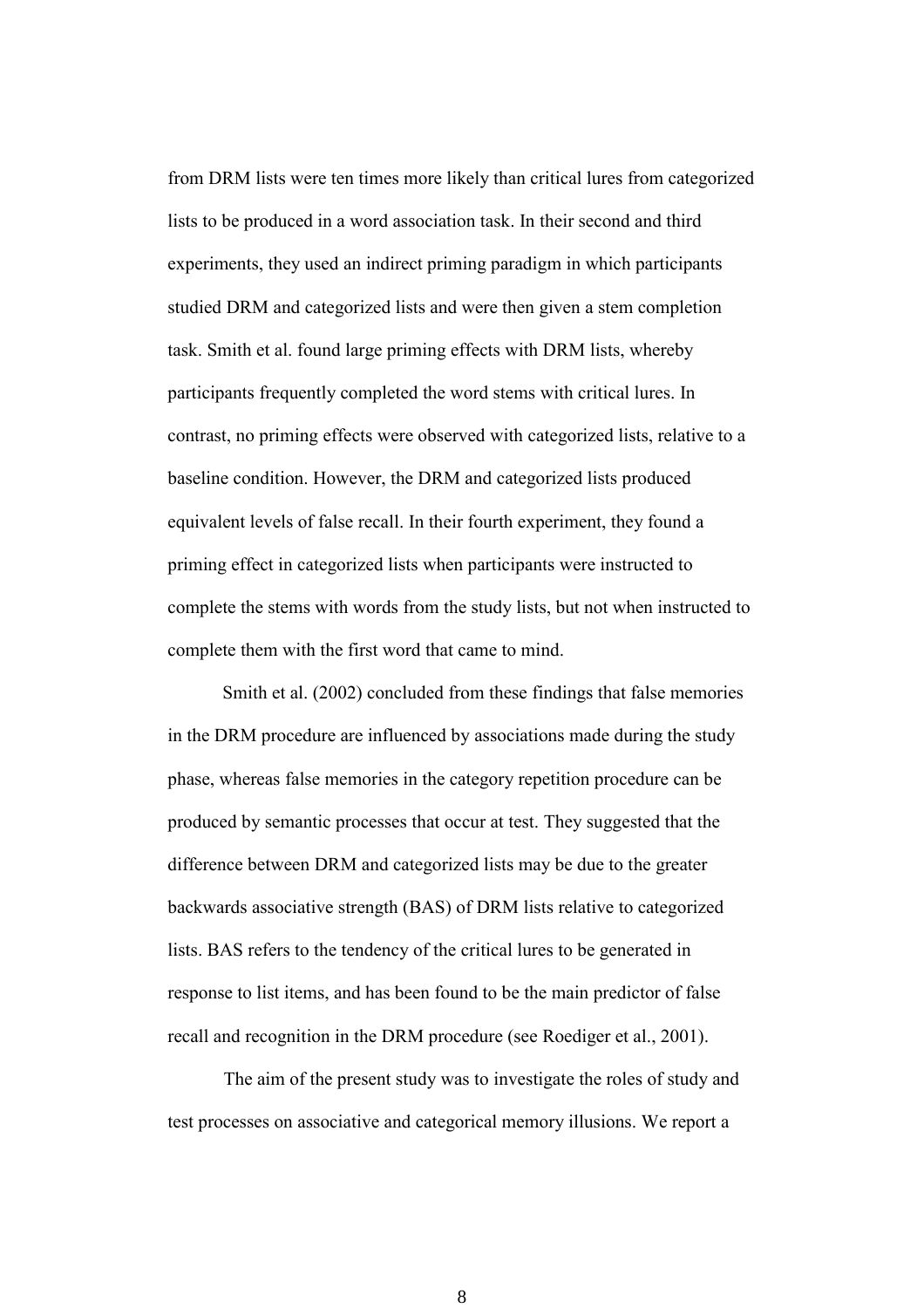series of experiments in which we manipulated participants' opportunity to make associations either at study or at test. If Smith et al.'s (2002) suggestion is correct, conditions that facilitate associations at study should exert a greater influence on DRM than on categorized lists, whereas conditions that facilitate associations at test should exert a greater influence on categorized than on DRM lists. Alternatively, if false memories produced by both list types are influenced by study associations but not by test associations, then both should be enhanced by experimental manipulations that facilitate associations at study but not by manipulations that facilitate associations at test.

#### Experiment 1

Experiment 1 investigated the role of study associations by manipulating the organization of the study lists. Tussing and Greene (1997) found that levels of false recognition were higher when the lists were presented in blocked rather than random sequences. In contrast, Dewhurst and Anderson (1999) found no significant difference between blocked and random presentations in false recognition using categorized lists. These findings appear to support the views of Smith et al. (2002) regarding the origins of the DRM and category repetition effects. However, the mean false alarm rates presented by Dewhurst and Anderson show that false recognition rates were numerically higher following blocked rather than random study presentation, particularly when lists of eight exemplars were studied (list length was manipulated within-groups such that participants saw one, four, or eight items per category). It is possible that presentation mode (blocked versus random)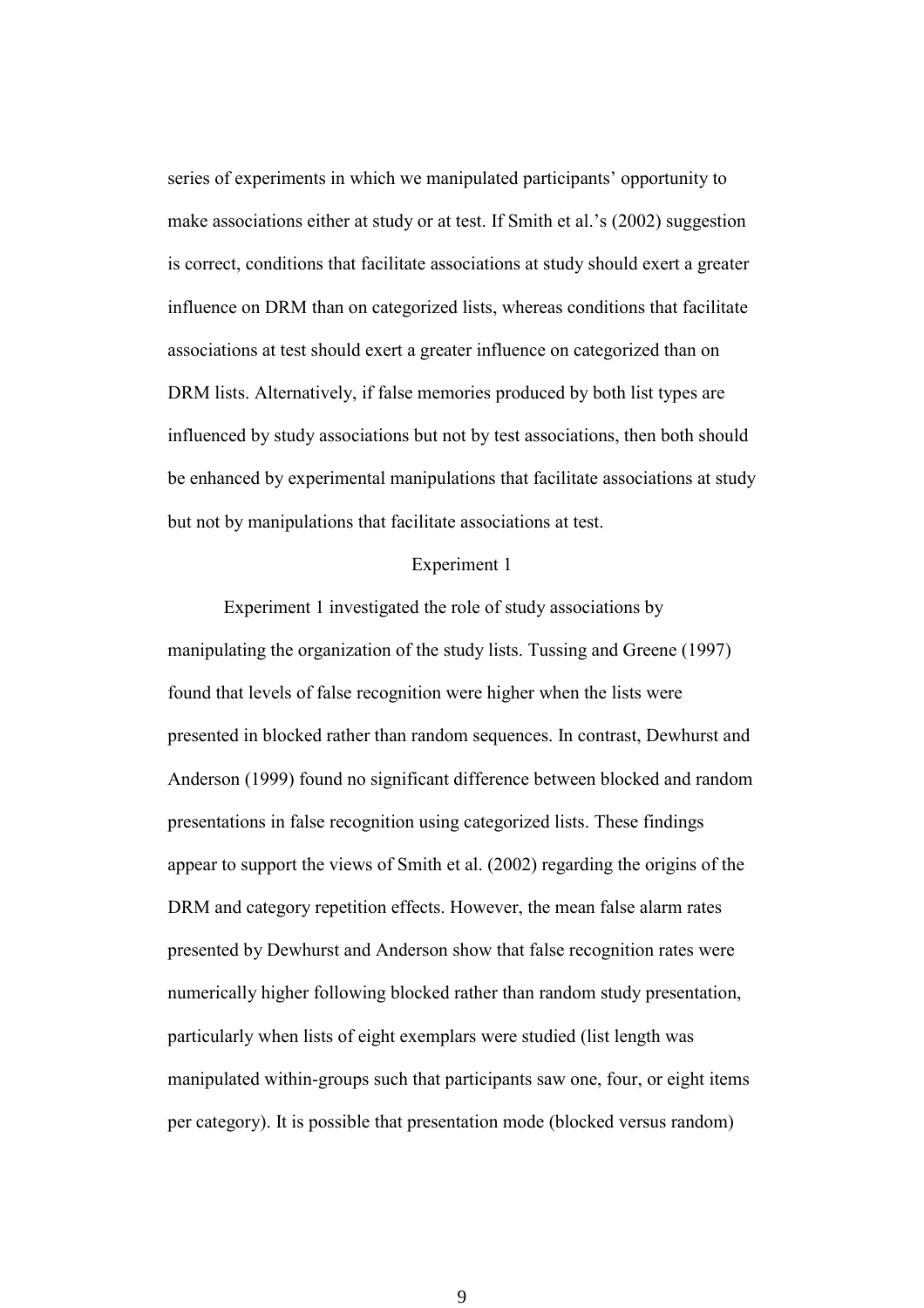will influence the false recognition of category exemplars when longer lists are studied. We investigated this possibility by comparing the effects of presentation mode on DRM and categorized lists of 10 items each.

In Experiments 1 to 3, the primary analyses were conducted on the overall proportions of hits and false alarms. Following Roediger and McDermott (1995: Experiment 2), we also investigated the subjective experience of false recognition by asking participants to categorize their positive decisions as either remember or know responses (Gardiner, 1988; Tulving, 1985). Some previous studies have shown selective effects of manipulated variables on either false remember responses (e.g., Dewhurst et al., 2001) or false know responses (e.g., Seamon, Luo, and Gallo, 1998)., which suggests that the remember-know procedure can provide a finer-grained analyses than standard old/new recognition tests. It is important to note, however, that we used the remember-know procedure simply to determine the subjective experience of recognition and do not view it as a pure measure of any underlying systems or processes (see Gardiner & Richardson-Klavehn, 2001, for further discussion of this issue). Guess responses were not analyzed as they are typically made at or below chance levels (Gardiner, Ramponi, & Richardson-Klavehn, 2002).

# *Method*

*Participants.* Participants were 80 (43 female, 37 male) undergraduate students from Lancaster University, aged 18-30. All participants in this and the following experiments spoke English as their first language.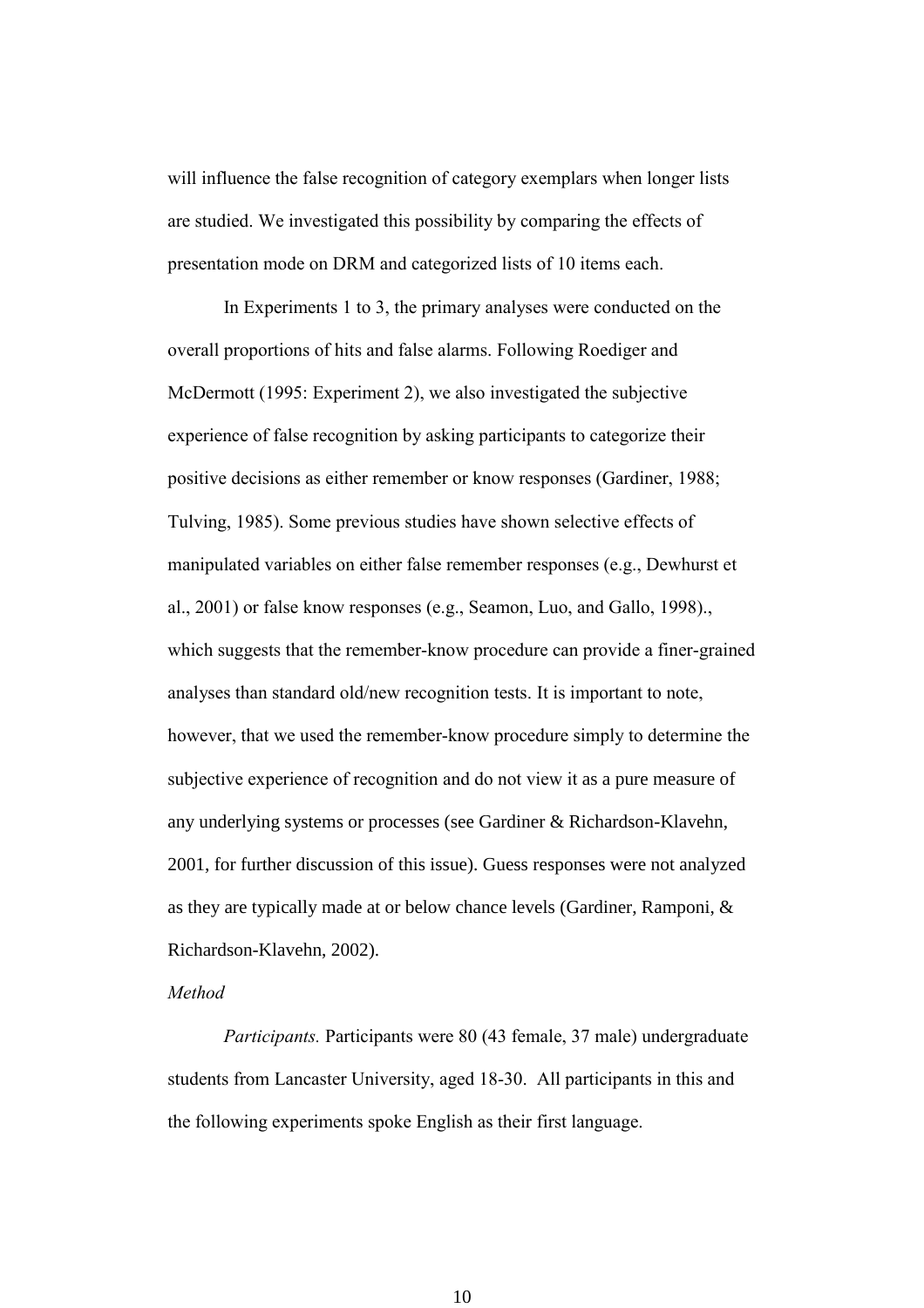*Stimuli.* The stimuli consisted of 20 DRM lists and 20 categorized lists of 10 words each. DRM lists were taken from the norms produced by Stadler, Roediger, and McDermott (1999) and categorized lists were taken from Van Overschelde, Rawson, and Dunlosky (2004). High frequency exemplars were used as critical lures for the categorized lists. Mean BAS values taken from the University of South Florida free associations norms (Nelson, McEvoy, & Schreiber, 1998) were .17 for the DRM lists and .03 for the categorized lists. The recognition test contained 100 items; 40 studied items (two from each list), the 20 critical lures, and 40 unrelated lures.

*Design*. List type and presentation format were manipulated betweengroups such that half the participants studied 20 DRM lists and the other half studied 20 categorized lists. Within each group of participants, half studied sequences of lists presented in blocked format and the other half studied sequences in which items from the different lists were presented in a random order. In the random condition, words from the same list were separated by at least two words from other lists. The dependent variables were the numbers of correct and false remember and know responses.

*Procedure*. Participants were tested at individual workstations in groups of up to eight people. The experiment was presented on Apple Macintosh computers using custom written software. Participants were told that the 200 words would be presented in lists and that there were 20 lists, with 10 words in each list, and that at the end of each list the message "next" list" would be shown for two seconds. Participants were instructed that they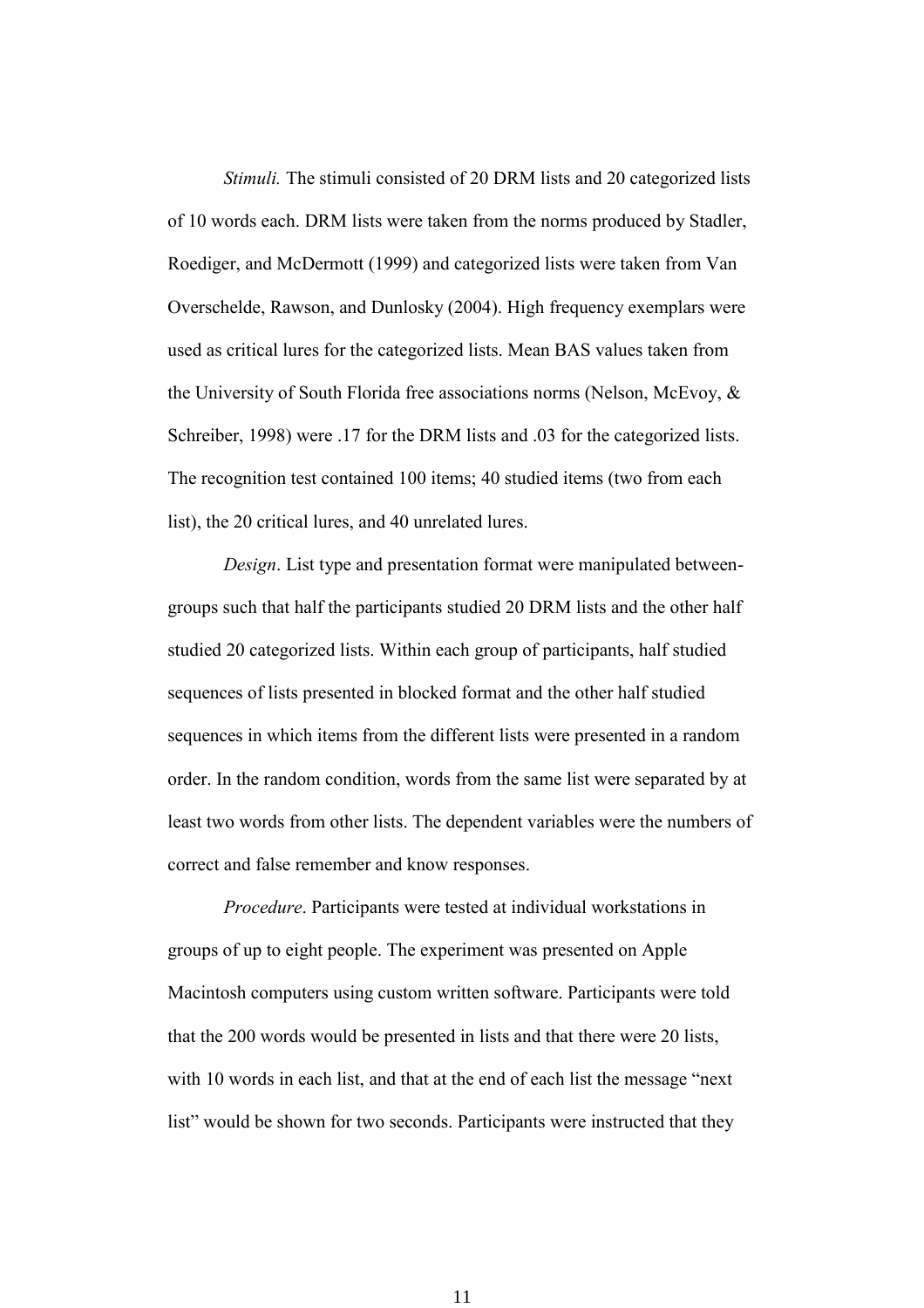should try to learn the words in readiness for a memory test. A 5-minute filled retention interval followed, in which participants solved multiplication problems. They were then given the instructions for the recognition test. Test items appeared one at a time on the computer, and participants pressed response keys labelled O and N for old and new, followed by keys marked R, K and G to indicate remember, know, and guess responses. Instructions for remember, know, and guess responses were taken from Dewhurst and Anderson (1998). Briefly, participants were instructed to make a remember response if they recollected some aspect of the item's study presentation, such as an image or thought they experienced at the time; a know response if the word felt familiar but they were unable to recollect any detail of its study presentation; or a guess response if they were unsure whether or not the word had appeared at study. Test items were presented in a different random order for each participant.

# *Results and Discussion*

Table 1 shows mean proportions of "old" responses to targets, critical lures, and unrelated lures as a function of list type and presentation format, plus correct and false remember, know, and guess responses. Proportions of overall hits and false alarms were analysed in separate 2 (list type: DRM vs categorized) x 2 (order: blocked vs random) between-groups ANOVAs. Correct recognition was higher following blocked than random presentation, *F*  $(1,76) = 12.92$ , *MSE* = .02, partial  $\eta^2 = .15$ , and higher for categorized than DRM lists,  $F(1,76) = 8.23$ ,  $MSE = .03$ , partial  $\eta^2 = .10$ . The interaction was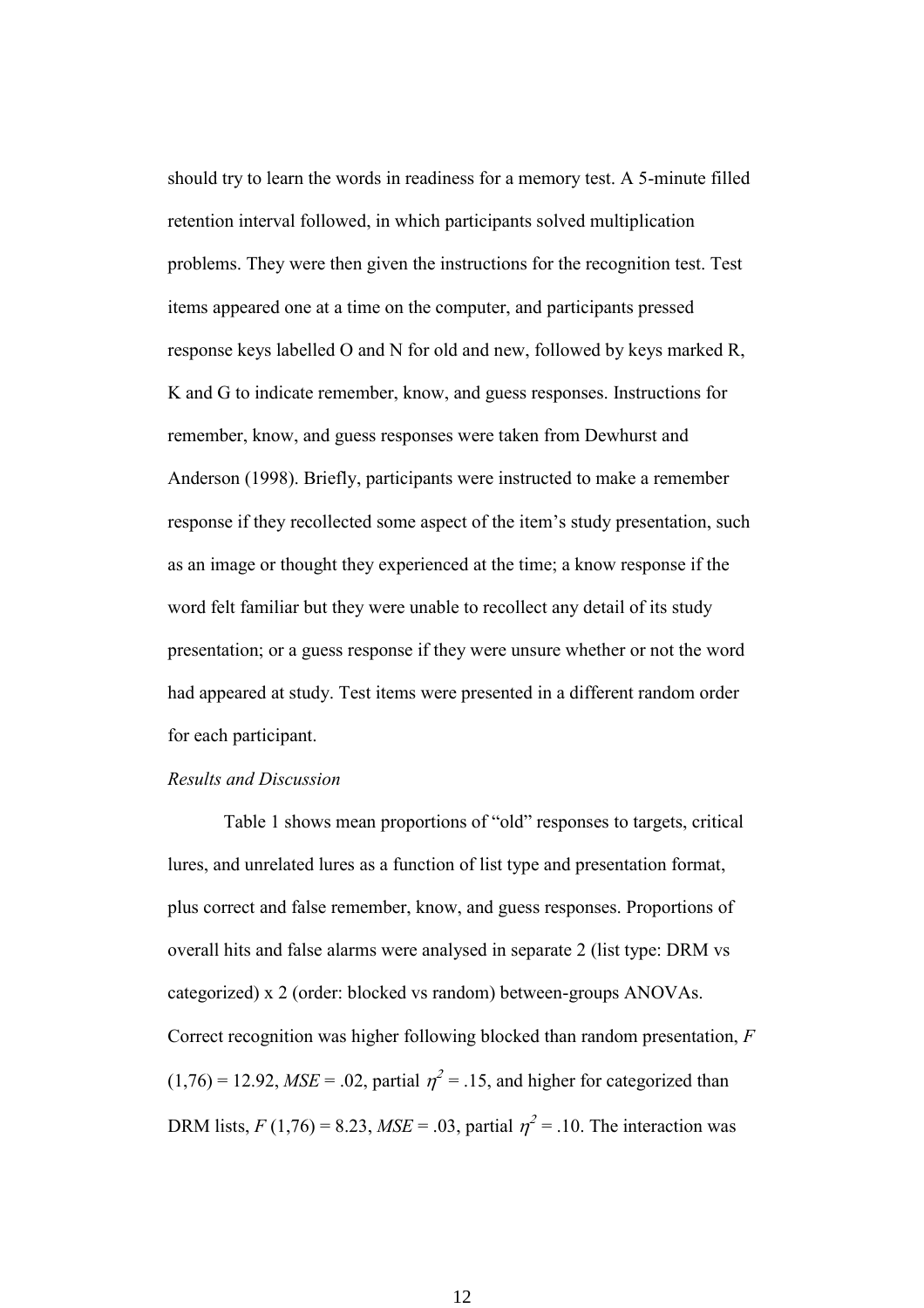not significant, *F* < 1.4. Similar analyses were conducted on correct remember and know responses. Correct remember responses showed a significant main effect of presentation order,  $F(1,76) = 9.53$ ,  $MSE = .03$ ;  $\eta_p^2 = .11$ , and were higher with blocked than with massed presentations. The main effect of list type was not significant,  $F(1,76) = 2.92$ ,  $MSE = .03$ ,  $p = .09$ ,  $\eta_p^2 = .04$ , nor was the interaction between list type and order, *F* < 1.20. Correct know responses showed nonsignificant effects of list type,  $F(1,76) = 2.31$ ,  $MSE =$ .01,  $p = .13$ ,  $\eta_p^2 = .03$ , and order,  $F < 1$ , and a nonsignificant interaction,  $F <$ 1.

# *Please insert Table 1 about here*

Our main interest was in the effects of presentation order on the false recognition of critical lures for DRM and categorized lists. Overall false recognition rates were higher following blocked than random presentation, *F*  $(1,76) = 11.89$ ,  $MSE = .04$ ,  $\eta_p^2 = .14$ , and higher for DRM than for categorized lists,  $F(1,76) = 18.14$ ,  $MSE = .04$ ,  $\eta_p^2 = .19$ . The interaction was not significant, *F* < 1. As our aim was to determine whether presentation order influenced both DRM and categorized lists, we performed separate independent-samples t-tests for each list type. These confirmed that false remember responses were reliably higher following blocked than random presentation for both DRM lists,  $t(38) = 2.22$ , and categorized lists,  $t(38) =$ 2.67.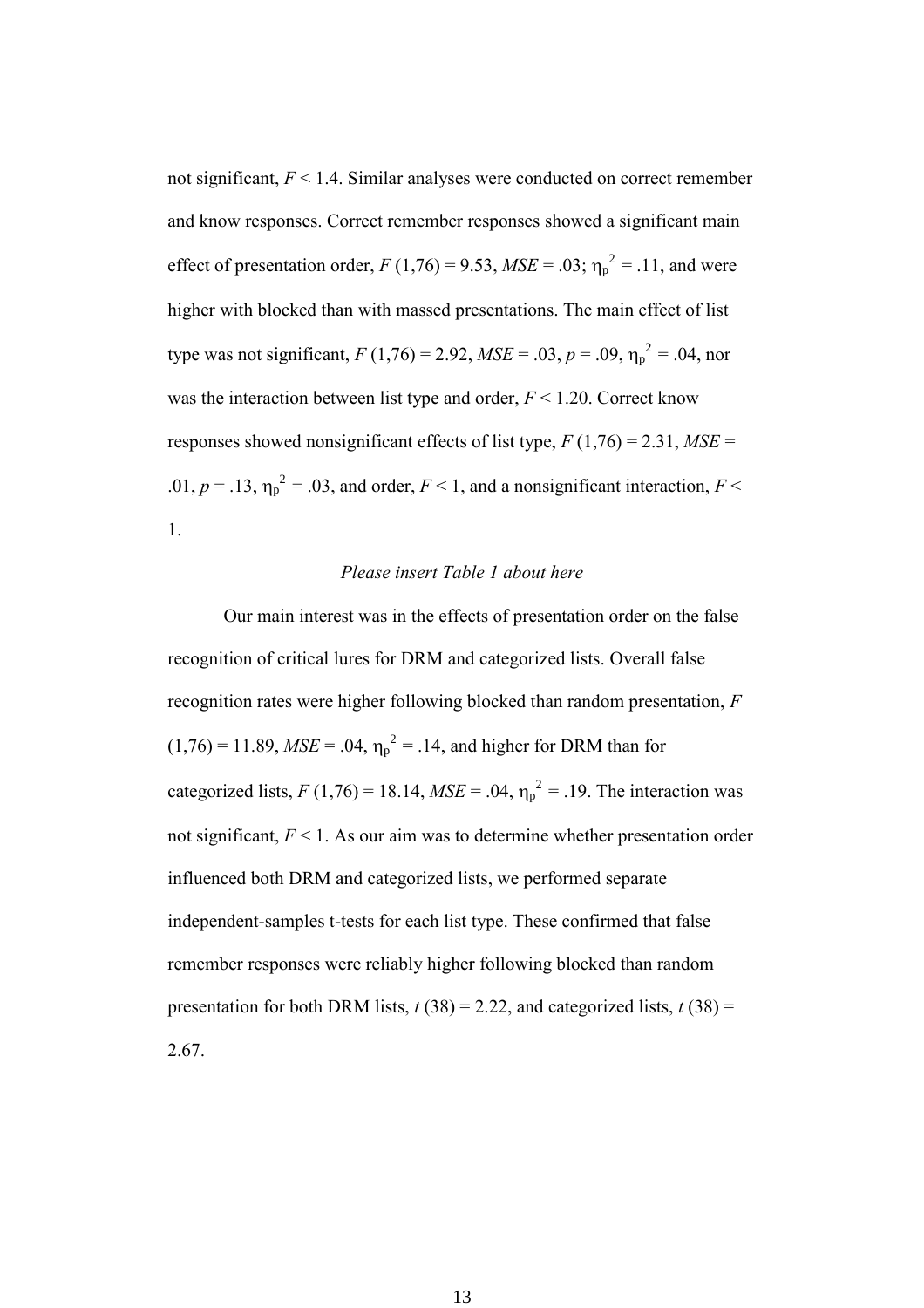These effects were mirrored in false remember responses, which showed significant main effects of list type,  $F(1,76) = 8.98$ ,  $MSE = .02$ ,  $\eta_p^2 =$ .11, and order,  $F(1,76) = 20.56$ ,  $MSE = .02$ ,  $\eta_p^2 = .21$ . False know responses were higher for DRM than for categorized lists,  $F(1,76) = 4.64$ ,  $MSE = .02$ ,  $\eta_p^2$  = .06, but were not reliably affected by presentation order,  $F \le 1$ . The only significant finding in the unrelated distractors was a significant main effect of list type in false remember responses,  $F(1,76) = 4.84$ ,  $MSE = .01$ ,  $\eta_p^2 = .06$ , which showed that false remember responses to unrelated lures were significantly higher in the groups who studied DRM lists.

The findings from Experiment 1 replicate the finding by Tussing and Greene (1997) that false recognition in the DRM procedure is greater when study lists are presented in blocked rather than random sequences. The crucial finding from Experiment 1, however, was that blocked study lists also increased false remember responses for categorized lists. The parallel effects of blocked presentation on DRM and categorized lists suggest that false memories in both procedures are enhanced by associative processes that occur at study. The finding that DRM lists produce higher levels of false recognition than categorized lists is most likely due to differences in mean BAS. This will be considered further in the General Discussion.

## Experiment 2

Dewhurst et al. (2005) showed that false remember responses in the category repetition procedure increased when participants were explicitly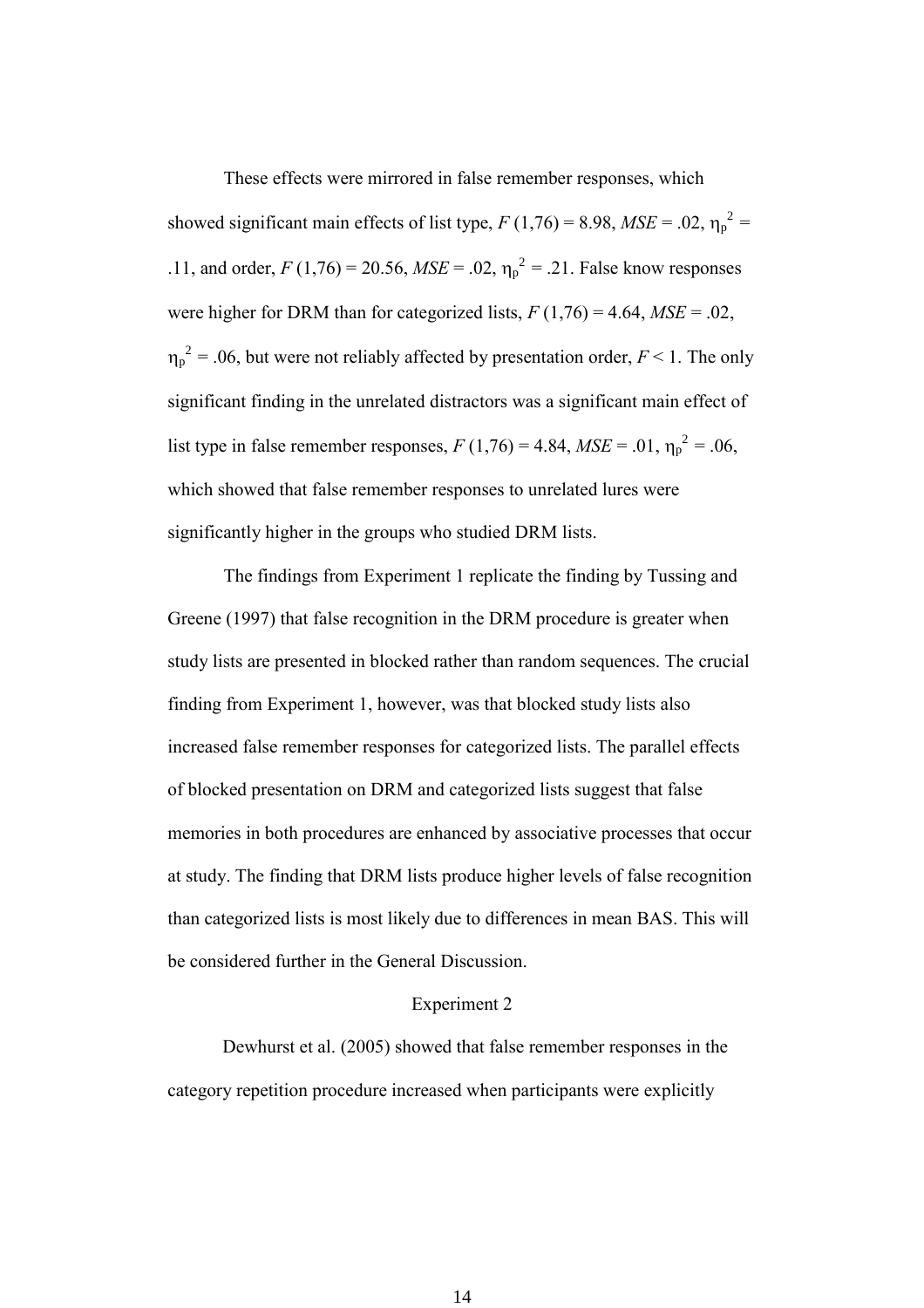instructed to generate associates of the words presented at study. Participants were shown a series of category labels, each followed by 8 exemplars, and instructed to generate other members of the target categories during presentation. Participants showed increased levels of false remember responses to non-presented exemplars, relative to a second group of participants who were instructed simply to read the words. This finding provides strong support for the view that false memories in the category repetition procedure are influenced by the activation of associates at encoding. The aim of Experiment 2 was to compare the effect of instructions to make associations on DRM and categorized lists. Half the participants studied categorised lists and the remaining half studied DRM lists. Within each group of participants, half were instructed to generate associates of the items presented during the study phase and half were instructed simply to read the words silently in preparation for a memory test.

# *Method*

*Participants*. Participants were 120 (76 female, 44 male) undergraduate and postgraduate students from Lancaster University, aged 18- 36.

*Stimuli.* Stimuli consisted of the 20 DRM and 20 categorized lists used in Experiment 1. Sixty participants studied categorised lists and the remaining 60 participants studied DRM lists. The lists were presented in a blocked sequence on a Microsoft PowerPoint presentation. Each word remained on the screen for 1 second, with an inter-stimulus interval of 1 second. At the end of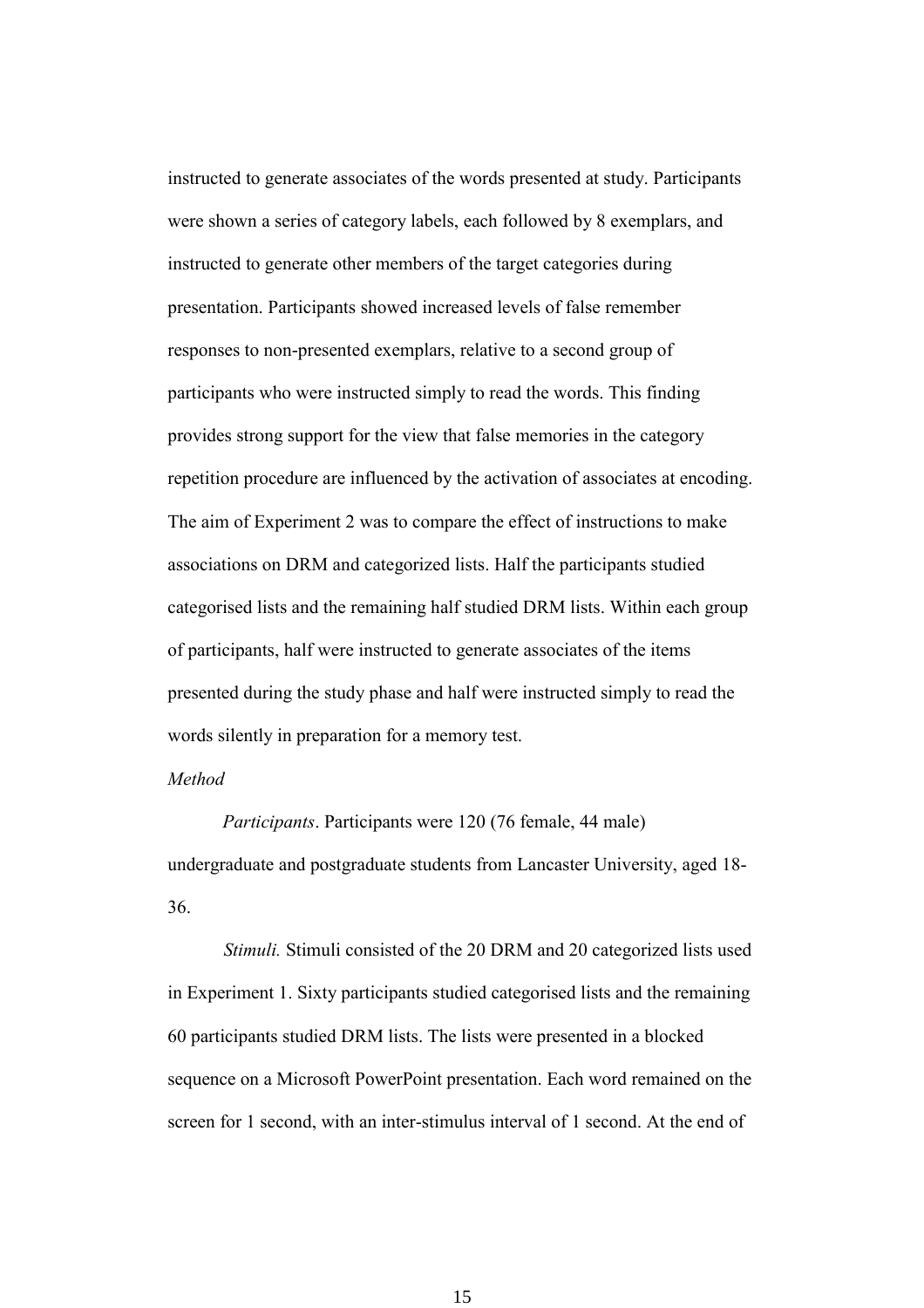each block of words, a screen with the words 'next list' was displayed for 3 seconds. The recognition tests consisted of 40 target items, 20 related lures, and 20 unrelated lures presented on two sides of a response sheet in random order across two columns. The letters *R*, *K*, and *G* appeared to the right of each test item to indicate remember, know, and guess.

*Design.* List type (DRM or category) and instruction (read or generate) were both manipulated between-groups. The dependent variables were the number of correct and false remember and know responses.

*Procedure*. Participants were told that they would be shown a list of words for which they would later be given a recognition test. Within each list condition (DRM or categorized), 30 participants were instructed to read the words silently in anticipation for a memory test (read group) while the remaining 30 participants were instructed to generate associates of the study items as they were presented (generate group). After the presentation of the 20 lists there was a 5-minute filled retention interval after which participants were given the instructions for the recognition test.

#### *Results and Discussion*

Table 2 shows mean proportions of "old" responses to targets, critical lures, and unrelated lures as a function of list type and encoding instructions, plus remember, know, and guess responses. Targets, critical lures, and unrelated distractors were analyzed in separate 2 (list type: DRM or categorized) x 2 (instructions: read or generate) between-groups ANOVAs. The analysis of total hits showed nonsignificant main effects of list type and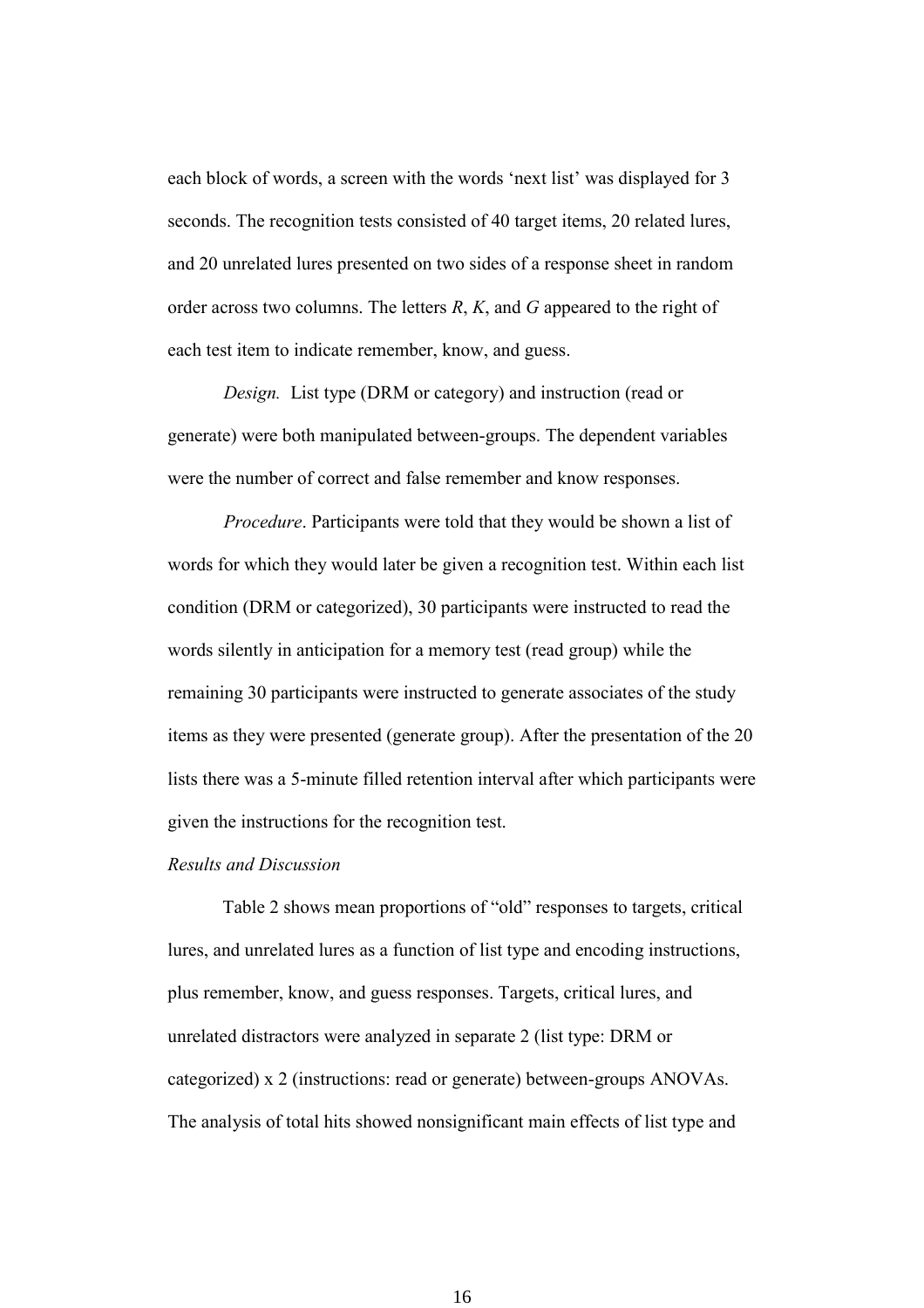instructions and a nonsignificant interaction, all  $F < 1.2$ . The only significant effect in the analyses of remember and know responses was a main effect of instruction on know responses,  $F(1,116) = 4.39$ ,  $MSE = .01$ ,  $\eta_p^2 = .04$ , which were greater following read rather than generate instructions.

#### *Please insert Table 2 about here*

The analysis of critical lures showed significant main effects of list type,  $F(1,116) = 45.97$ ,  $MSE = .04$ ,  $\eta_p^2 = .29$ , and instructions,  $F(1,116) =$ 4.00,  $MSE = .04$ ,  $\eta_p^2 = .03$ . The interaction did not reach significance levels, *F* < 1. The main effect of instruction was mirrored in false remember responses,  $F(1,116) = 10.12$ ,  $MSE = .03$ ,  $\eta_p^2 = .08$ , which were increased by instructions to generate. False remember responses were also greater for DRM than for categorized lists,  $F(1,116) = 50.54$ ,  $MSE = .03$ ,  $\eta_p^2 = .30$ . Again, the interaction between list type and instruction was not significant,  $F < 1$ , indicating that false remember responses for both list types were enhanced by explicit instructions to generate. Separate t-tests confirmed that instructions to generate significantly increased false remember responses for both DRM lists,  $t(58) = 2.35$ , and categorized lists,  $t(58) = 2.38$ . False know responses were not reliably affected by list type,  $F(1,116) = 2.99$ ,  $MSE = .02$ ,  $p = .09$ ,  $\eta_p^2$ =.03, or by instruction,  $F < 1$ , nor was the interaction significant,  $F < 1$ . False recognition of unrelated lures was low and not significantly affected by list type or instructions to generate.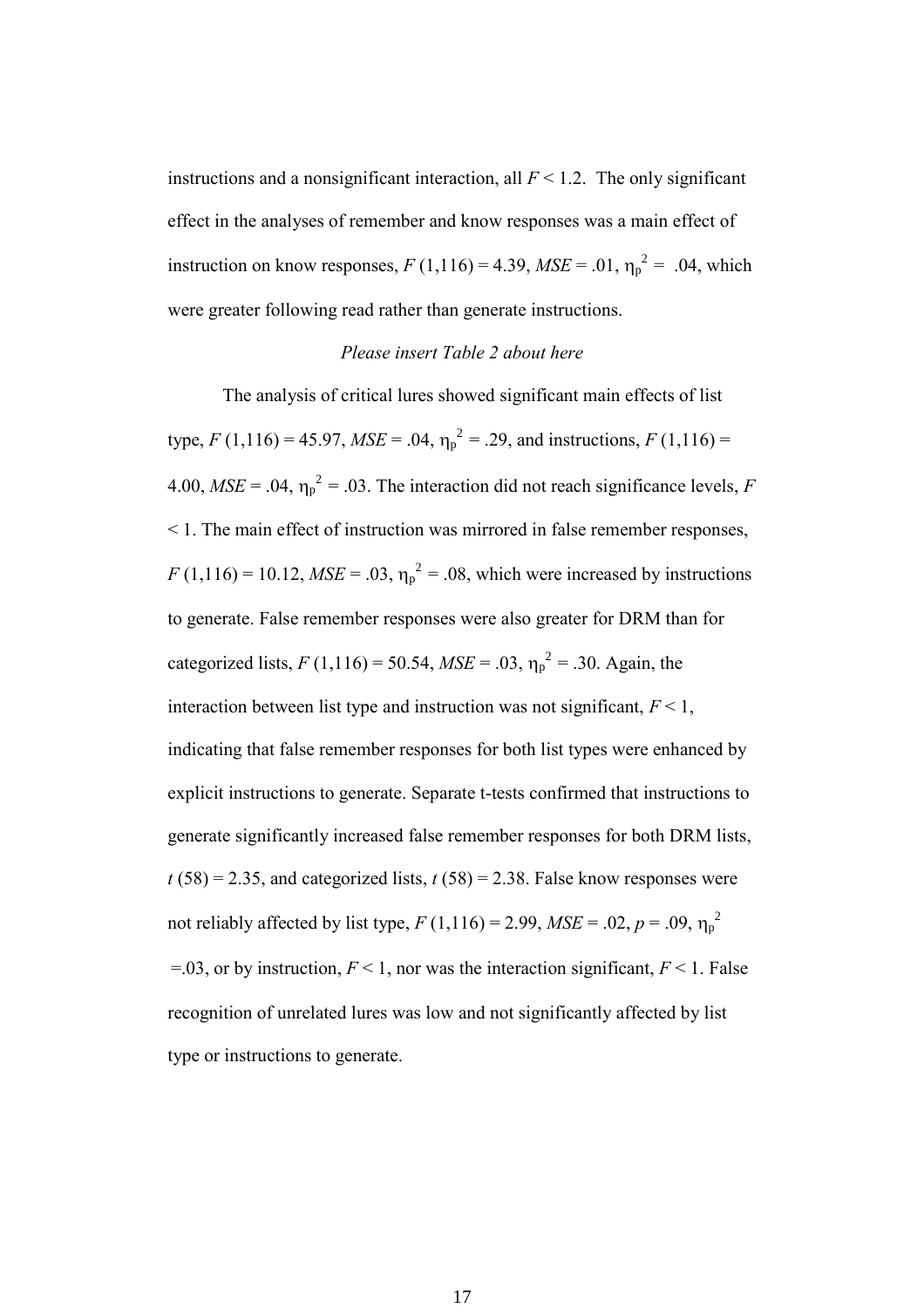The main finding from Experiment 2 was that false remember responses were enhanced by explicit instructions to generate associates at study. These findings replicate those reported by Dewhurst et al. (2005) with categorized lists and extend the effect to DRM lists. The finding that instructions to generate influenced only remember responses is consistent with the findings reported by Dewhurst et al. They suggested that explicit instructions influence the likelihood that generated associates reach conscious awareness, rather than the generation process itself, thereby influencing false remember responses (which require conscious awareness of generated items) but not false know responses (which do not require conscious awareness of generated items). This interpretation is consistent with findings that false remember responses are reduced under conditions that restrict the conscious generation of associates, while false know responses are reliably observed following the nonconscious activation of associates (Seamon, Luo, & Gallo, 1998).

Considered together, the results of Experiments 1 and 2 provide converging evidence that false recognition in both the DRM and category repetition procedures is influenced by associations activated at study. In Experiments 3 and 4 we investigated whether false memories in the DRM and category repetition procedures are influenced by associations activated at test.

#### Experiment 3

Experiment 3 investigated the effects of test-induced priming on false recognition for DRM and categorized lists. As discussed in the Introduction,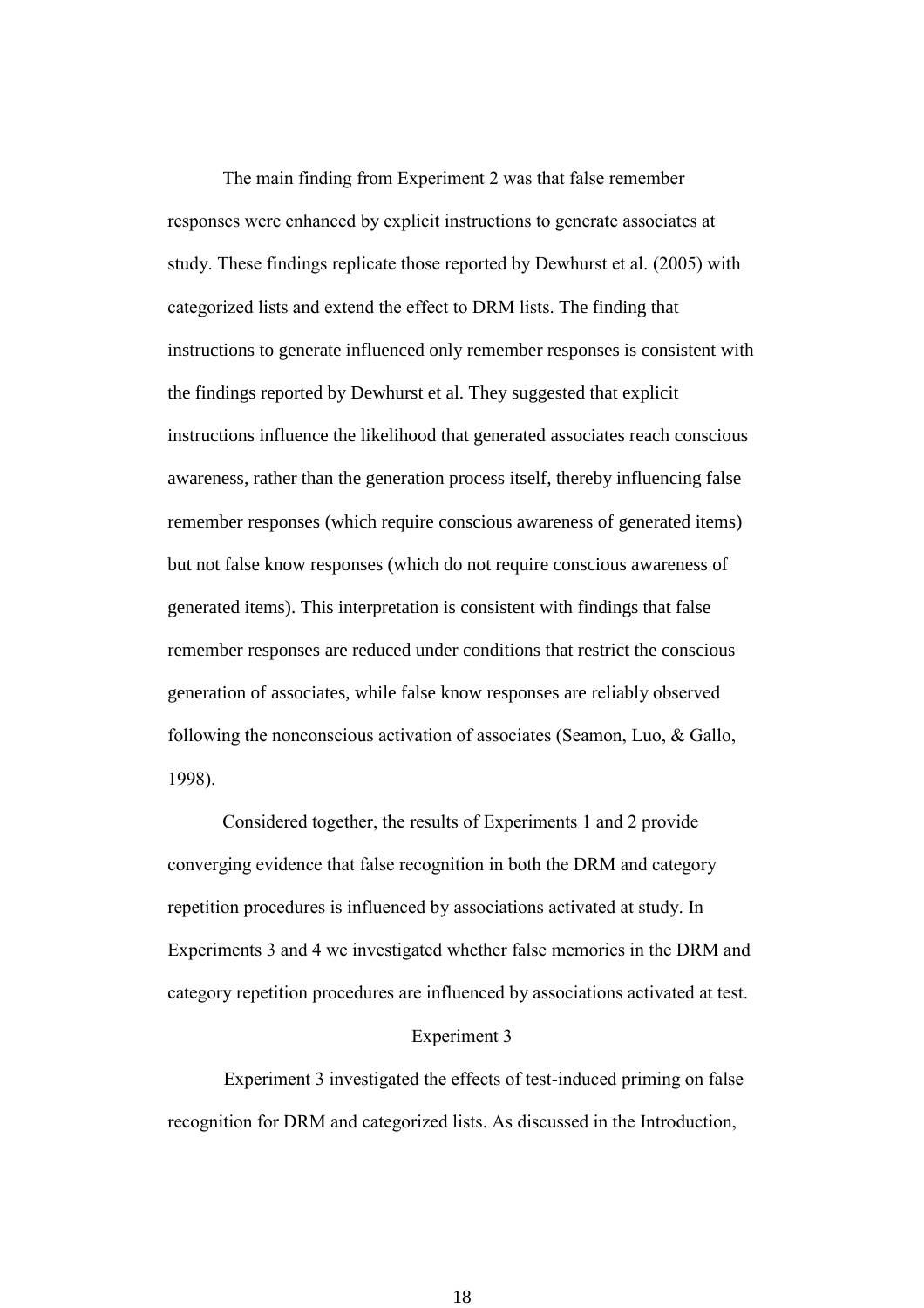there is evidence from previous studies that the DRM effect is enhanced by test primes, particularly when testing occurs under conditions that inhibit monitoring strategies, such as requiring participants to respond before a 750 msec deadline. The aim of Experiment 3 was to compare the effects of testinduced priming on false recognition produced by DRM and categorized lists. If Smith et al. (2002) are correct in their suggestion that false memories in the category repetition procedure are influenced by semantic processes that occur at retrieval, then levels of false recognition should increase with the number of category exemplars that precede the critical lure at test.

Following Marsh and Dolan (2007), we used two test conditions; one group of participants completed the recognition task at their own pace while a second group were tested under speeded response conditions. In Marsh and Dolan's study, participants made old/new decisions at test. In the present study we again used the remember-know procedure to measure the subjective experience of recognition. As Gardiner, Ramponi, and Richardson-Klavehen (1999) found that participants can reliably make both remember and know responses under speeded response conditions (see also Gardiner, Konstantinou, Karayianni, & Gregg, 2005) we anticipated no difficulties in obtaining remember and know responses in Experiment 3. Our use of the remember-know procedure also allowed us to determine whether test induced primes induce an illusion of recollection or enhance the subjective familiarity of critical lures.

*Method*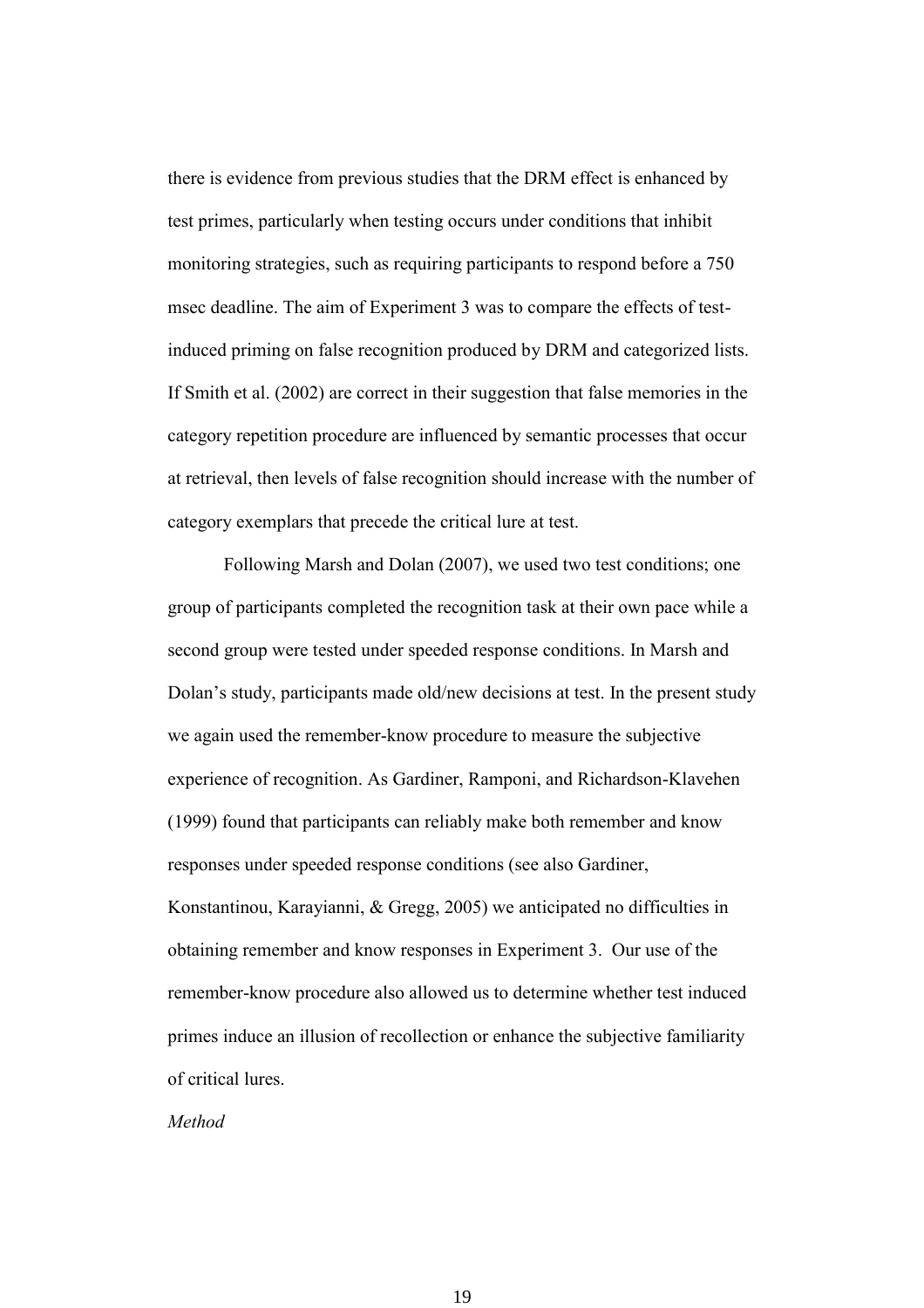## *Participants.* Participants were 120 (87 female, 33 male)

undergraduate and postgraduate students from Lancaster University, aged 18- 27.

*Stimuli.* The stimuli consisted of 36 DRM and 36 categorized lists of 10 items each. Mean BAS values (from Nelson et al., 1998) were .17 for the DRM lists and .05 for the categorized lists. Each list was divided into two sets of 18 (Set 1 and Set 2) and was presented to half the participants in each group. The recognition test contained 297 items; 6 list items from each of the 36 lists (18 studied and 18 non-studied), the 36 critical lures (18 studied and 18 non-studied) and 45 unrelated lures.

*Design.* A mixed design was used in which list type (DRM versus categorized) was manipulated between-groups and the number of test primes (0, 3 and 6) was manipulated within-groups. Half the participants studied the categorized lists and were shown either category set 1 or category set 2, and the other half studied the DRM lists and were shown either DRM set 1 or DRM set 2. Thus each participant studied 18 lists of words.

The critical manipulation was the number of studied items that preceded the critical lure in the recognition test (zero, three, or six). Counterbalancing was achieved by rotating each critical lure (studied and nonstudied) through three positions, and in each of the three positions one third of the critical lures were shown before the six studied items, one third after three of the studied items, and the other third after all six of the studied items. The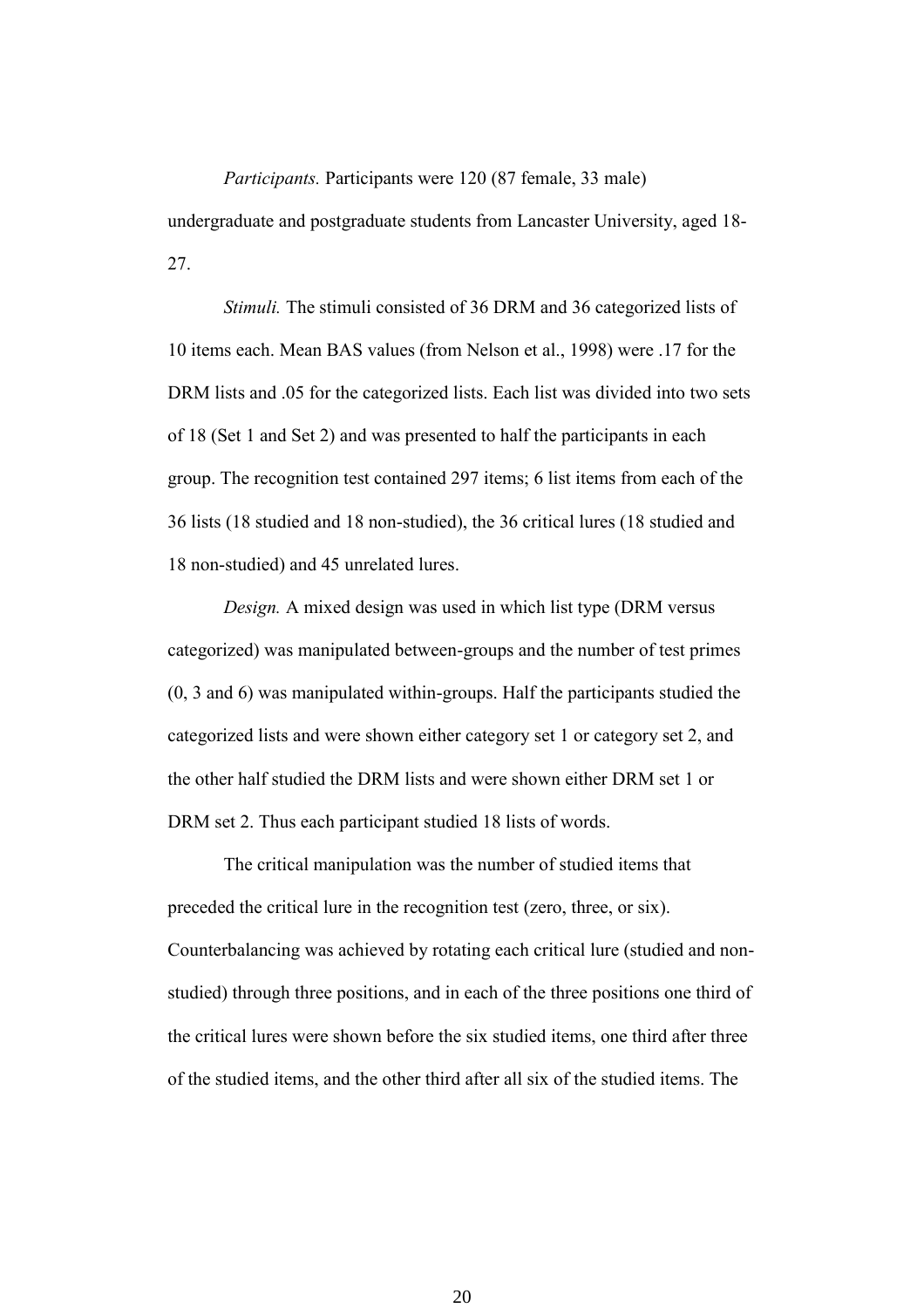dependent measures were the numbers of correct and false remember and know responses.

*Procedure*. The experiment was presented on Apple Macintosh computers using custom written software. Participants were informed that they would be shown 18 lists of 10 words each, for which they would later be given a memory test. Each word was shown for one second followed by a blank screen for one second, and at the end of each list of words a screen displaying "next list" was shown for two seconds. Lists were presented in blocked order for all participants. At the end of the study phase there was a 5-minute filled interval, after which participants were given the instructions for the recognition test.

#### *Results and Discussion*

The proportions of total hits and false alarms plus remember, know, and guess responses are shown in Table 3. Hits were analyzed in separate 2 (list type: DRM vs. categorized) X 2 (response deadline: self-paced vs. speeded) between-groups ANOVAs. A significant main effect of response deadline was observed,  $F(1,116) = 48.94$  *MSE* = .03,  $\eta_p^2 = .30$ , whereby correct recognition was higher in the self-paced than in the speeded condition. Neither the main effect of list type, *F* < 1.5, not the interaction with response deadline,  $F < 1$ , were significant. The effect of response deadline was also observed in separate analyses of remember responses, *F* (1,116) = 28.33, *MSE*  $= .78$ ,  $\eta_p^2 = .20$ , and know responses,  $F(1,116) = 4.47$ ,  $MSE = .01$ ,  $\eta_p^2 = .04$ . A similar analysis of unrelated lured showed that they were marginally higher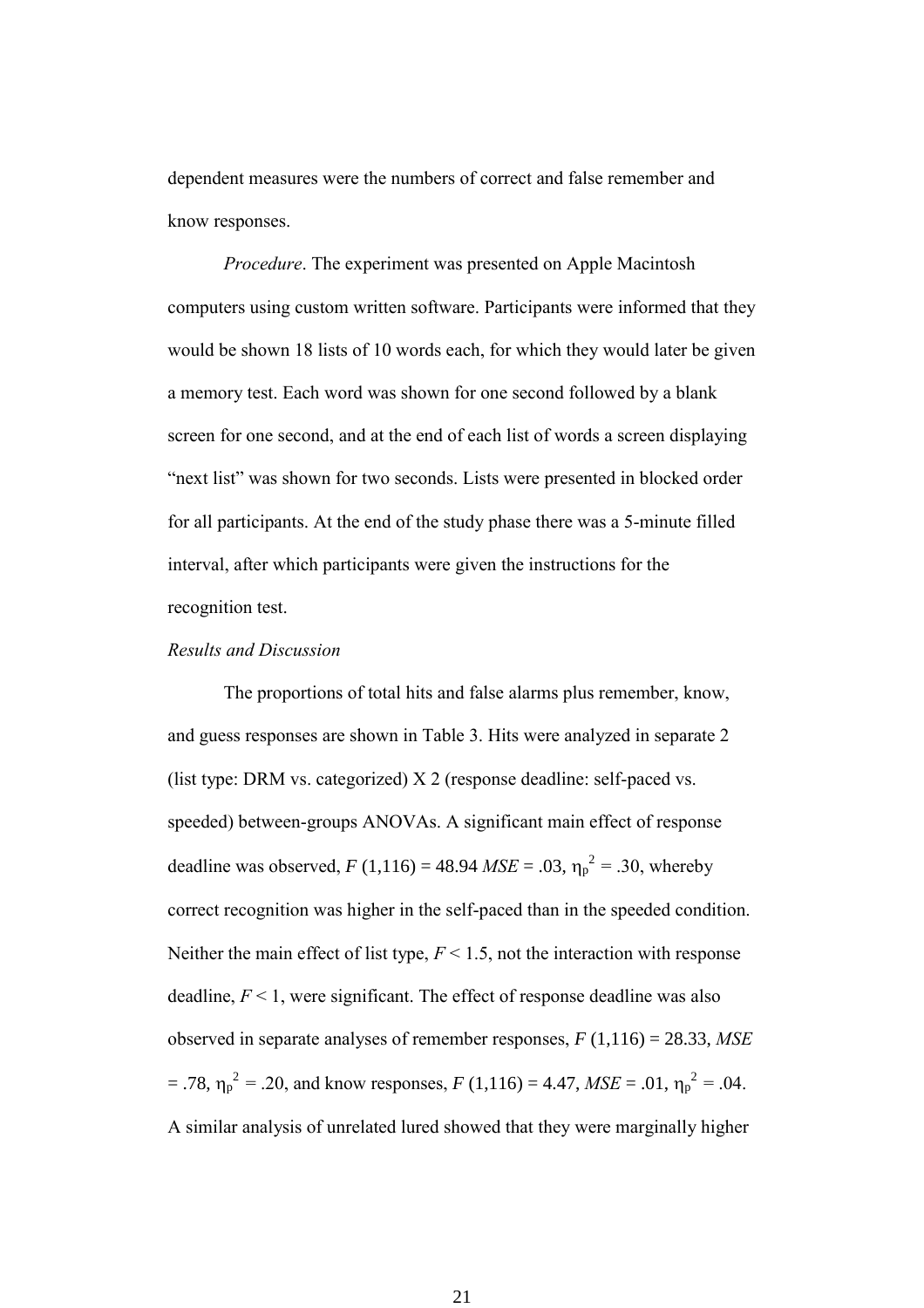for DRM than for categorized lists,  $F(1,116) = 2.88$ ,  $MSE = .02$ ,  $p = .09$ ,  $\eta_p^2$  $= .02$ , but were not reliably affected by response deadline,  $F < 1.6$ .

# *Please insert Table 3 about here*

Our main focus was on the effect of test position on the false recognition of critical lures. Preliminary analyses indicated that false recognition scores were higher for studied than for unstudied lists,  $F(1,116) =$ 153.32,  $MSE = .04$ ,  $\eta_p^2 = .57$ , higher in the self-paced than in the speeded response condition,  $F(1,116) = 7.28$ ,  $MSE = .08$ ,  $\eta_p^2 = .06$ , and higher for DRM than for categorized lists,  $F(1,116) = 12.89$ ,  $MSE = .08$ ,  $\eta_p^2 = .10$ . In order to explore the effects of test primes, the data were analysed in separate 2 (list status: studied vs. nonstudied) x 3 (number of test primes: 0 vs. 3 vs. 6) repeated measures ANOVAs on false recognition scores for DRM and categorized lists in the self-paced and speeded response conditions. As false recognition rates were always significantly higher for studied than for unstudied lists, only the effects of number of test primes and interactions with list status are reported.

For DRM lists in the self-paced condition, there was a significant effect of test primes,  $F(1,29) = 3.87$ ,  $MSE = .04$ ,  $\eta_p^2 = .12$ . Pairwise comparisons showed that false recognition was significantly reduced when critical lures were preceded by 6 primes rather than by 3 primes. A significant main effect of test primes was also observed in the speeded DRM condition, *F*  $(1,29) = 3.91$ , *MSE* = .03,  $\eta_p^2 = 0.12$ , and pairwise comparisons showed that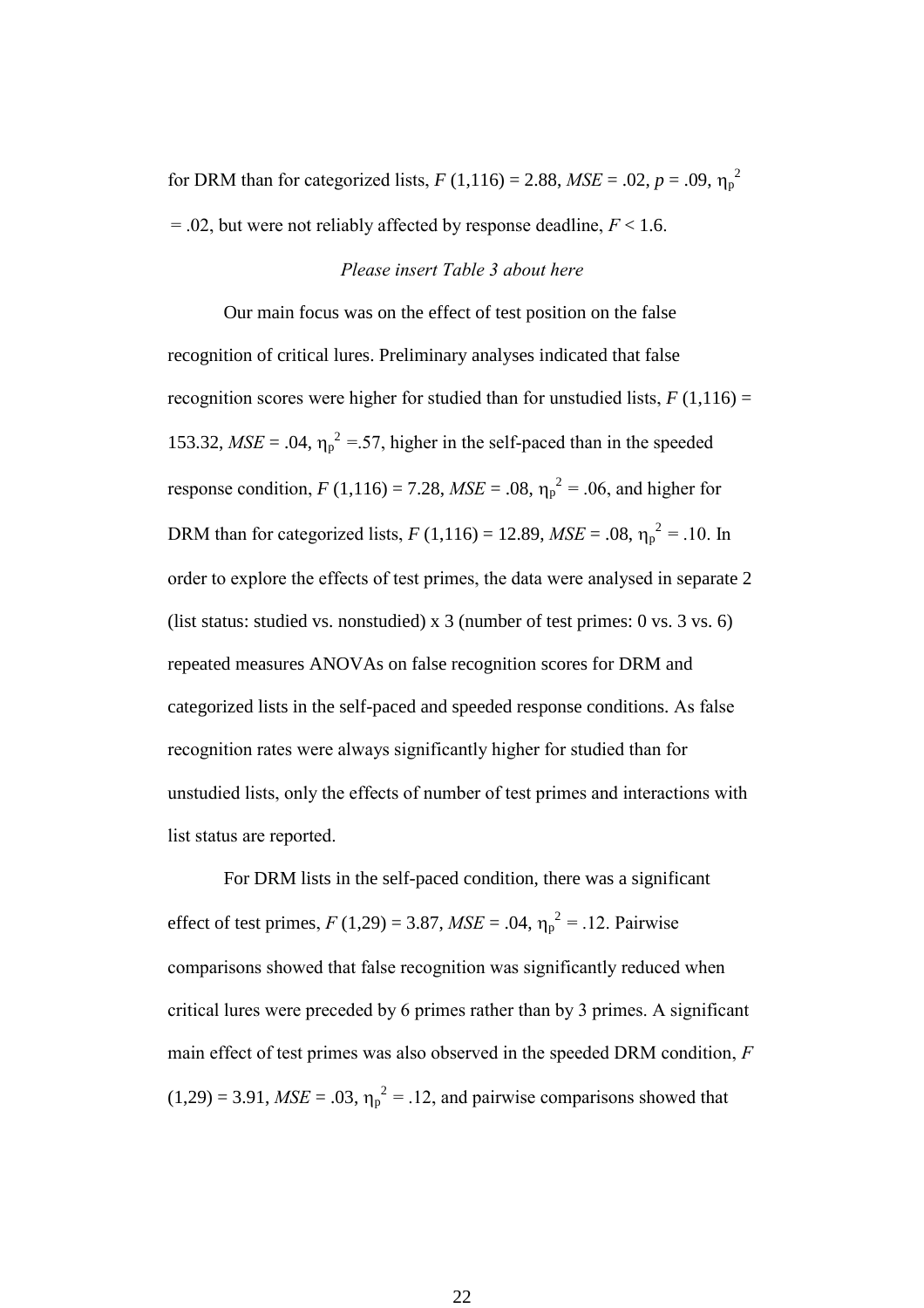false recognition was reduced when critical lures were preceded by 6 primes than by 3 or 0 primes. The interaction between list status and number of primes was not significant, *F* < 1. For categorized lists in the self-paced condition, neither the main effect nor the interaction were significant, both  $F <$ 1. Similarly in the speeded categorized condition, neither the main effect of primes *F* (1,29) = 2.15, *MSE* = .04, *p* = .13,  $\eta_p^2$  = .07 nor the interaction, *F* < 1.3, was significant.

Separate analyses were again conducted on remember and know responses. For DRM lists in the self-paced condition, the analysis of false remember responses showed a significant main effect of test primes, *F* (2,58)  $= 3.31$ , *MSE* = .03,  $\eta_p^2 = 0.10$ , and pairwise comparisons showed that false remember responses were reliably lower after 6 than after 3 test primes, *p <* .05. The interaction with list status was not significant,  $F(2,58) = 2.40$ ,  $MSE =$ .02,  $\eta_p^2$  = .08. For DRM lists in the speeded response condition, false remember responses showed no reliable effect of test primes, *F* < 1.8, but a marginally significant interaction with list status,  $F(2,58) = 3.11$ ,  $MSE = .02$ ,  $p = .05$ ,  $\eta_p^2 = .10$ . Pairwise comparisons showed that false remember responses to studied lists were significantly reduced by 6 relative to 3 primes,  $p < .05$ , and marginally reduced by 6 relative to 0 primes,  $p = .07$ . The analyses of categorized lists showed no reliable effects of test primes in either self-paced,  $F < 2$ , or speeded response conditions. Although it may appear from Table 3 that false remember responses for studied lists increased with the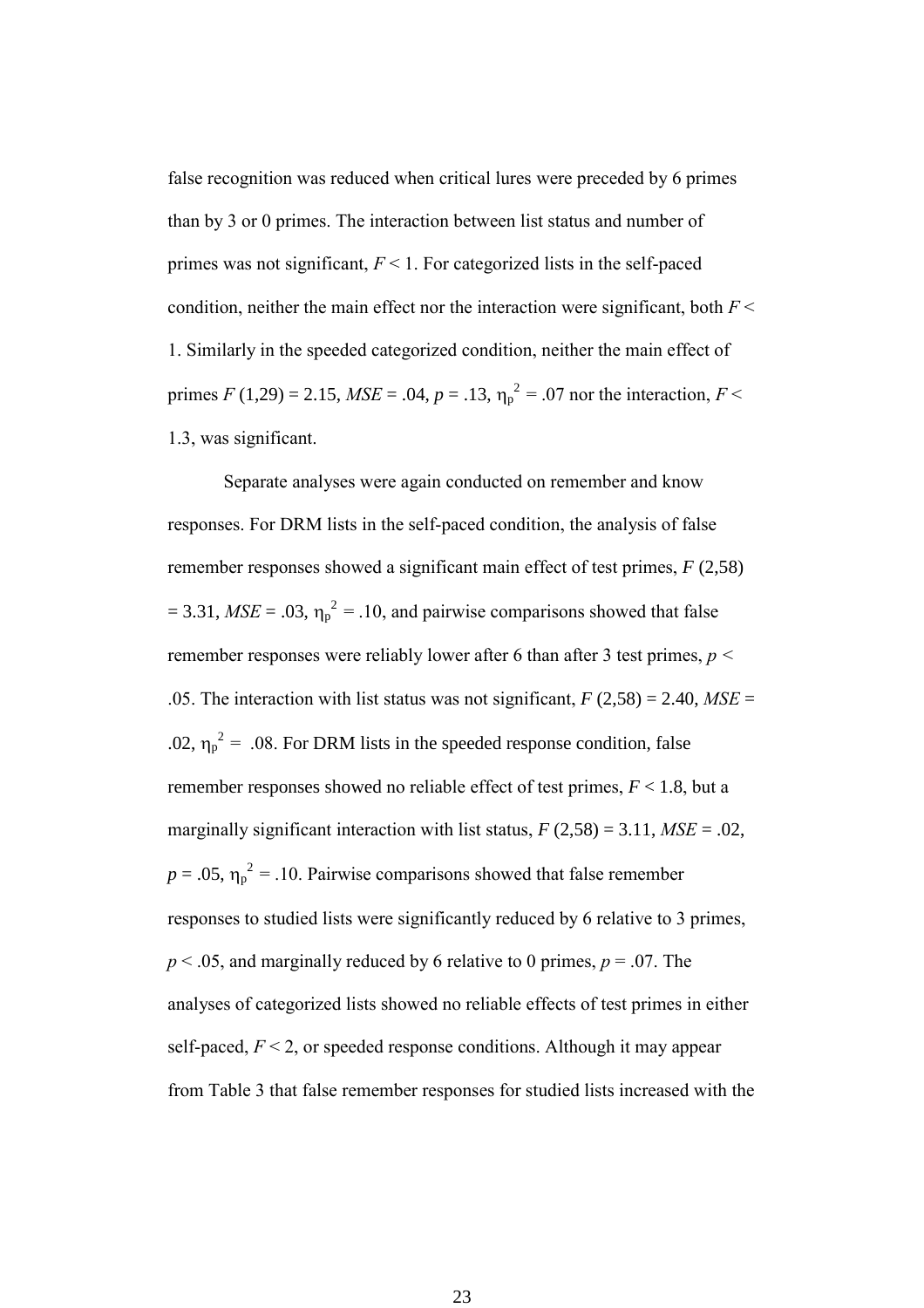number of primes in the self-paced condition, a one-way ANOVA indicated that the effect was not significant,  $F < 1.2$ , and nor were any of the pairwise comparisons.

The only significant effect to emerge from the analyses of know responses to DRM lists was a significant status x test primes interaction in the self-paced condition,  $F (2,58) = 4.52$ ,  $MSE = .02$ ,  $\eta_p^2 = .14$ . Pairwise comparisons showed a marginally significant decrease in false know responses to lures from nonstudied lists after 6 primes compared to 3,  $p = .09$ , but no reliable effects of test primes for studied lists. For categorized lists, know responses in the self-paced condition were significantly lower after 6 primes than after 0,  $p < .05$ , and 3,  $p = .06$ , primes.

The findings from Experiment 3 provide no evidence that false recognition is influenced by associations made at test. In contrast to the findings of Marsh and Dolan (2007), test primes reduced false recognition under speeded response conditions. The findings of Experiment 3 are also inconsistent with those of Coane and McBride (2006), who found increased levels of false recognition following 6 or 12 primes under self-paced conditions. One possible explanation for the discrepancy between our findings and theirs is our use of the remember-know procedure. Requiring participants to consider the experiential basis of their recognition decisions is likely to have heightened their memory monitoring strategies, even under speeded response conditions. This is supported by the observation that overall levels of false recognition in Experiment 3 were lower than those reported by Coane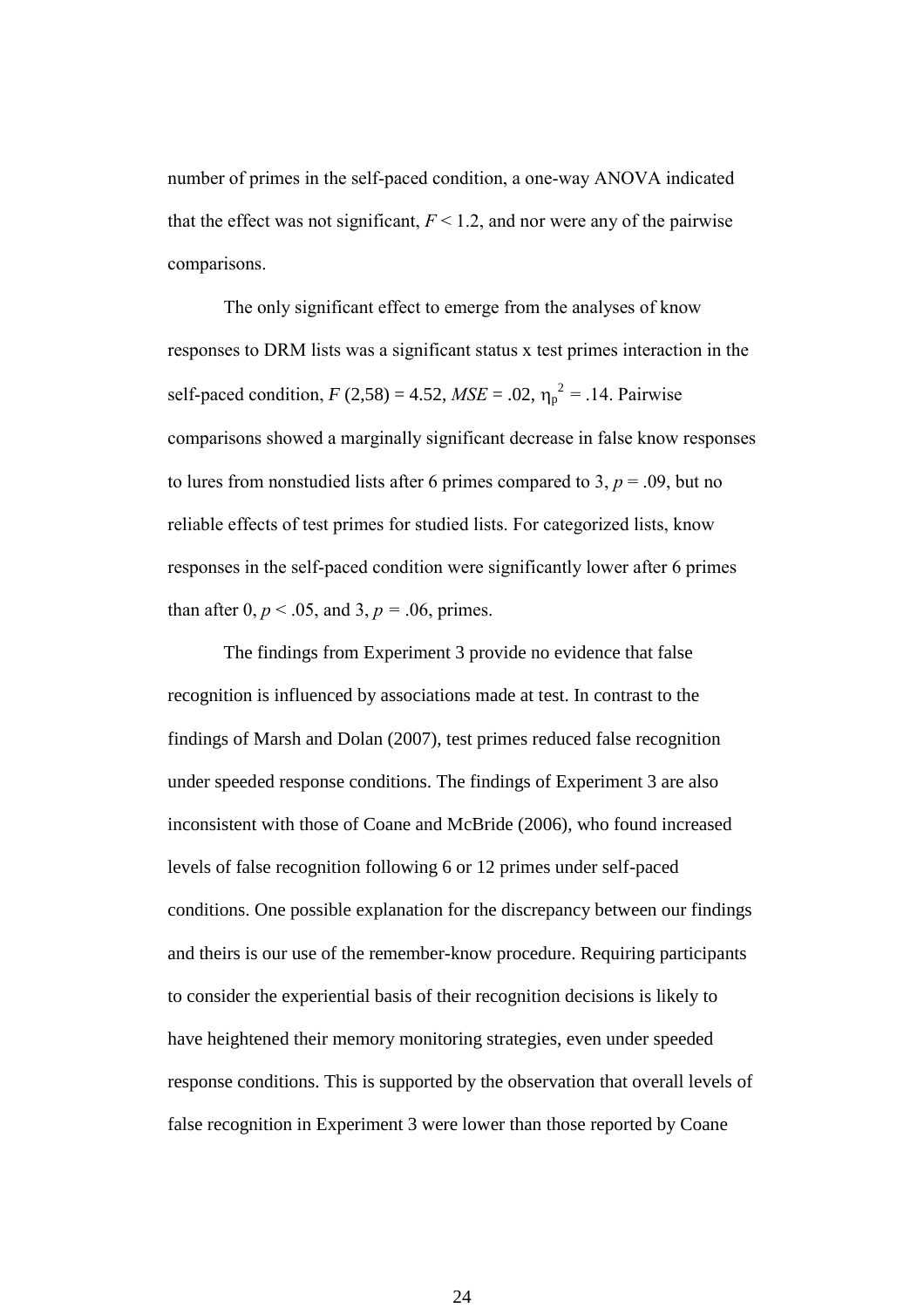and McBride and by Marsh and Dolan. Mean recognition scores reported by Marsh and Dolan (who used the same numbers of test primes as the present study) for studied and unstudied lists in the speeded condition were .60 and .35. In comparison, the corresponding recognition scores in the present study were .39 and .20. Marsh and Dolan suggested that test cues increase false recognition under conditions that impair monitoring strategies. The findings from Experiment 3 are consistent with this view in showing that the effect is eliminated when participants are encouraged to monitor their memory performance. In contrast to the DRM lists, the analysis of categorized lists showed that test primes reduced false know responses, though only under selfpaced conditions.

#### Experiment 4

Experiment 4 investigated the effects of part-set cuing on false recall with DRM and categorized lists. Reysen & Nairne (2002) found that part-set cues reduced false recall (but see Marsh et al., 2004, who found no effect of part-set cues in false recall). In their second experiment, Reysen and Nairne tested the possibility that the part-set effect occurs because the retrieval cues disrupt participants' preferred retrieval strategies (see Basden & Basden, 1995). They did this by presenting cues that were either consistent with participants' retrieval strategies (even numbered list items presented in the same order as at study) or inconsistent with them (random list items). They found that the consistency of the cues influenced correct recall (greater disruption with inconsistent cues) but had no effect on the false recall of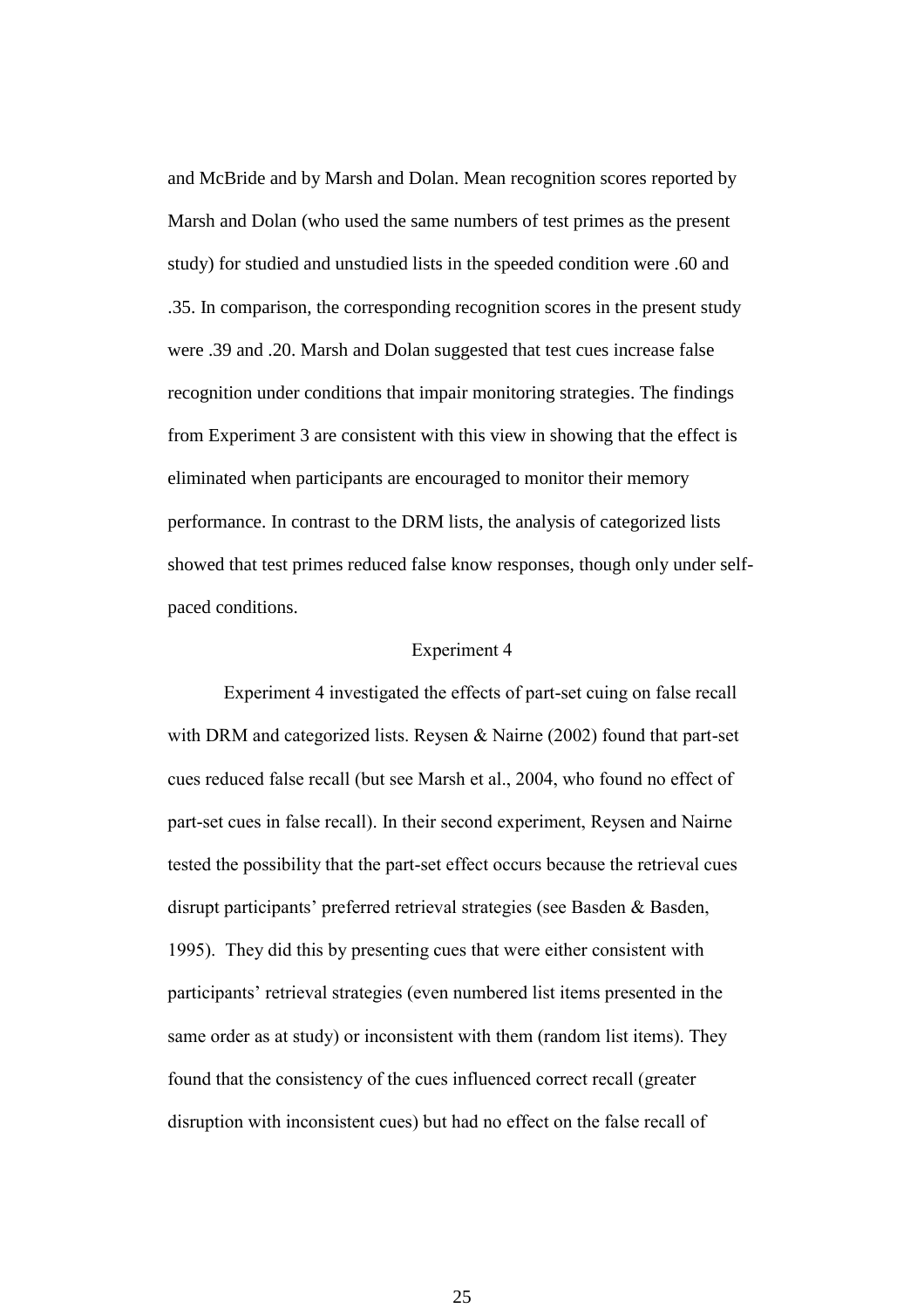critical lures. Reysen and Nairne suggested that the reduction in false recall following the presentation of part-cues is not due to a disruption of preferred retrieval strategies but to an enhancement of source monitoring. Specifically, the retrieval cues reinstate the encoding context, thereby increasing participants' ability to determine whether the test items had been externally presented or internally generated.

Experiment 4 followed the procedure described by Reysen and Nairne (2002) and compared the effects of recall cues on DRM and categorized lists. If false recall in the category repetition procedure is influenced by semantic processes that occur at test, then levels of false recall should be enhanced by part-set cues. Participants were presented with eighteen 12-item DRM or categorized lists. After studying each list, the participants were instructed to recall the words without any cues or with six cues taken randomly from the list. To our knowledge, no previous studies have investigated the effects of part-set cuing on false recall using categorized lists. Presenting category labels or exemplars from studied lists has been shown to produce part-set cuing effects in correct recall (e.g., Marsh, Dolan, Balota, & Roediger, 2004; Roediger, 1978; Slamecka, 1968), but no effects in false recall have been reported.

# *Method*

*Participants.* Participants were 56 (38 female, 18 male) undergraduate students from Lancaster University, aged 18-30.

*Design and Stimuli.* The stimuli consisted of 18 DRM lists and 18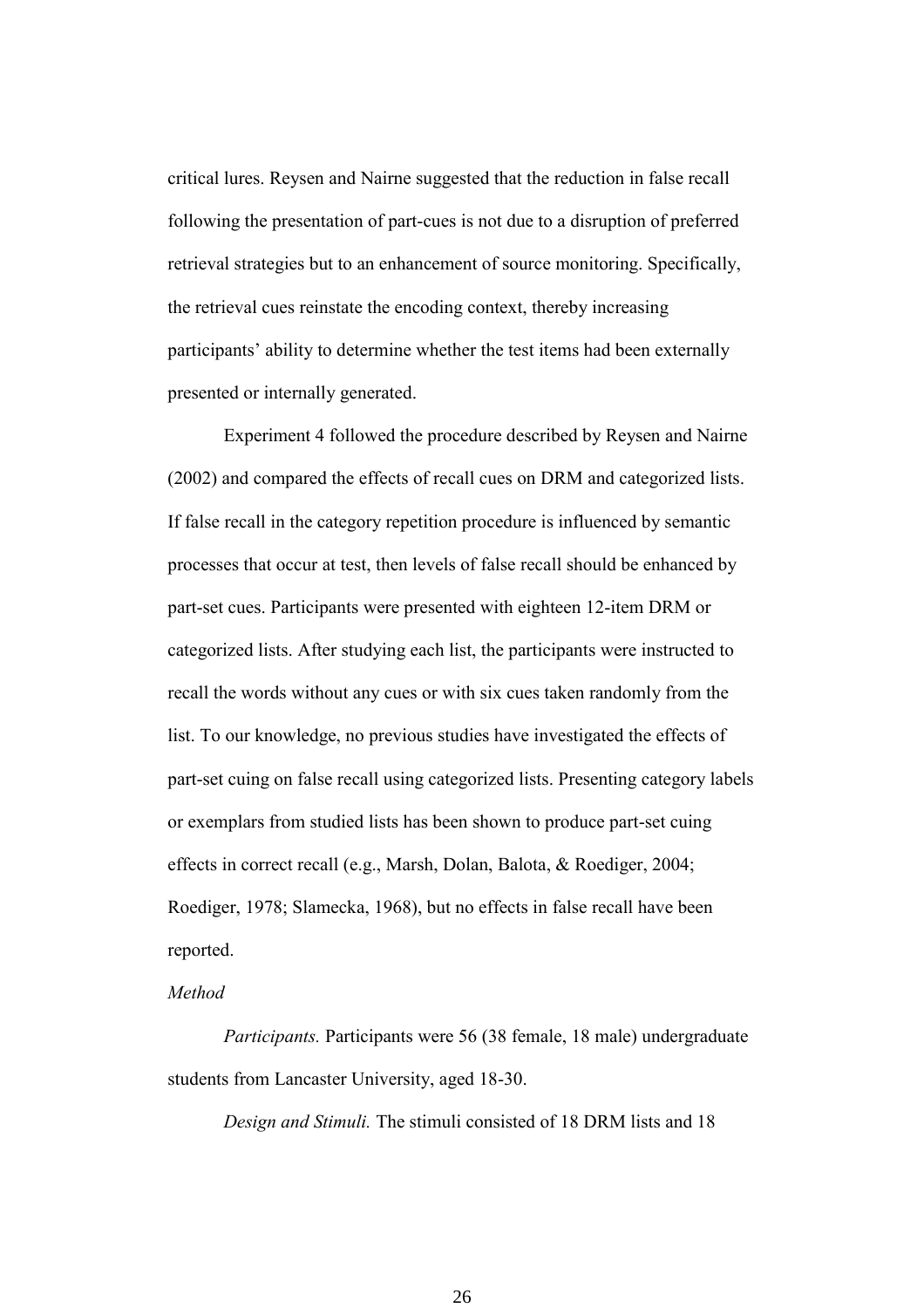categorized lists, each containing 12 words. Half the participants studied categorized lists and half studied DRM lists. Mean BAS levels (from Nelson et al., 1998) were .20 for DRM lists and .04 for categorized lists. Following the presentation of each list*,* participants solved simple multiplication problems for 15 seconds before completing a free uncued recall task or a cued recall task. Across the course of the experiment, each participant received 9 uncued recall tests (requiring free recall of the just-studied list) and 9 cued recall tasks (in which six list items were visually displayed on a computer screen and they were asked to recall the remaining words from the list). Participants wrote the answers in a booklet. The assignment of each list to the two cue conditions was counterbalanced, so that all lists appeared equally often in each test condition. The order of presentation for each list and cue type was determined randomly for each participant. The six cues were chosen randomly from each list and were presented in a random order.

*Procedure.* Participants were presented with 18 lists of words, each consisting of 12 words presented visually at a rate of 1.5 seconds per word, with a 1 second gap between each presentation. After the presentation of lists, participants were instructed to answer the multiplication problems, and after 15 seconds recall the just-studied list. For the cued recall task, six cue items were displayed in a column on the computer screen, and the participants were asked to write in their booklet as many of the remaining list items as possible. For the uncued recall task, participants were prompted to write down as many words from the list as they could remember. Both the cued and uncued recall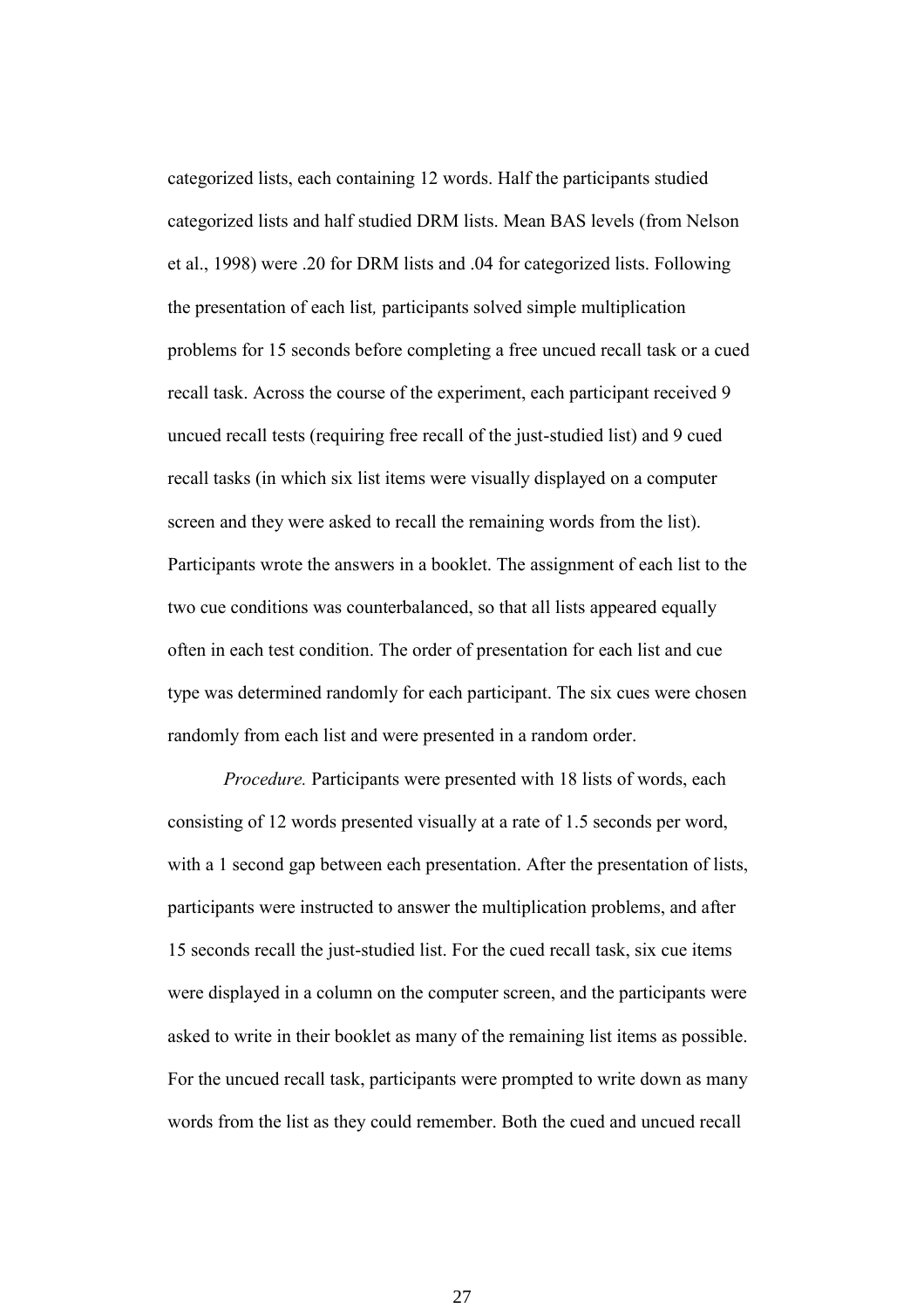tasks were self-paced. Participants were instructed to press the space bar when they could recall no further items from the list. The next list was then displayed and the sequence was repeated.

#### *Results and Discussion*

The mean proportions of correct and false recall as a function of cue condition and list type are shown in Table 4. Correct and false recall scores were analyzed in separate 2 (list type: DRM vs. categorized) X 2 (cue condition: uncued vs. cued) mixed model ANOVAs with repeated measures on the second factor. There was a significant main effect of cue condition on correct recall,  $F(1, 54) = 46.59$ ,  $MSE = .01$   $\eta_p^2 = .46$ , indicating that recall was greater on the uncued tests than on the cued tests. The main effect of list type was also significant,  $F(1, 54) = 9.89$ ,  $MSE = .03$   $\eta_p^2 = .16$ , with a higher proportion of correct recall for categorised lists relative to DRM lists. The interaction was not significant,  $F < 1$ .

The analysis of false recall showed a significant main effect of list type,  $F(1, 54) = 22.19$ ,  $MSE = .07 \eta_p^2 = .29$ , with a higher incidence of false recall for DRM than for categorized lists. There was no effect of cue condition,  $F < 2$ , but the list type by cue condition interaction was significant,  $F(1, 54) = 6.35$ ,  $MSE = .02$   $\eta_p^2 = .11$ . Analysis of simple main effects indicated that for DRM lists there was a higher incidence of false recall on uncued tests than on cued tests,  $F(1, 54) = 6.65$ ,  $MSE = .02$   $\eta_p^2 = .20$ , however there was no significant effect of cue condition for categorised lists *F*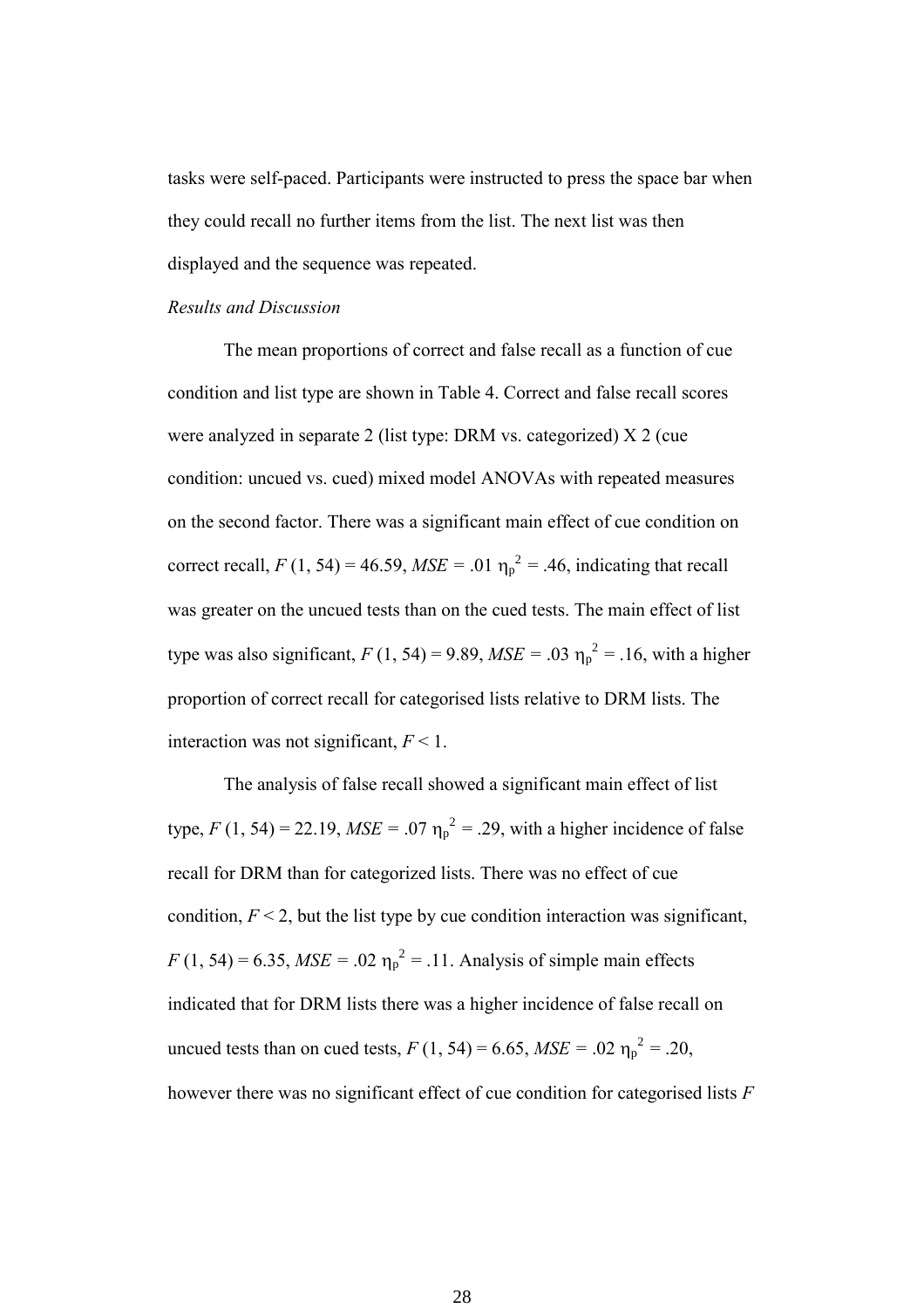$\leq 1$ .

The results of Experiment 4 show that the false recall of DRM critical lures is reduced when studied items are presented as recall cues. This is consistent with the findings of Reysen and Nairne (2002). In contrast, no reliable effect of test cues was observed with categorized lists. Reysen and Nairne suggested that part-set cues reinstate the encoding context and thereby reduce false recall by enhancing participants' monitoring strategies. The finding from Experiment 4 that part-set cuing did not reduce false recall with categorized lists is inconsistent with this account, as participants are also required to determine the source of test items after studying categorized lists. However, it is possible that participants' monitoring strategies are influenced by list type. In categorized lists, study items are typically nouns whose membership of the target category is obvious. In contrast, DRM lists consist of a range of word types and often feature more than one theme (see Howe, Wimmer, & Blease, in press). Participants may be able to reduce false recall with categorized lists by using a recall-to-reject strategy, whereby they are able to recall the studied items and thus reject the critical lures (e.g., Brainerd, Reyna, Wright, & Mojardin, 2003; Gallo, 2004; Tulving, 1983). In contrast, participants may be less able to use this strategy with DRM lists because the multiple themes within the lists make it harder to recall the studied words. It is possible that the enhancement of monitoring strategies by part-set cues is effective only when test conditions do not facilitate a recall-to-reject strategy, as is the case with DRM lists.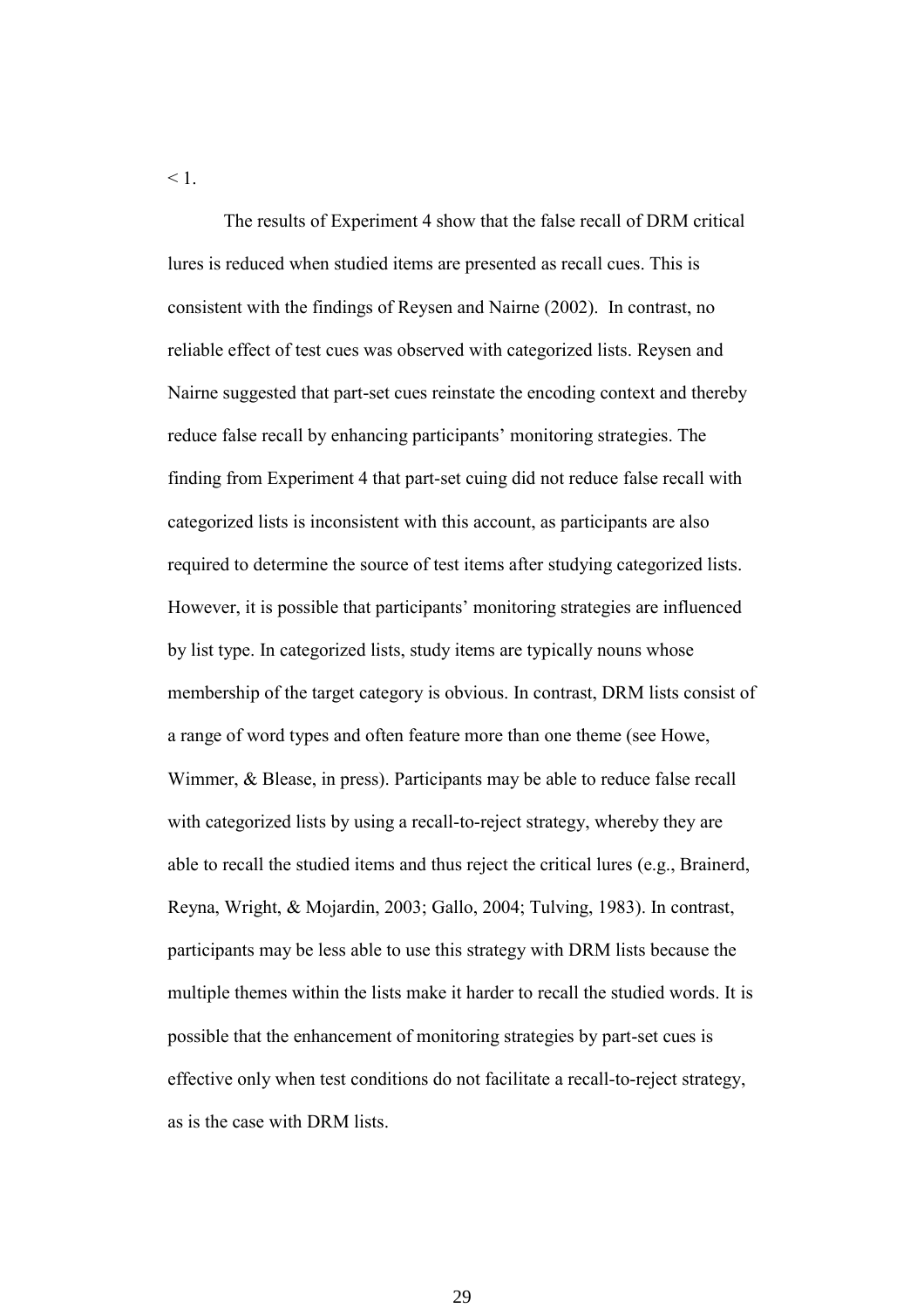#### General Discussion

The aim of the present study was to investigate the respective roles of encoding and retrieval processes in associative and categorical memory illusions. Previous research has shown that false memories produced by the DRM procedure are influenced by associations activated at study (Roediger  $\&$ McDermott, 1995, Roediger et al., 2001) and are only weakly influenced by processes occurring at test (Coane & McBride, 2006; Marsh & Dolan, 2007). Smith et al. (2002) suggested that false memories produced by the category repetition procedure differ from those produced by the DRM procedure in that they are more likely to be elicited by semantic processes occurring at test. In contrast to this view, the present findings suggest that false memories in both procedures are influenced by associations activated at study but not by associations activated at test.

Experiments 1 and 2 employed encoding manipulations that have previously been found to increase false memories. In Experiment 1, word lists were presented either blocked or in a random sequence. Consistent with previous findings (McDermott, 1996; Toglia et al., 1999; Tussing & Greene, 1997), levels of false memory were higher for participants who studied blocked lists. In Experiment 2 word lists were presented in either a control condition in which participants read the words silently or a generate condition in which they were explicitly instructed to make semantic associations to the words as they appeared on the screen. Consistent with the findings of Dewhurst et al. (2005), false recognition of critical lures was enhanced by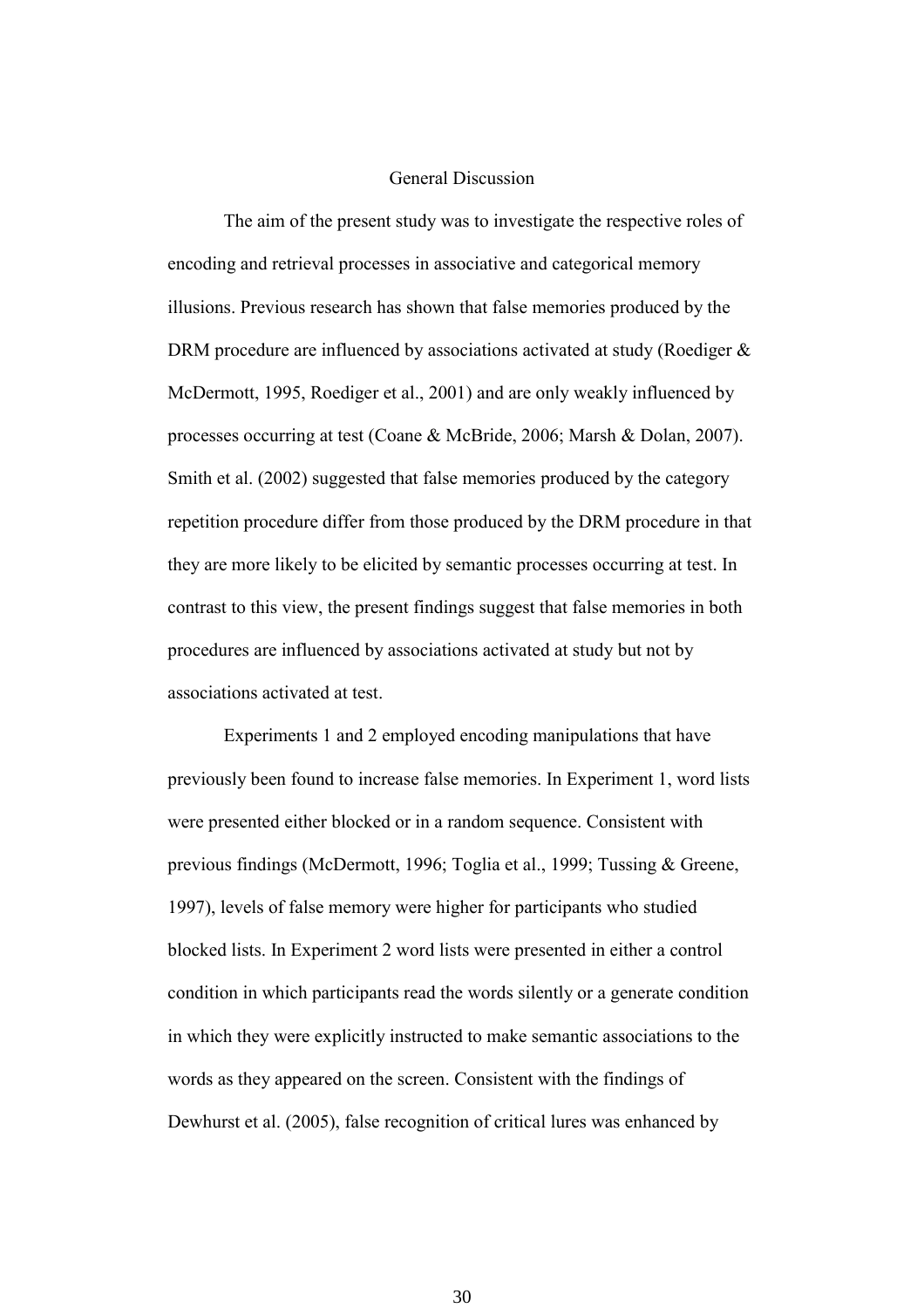instructions to generate. Crucially for the argument we are presenting, the manipulations of list structure and generation produced the same patterns of results in DRM and categorized lists, suggesting that false memories with both list types are influenced by associations activated at study.

Experiments 3 and 4 employed retrieval manipulations designed to increase the activation of critical lures at test. In Experiment 3, critical lures in the recognition test were preceded by zero, three, or six studied items from the corresponding list. Previous research has shown that levels of false recognition can be enhanced by test-induced primes under both self-paced recognition conditions (Coane & McBride, 2006) and speeded response conditions (Marsh & Dolan, 2007). In contrast, we found that test primes did not increase false recognition under self-paced conditions and reduced false recognition under speeded conditions. This pattern bears out the observation by Tse and Neely (2007) that studies of within-test priming have produced inconsistent results, with some studies reporting null effects, some reporting reductions in false alarms, and others reporting increases in false alarms. Marsh and Dolan suggested that test associations can contribute to associative memory illusions under conditions that impair memory monitoring. If so, the findings of Experiment 3 indicate that their influence is relatively weak and easily eliminated.

Experiment 4 used a part-set cuing paradigm in which participants were asked to recall each list and were prompted either by zero or six studied items. As in Experiment 3, the crucial finding was that part-set cuing did not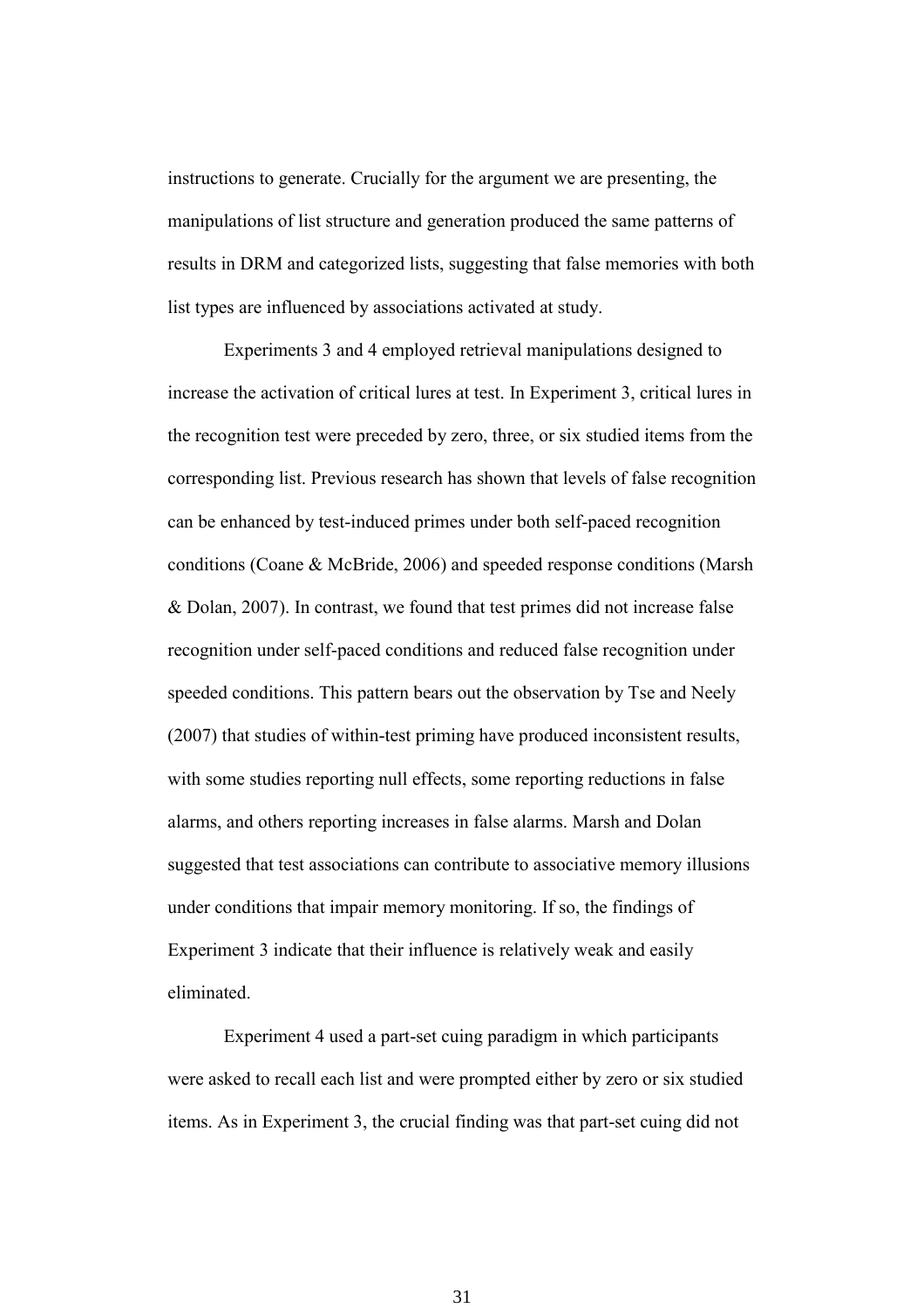increase false memory with either DRM or categorized lists, and in fact reduced false recall with DRM lists. Overall, the findings from the present study are consistent with the activation-monitoring account proposed by Roediger et al. (2001). According to this account, it is the associations activated at study that give rise to the DRM illusion. The parallel effects observed with DRM and categorized lists in Experiments 1 and 2 indicate that the activation-monitoring account can explain both associative and categorical memory illusions.

A consistent finding across all experiments was that levels of false memory were significantly higher for DRM than for categorized lists. These differences occurred despite equivalent levels of correct recognition in Experiments 2 and 3 and higher levels of correct recognition and recall for categorized lists in Experiments 1 and 4. The lower levels of false memory for categorized lists are likely due to the greater BAS of DRM lists, as the high numbers of lists required in these experiments made it impossible to match them for BAS. Yet despite the higher levels of false recognition for the DRM lists, both list types showed the same overall pattern of effects in that false recognition rates were enhanced by encoding conditions that facilitated the generation of associations at study but were not enhanced by priming at test. In spite of differences in the strength of the associations that underlie associative and categorical memory illusions, the findings from the present study suggest that they are both influenced by associations made at study but not by associations activated at test.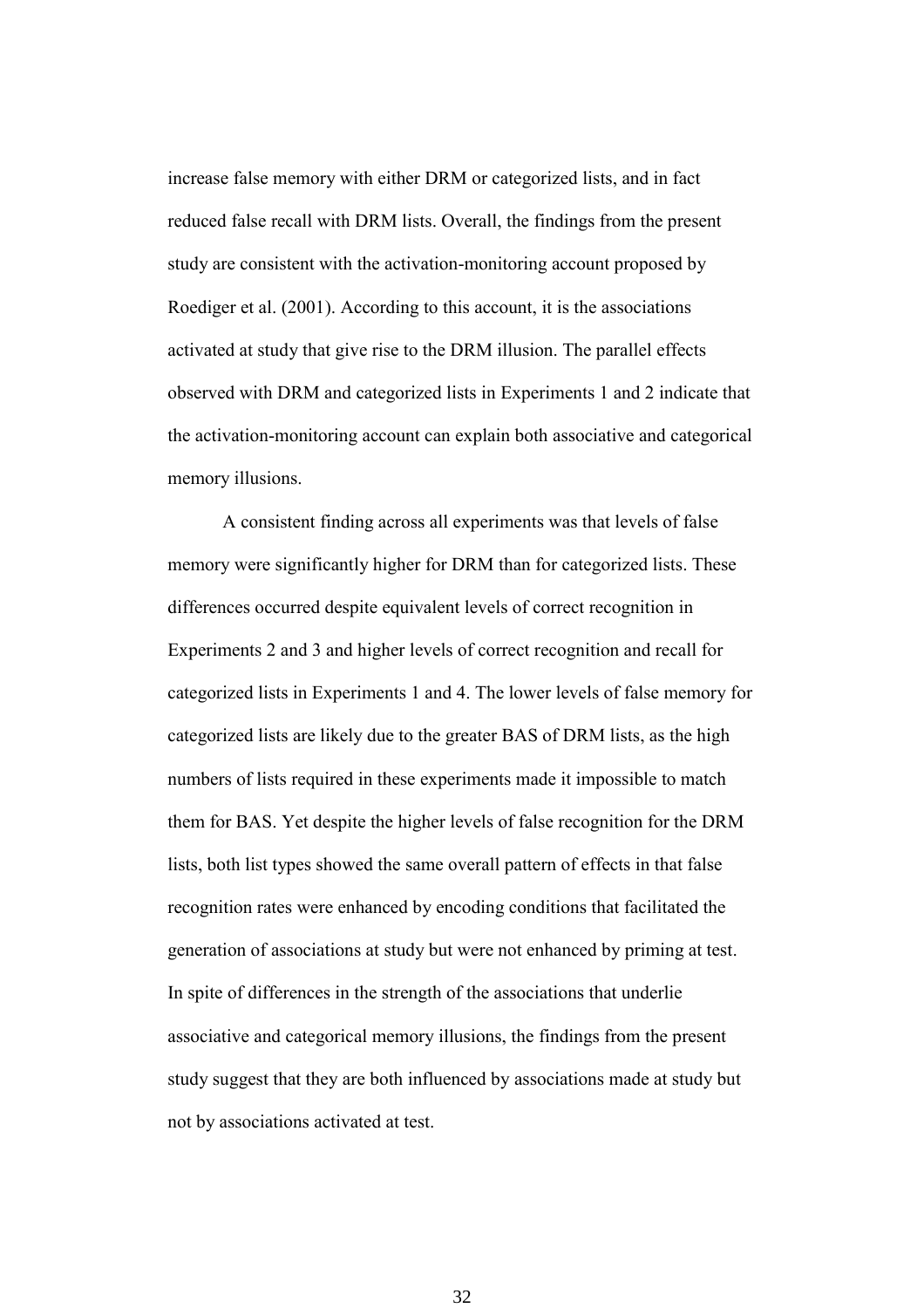This conclusion is inconsistent with the suggestion by Smith et al. (2002) that categorical memory illusions can be elicited at test rather than at study. Smith et al. suggested that false memories in the DRM procedure are influenced by associations made during the study phase, whereas false memories in the category repetition procedure can be produced by semantic processes that occur at test. They based this suggestion on their finding that critical lures of DRM lists were more likely to be generated in word association and stem completion tasks than critical lures of categorized lists, even though levels of false recall were equivalent. Smith et al. suggested that the differences may be due to the greater BAS of DRM lists relative to categorized lists. The findings of Smith et al. suggest potentially important differences between DRM and categorized lists that warrant further investigation. However, the findings from the present study indicate that the memory illusions produced by both DRM and categorized lists are influenced by associations activated at study but not by associations activated at test.

We are not claiming that retrieval processes play no role in associative and categorical memory illusions. The activation-monitoring account (Roediger et al., 2001) invokes a combination of encoding and retrieval processes, whereby participants make source monitoring errors at test and are unable to determine whether critical lures were externally presented or internally generated at study. Reysen and Nairne (2002) suggested that part-set cues reduce false recall by enhancing participants' monitoring strategies. The results of Experiment 3 also indicate that the increase in false recognition by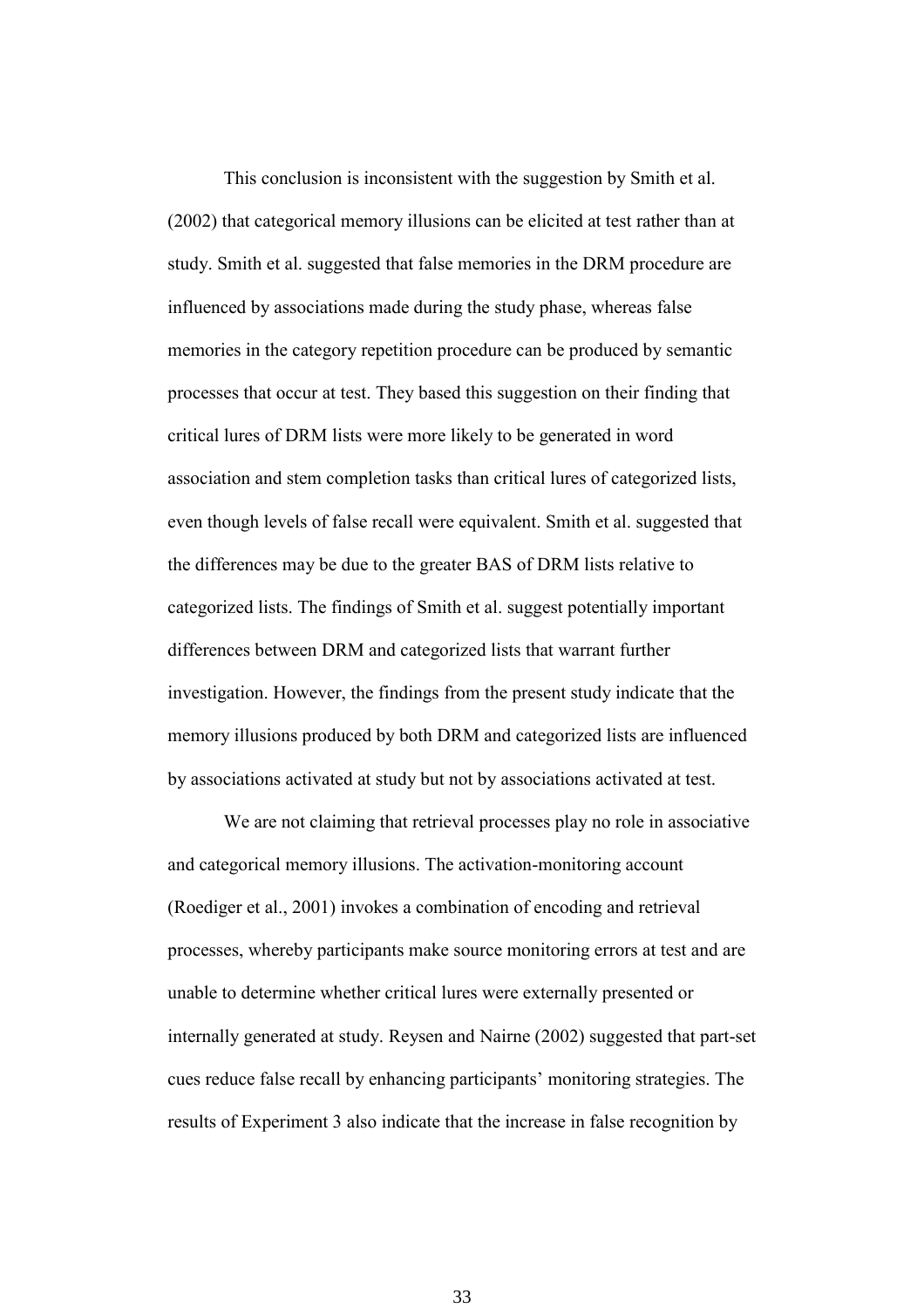test primes reported by Coane and McBride (2006) and by Marsh and Dolan (2007) is eliminated when participants are required to make remember/know decisions at test. As discussed above, our use of the remember-know procedure is likely to have enhanced participants' monitoring strategies, even in the speeded response condition, thereby eliminating the effects reported by Coane and McBride and by Marsh and Dolan. Considered together, these findings suggest that experimental manipulations of test processes influence participants' source monitoring strategies rather than the activation of associates.

The role of source monitoring failures in false recognition was demonstrated in a recent study by Knott and Dewhurst (2007), who found that false remember responses increased when participants were instructed to perform random number generation during the recognition test. Knott and Dewhurst suggested that dividing attention at test impaired the controlled source monitoring strategies that would otherwise have prevented false recognition, forcing participants to rely on less stringent automatic source monitoring decisions based on perceptual details or matches to schemas/templates (see Johnson et al., 2003). The findings of Knott and Dewhurst also mirrored those of the present study in that the increase in false remember responses was observed with both DRM and categorized lists, indicating a further parallel between the two procedures.

In another recent study, Meade, Watson, Balota, and Roediger (2007) suggested that associative memory illusions require participants to be in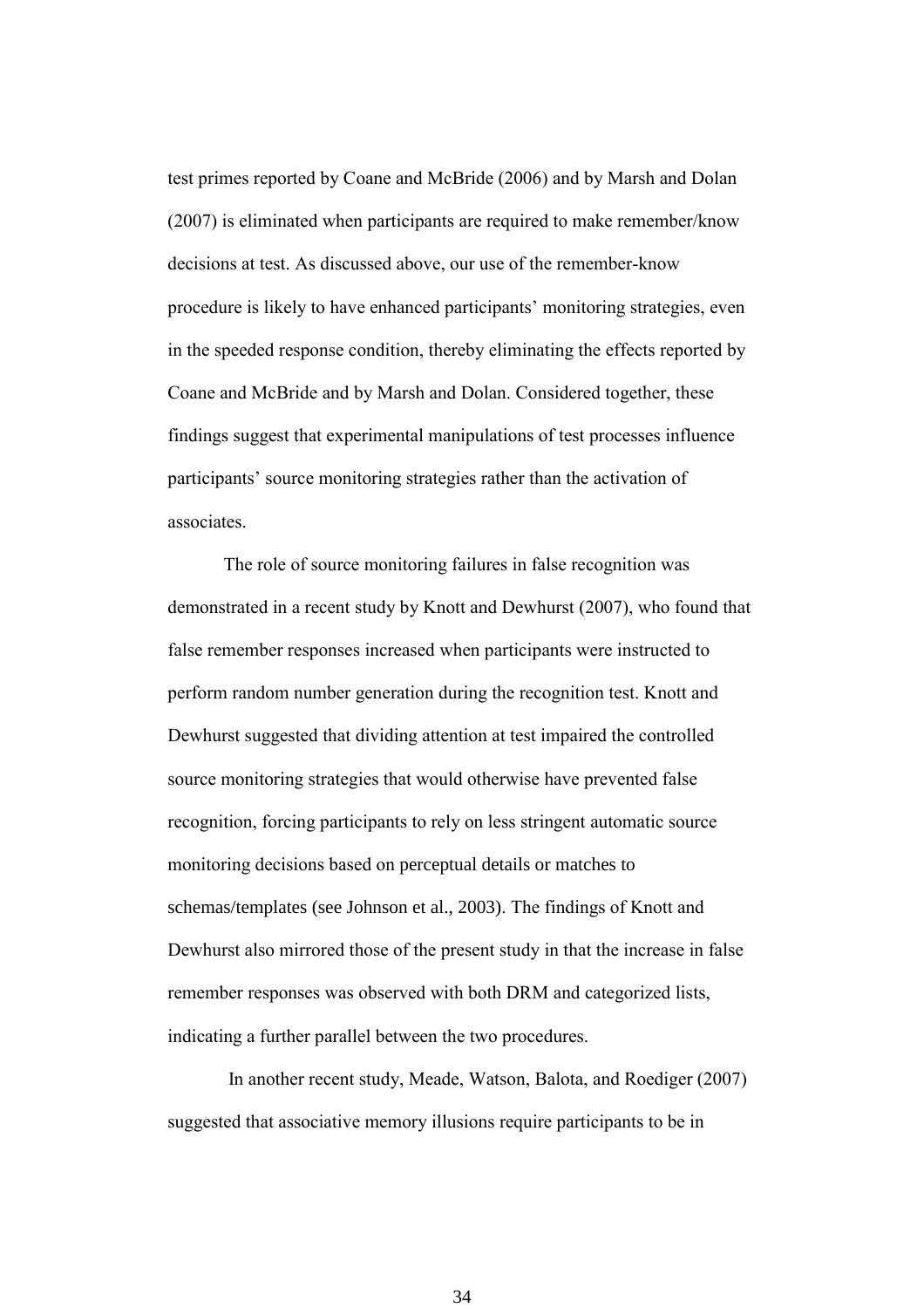retrieval mode (Tulving, 1983). They found that priming from DRM lists (as measured by a lexical decision task) is short-lived and concluded that longerlasting effects of the sort that give rise to false recognition require participants to be given explicit retrieval instructions and recognition probes that are strongly related to the critical lures. However, while retrieval mode may be important in order for false memories to occur, the findings from the present study indicate that false memories are influenced by associations activated at study but not by associations activated at test, and that this is the case for both DRM and categorized lists.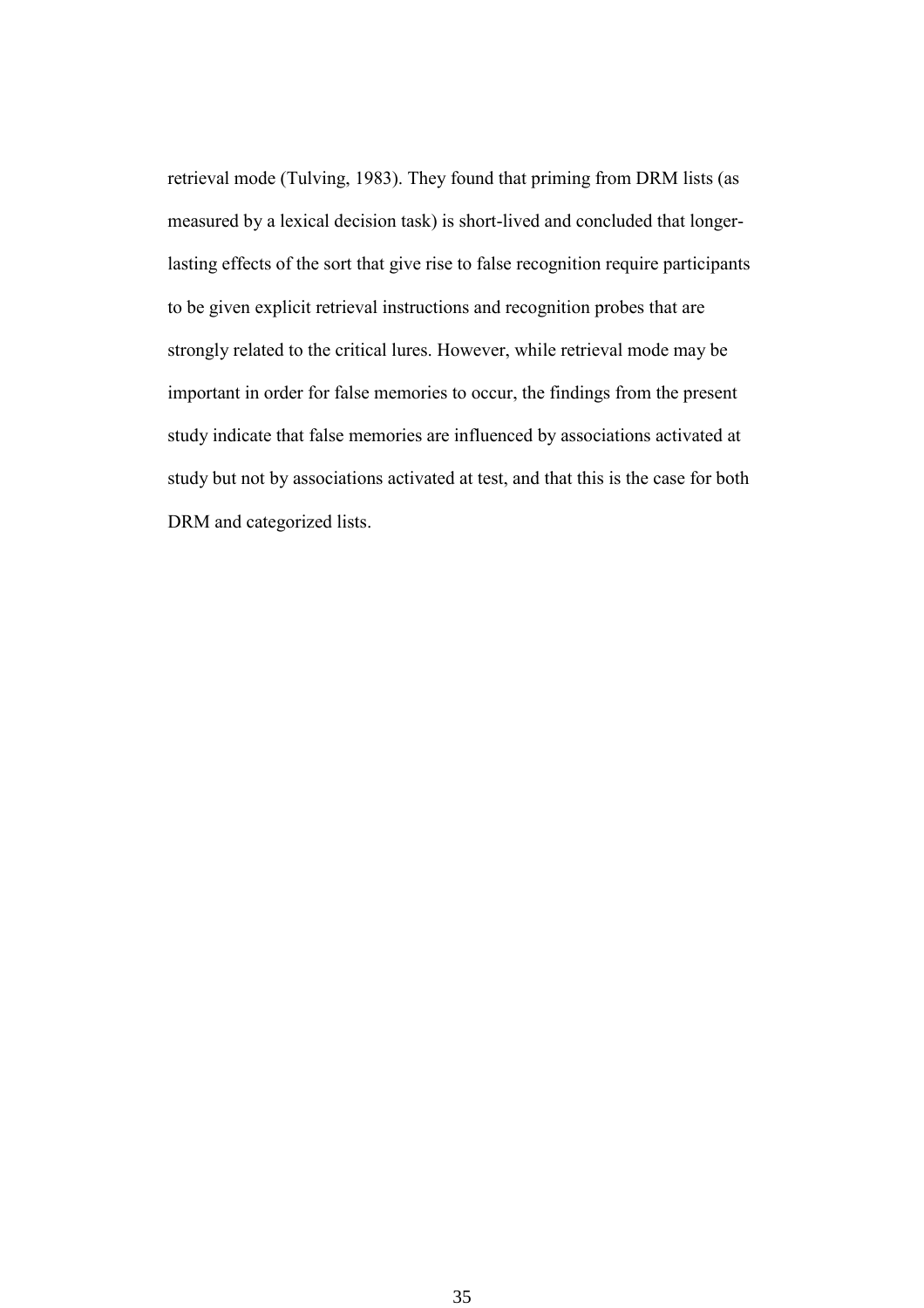#### *References*

Arndt, J., & Reder, L. M. (2003). The effect of distinctive visual

information on false recognition. *Journal of Memory & Language, 48*, 1–15

Brainerd, C. J., Reyna, V. F., Wright, R., & Mojardin, A. H. (2003).

Recollection rejection: False-memory editing in children and adults.

*Psychological Review*, *110*, 762-784.

Coane, J. H., & McBride, D. M. (2006). The role of test structure in creating false memories. *Memory & Cognition, 34,* 1026–1036.

Deese, J. (1959). On the prediction of occurrence of particular verbal intrusions in immediate recall. *Journal of Experimental Psychology, 58*, 17- 22.

Dewhurst, S.A. (2001). Category repetition and false recognition: Effects of instance frequency and category size. *Journal of Memory & Language, 44*, 153-167.

Dewhurst, S.A., & Anderson, S.J. (1999). Effects of exact and category repetition in true and false recognition memory. *Memory & Cognition, 27*, 665-673.

Dewhurst, S.A., Barry, C., & Holmes, S.J. (2005). Exploring the false recognition of category exemplars: Effects of divided attention and explicit generation. *European Journal of Cognitive Psychology, 17*, 803-819.

Dewhurst, S.A., Barry, C., Swannell, E.R., Holmes, S.J., & Bathurst, G.L. (2007). The effects of divided attention on false memory depend on how memory is tested. *Memory & Cognition, 35*, 660-667.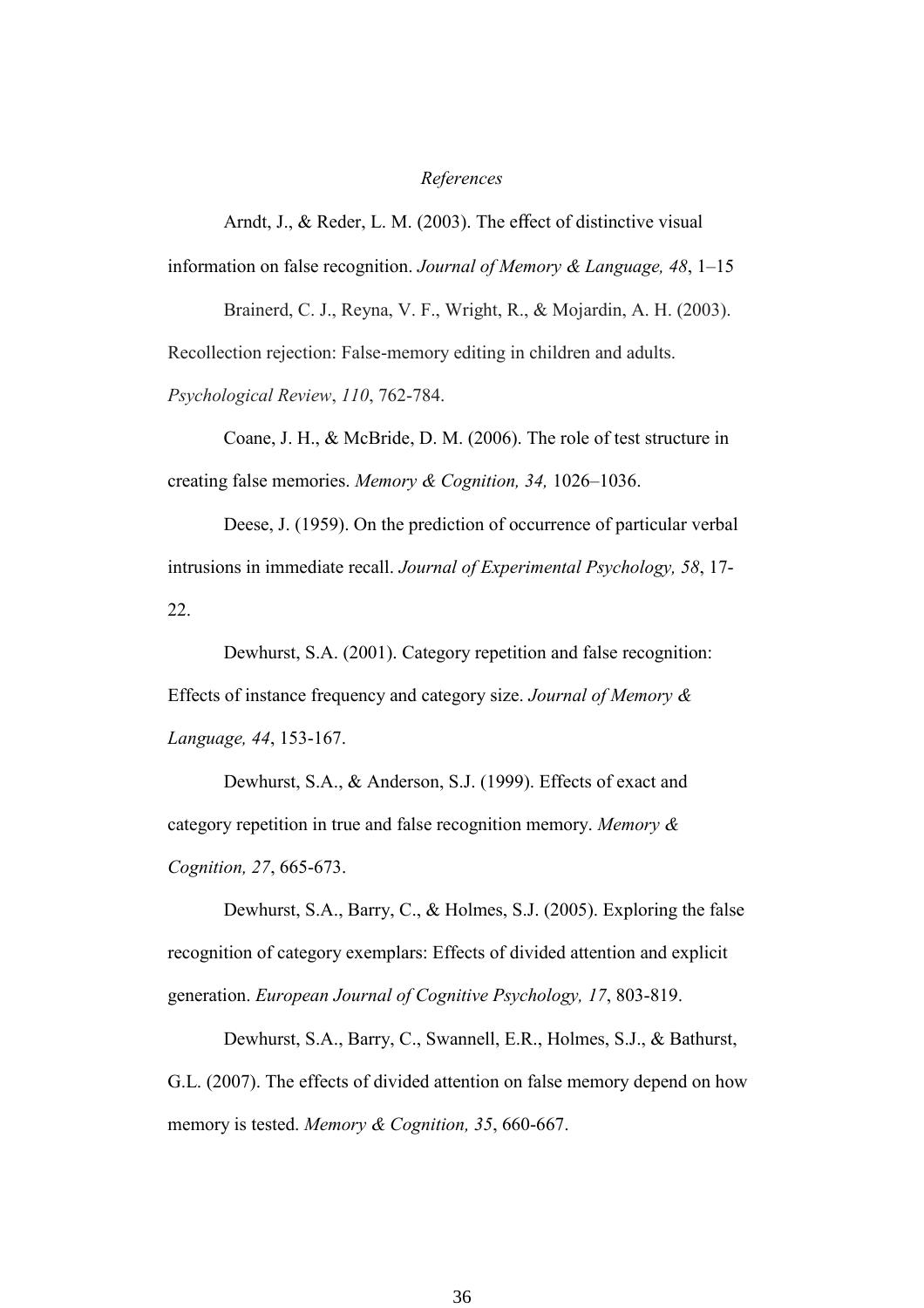Dewhurst, S.A., & Farrand, P. (2004). Investigating the

phenomenological characteristics of false recognition for categorised words*. European Journal of Cognitive Psychology, 16*, 403-416.

Dodd, M. D., Sheard, E. D., & MacLeod, C. M. (2006). Re-exposure to studied items at test does not influence false recognition. *Memory*, *14*, 115- 126.

Dunn, J.C. (2004). Remember-know: A matter of confidence.

*Psychological Review, 111*, 524-542.

Düzel, E., Yonelinas, A.P., Mangun, G.R., Heinze, H.-J., & Tulving, E. (1997). Event-related brain potential correlates of two states of conscious awareness in memory. *Proceedings of the National Academy of Science, 94*, 5973-5978.

Gallo, D. A. (2004). Using recall to reduce false recognition: Diagnostic and disqualifying monitoring. *Journal of Experimental Psychology: Learning, Memory, & Cognition, 30*, 120-128.

Gallo, D.A. (2006). *Associative illusions of memory*. New York: Psychology Press.

Gardiner, J.M. (1988). Functional aspects of recollective experience. *Memory & Cognition, 16*, 309-313.

Gardiner, J.M., Konstantinou, I., Karayianni, I., & Gregg, V.H. (2005). Memory awareness following speeded compared with unspeeded picture recognition. *Experimental Psychology, 52,* 1-10.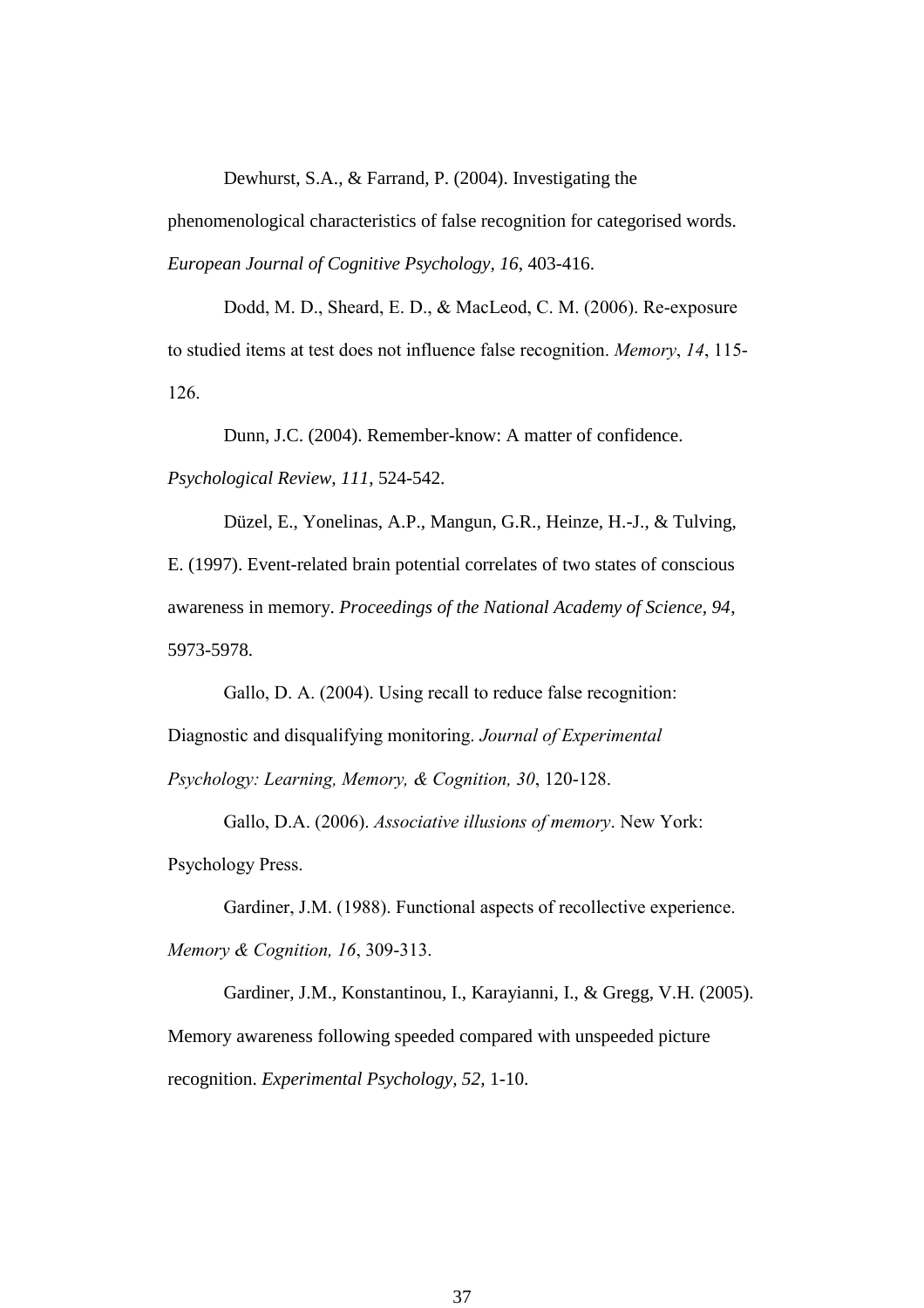Gardiner, J.M., Ramponi, C., & Richardson-Klavehn, A. (1999).

Response deadline and subjective awareness in recognition memory.

*Consciousness and Cognition, 8,* 484-496.

Gardiner, J.M., Ramponi, C., & Richardson-Klavehn, A. (2002). Recognition memory and decision processes: A meta-analysis of remember, know, and guess responses. *Memory, 10*, 83-98.

Gardiner, J.M., & Richardson-Klavehn, A. (2000). Remembering and knowing. In E. Tulving & F.I.M. Craik (Eds), *The Oxford handbook of memory* (pp. 229-244). New York: Oxford University Press.

Howe, M.L., Wimmer, M.C., & Blease, K. (in press). The role of associative strength in children's false memory illusions. *Memory*.

Hunt, R. R., & Einstein, G. (1981). Relational and item-specific information in memory. *Journal of Verbal Learning & Verbal Behavior, 20*, 497–514.

Johnson, M.K., Hashtroudi, S., & Lindsay, D.S. (1993). Source monitoring. *Psychological Bulletin, 114,* 3-28.

Kimball, D.R., & Bjork, R.A. (2002). Influences of intentional and unintentional forgetting on false memories. *Journal of Experimental Psychology: General, 131*, 116-160.

Kimball, D.R., Bjork, E.L., Bjork, R.A., & Smith, T. (2008). Part-list cuing and the dynamics of free recall. *Psychonomic Bulletin & Review, 15*, 296-301.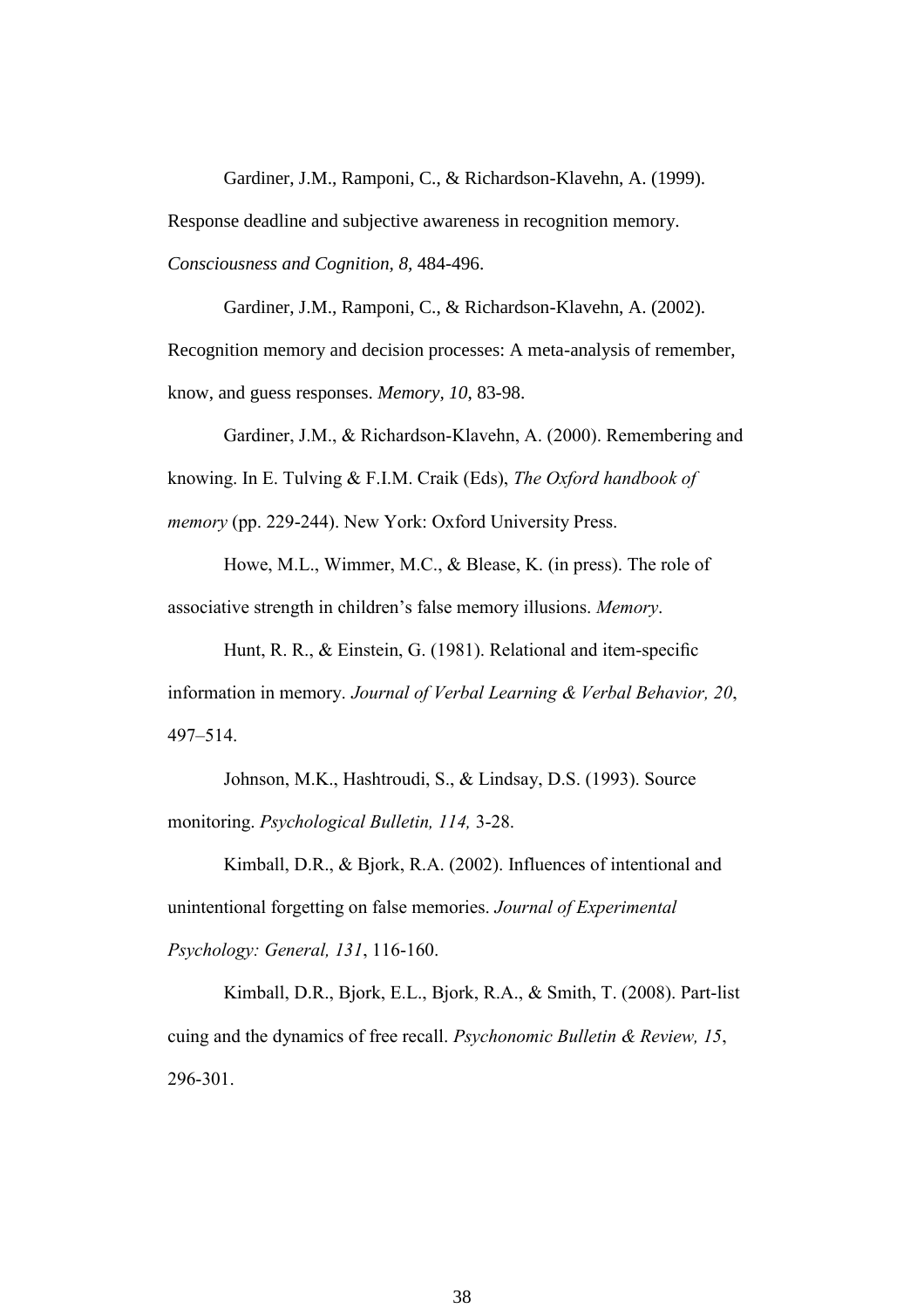Kirkpatrick, E.A. (1894). An experimental study of memory.

*Psychological Review, 1*, 602-609.

Knott, L.M., & Dewhurst, S.A. (2007). The effects of divided attention at study and test on false recognition: A comparison of DRM and categorized lists. *Memory & Cognition, 35*, 1954-1965.

McCabe, D.P., Presmanes, A.G., Robertson, C.L., & Smith, A.D. (2004). Item-specific processing reduces false memories. *Psychonomic Bulletin & Review, 11*, 1074-1079.

McDermott, K.B. (1996). The persistence of false memories in list recall. *Journal of Memory & Language, 35*, 212-230.

Marsh, E.J., & Dolan, P.O. (2007). Test-induced priming of false memories. *Psychonomic Bulletin & Review, 14*, 479-483.

Marsh, E.J., Dolan, P.O., Balota, D.A., & Roediger, H.L., III. (2004). Part-set cuing effects in younger and older adults. *Psychology & Aging, 19*, 134-144.

Marsh, E.J., McDermott, K.B., & Roediger, H.L., III. (2004). Does test-induced priming play a role in the creation of false memories? *Memory, 12*, 44-55.

Meade, M.L., Watson, J.M., Balota, D.A., & Roediger, H.L., III. (2007). Spreading activation and false memories in the DRM paradigm: Retrieval mode is necessary. *Journal of Memory & Language, 56*, 305-320*.*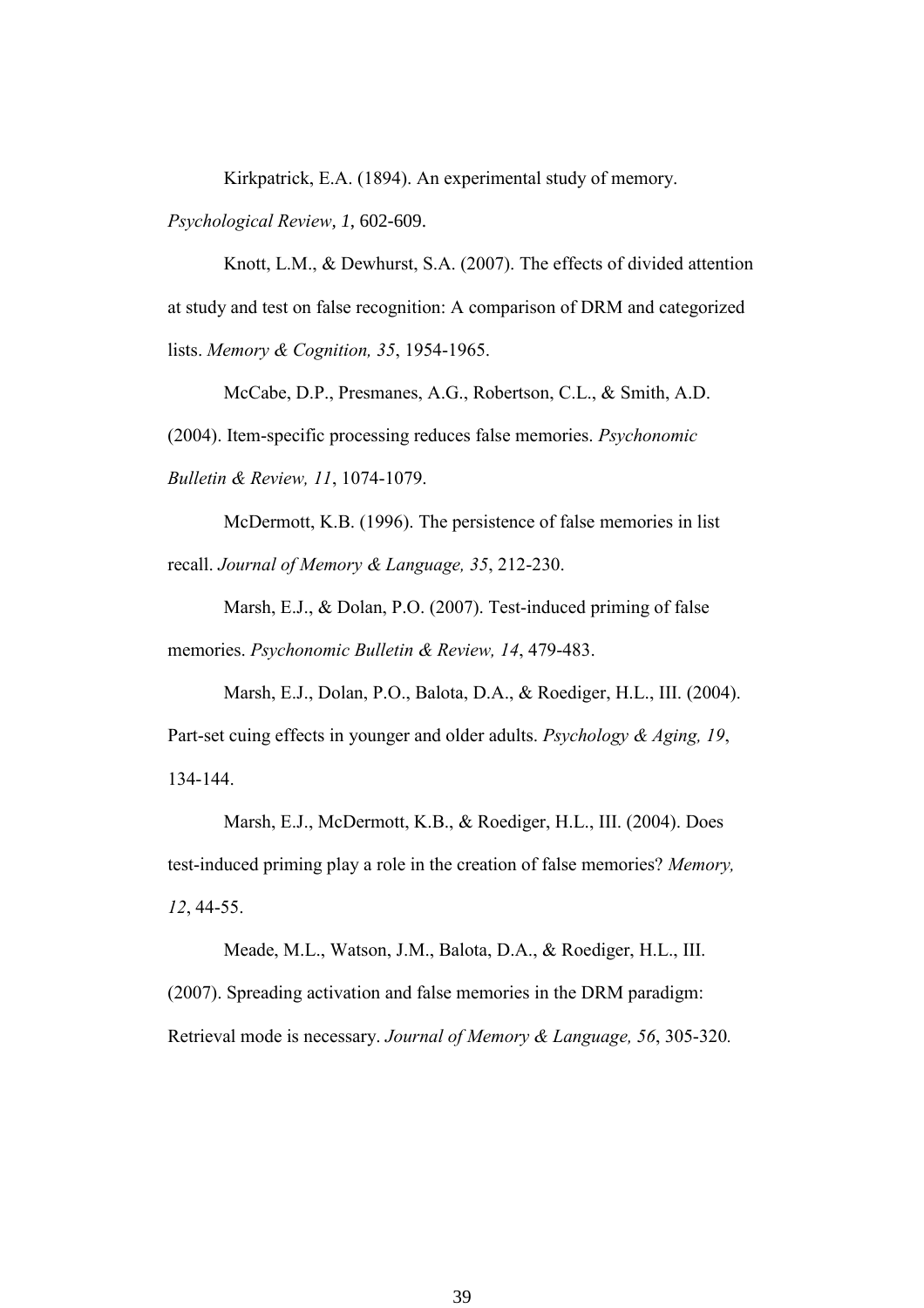Nelson, D. L., McEvoy, C. L., & Schreiber, T. A. (1998). The

University of South Florida word association, rhyme, and word fragment norms. [http://www.usf.edu/FreeAssociation/.](http://www.usf.edu/FreeAssociation/)

Nickerson, R.S. (1984). Retrieval inhibition from part-set cuing: A persisting enigma in memory research. *Memory & Cognition, 12*, 531-552.

Park, L., Shobe, K.K., & Kihlstrom, J.F. (2005). Associative and categorical relations in the associative memory illusion. *Psychological Science*, *16*, 792-797.

Reysen, M.B., & Nairne, J.S. (2002). Part-set cuing of false memories. *Psychonomic Bulletin & Review, 9*, 389-393.

Roediger, H.L., III. (1978). Recall as a self-limiting process. *Memory & Cognition, 6*, 54-63.

Robinson, K.J., & Roediger, H.L., III. (1997). Associative processes in false recall and false recognition. *Psychological Science*, *8*, 231-237.

Roediger, H.L., III, & McDermott, K.B. (1995). Creating false

memories: Remembering words not presented in lists. *Journal of* 

*Experimental Psychology: Learning, Memory, & Cognition, 21*, 803-814.

Roediger, H. L., III, Watson, J. M., McDermott, K. B., & Gallo, D. A.

(2001). Factors that determine false recall: a multiple regression analysis.

*Psychonomic Bulletin and Review, 8*, 385-407.

Rotello, C. M., Macmillan, N. A., Reeder, J. A., & Wong, M. (2005). The remember response: Subject to bias, graded, and not a process-pure indicator of recollection. *Psychonomic Bulletin & Review, 12*, 865-873.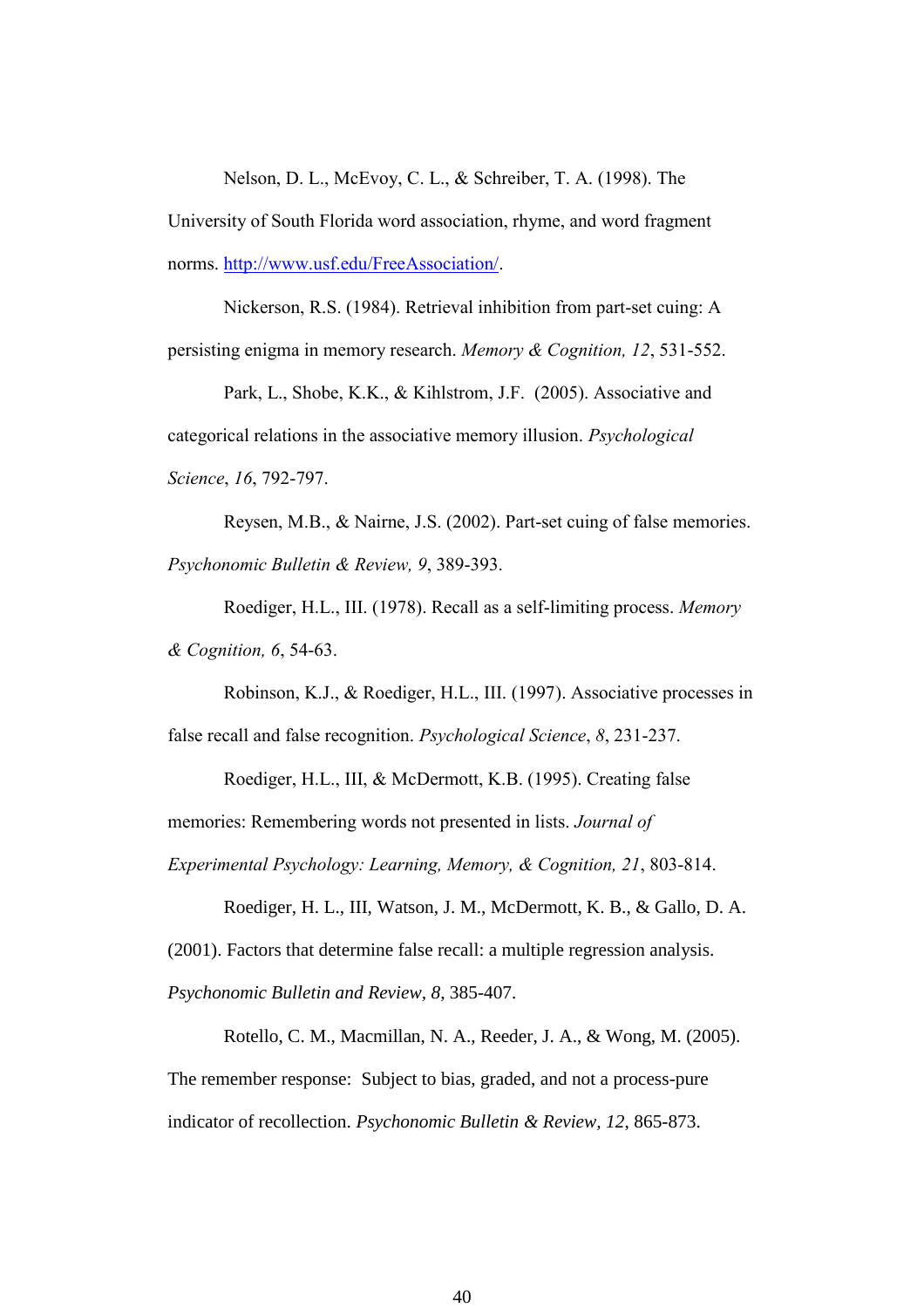Seamon, J.G., Luo, C.R., & Gallo, D.A. (1998). Creating false

memories of words with or without recognition of list items: Evidence for nonconscious processes. *Psychological Science, 9*, 20-26.

Seamon, J.G., Luo, C.R., Schlegel, S.E., Greene, S.E., & Goldenberg, A.B. (2000). False memory for categorized pictures and words: The category associates procedure for studying memory errors in children and adults. *Journal of Memory and Language, 42*, 120-146.

Slamecka, N.J. (1968). An examination of trace storage in free recall. *Journal of Experimental Psychology, 76*, 504-513.

Smith, S.M., Gerkens, D.R., Pierce, B.H., & Choi, H. (2002). The roles of associative responses at study and semantically guided recollection at test in false memory: the Kirkpatrick and Deese hypotheses. *Journal of Memory & Language, 47*, 436-447.

Stadler, M.A., Roediger, H.L., & McDermott, K.B. (1999). Norms for word lists that create false memories. *Memory & Cognition, 27*, 494-500.

Toglia, M.P., Neuschatz, J.S., & Goodwin, K.A. (1999). Recall accuracy and illusory memories: When more is less. *Memory, 7*, 233-256.

Tse, C-S., & Neely, J.H. (2007). Semantic and repetition priming effects for Deese/Roediger-McDermott (DRM) critical items and associates produced by DRM and unrelated study lists. *Memory & Cognition, 35*, 1047- 1066.

Tulving, E. (1983). *Elements of episodic memory*. Oxford: Clarendon Press.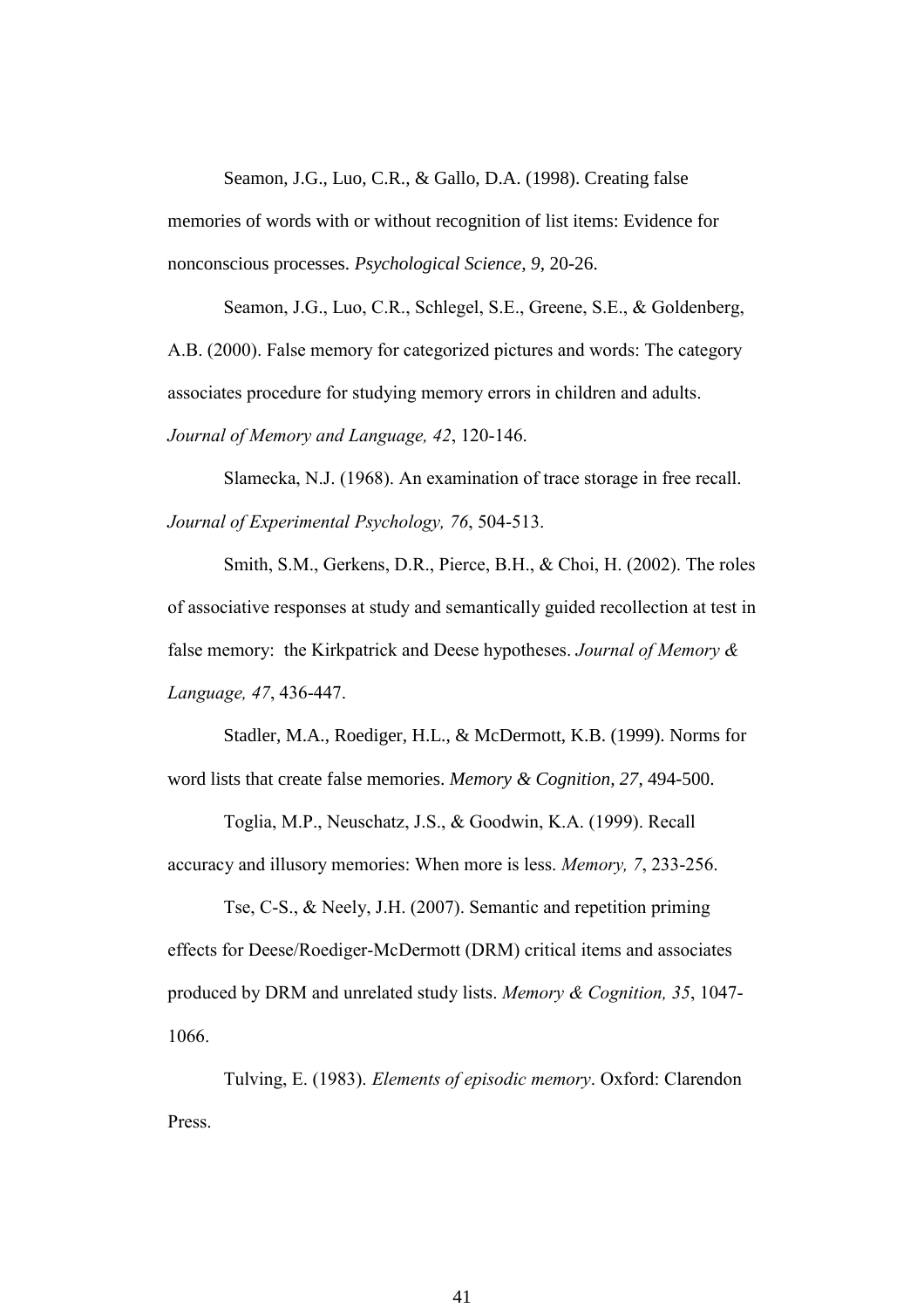Tulving, E. (1985). Memory and consciousness. *Canadian* 

*Psychologist, 26*, 1-12.

Tussing, A.A., & Greene, R.L. (1997). False recognition of associates:

How robust is the effect? *Psychonomic Bulletin & Review, 4*, 572-576.

Underwood, B.J. (1965). False recognition produced by implicit verbal responses. *Journal of Experimental Psychology, 70*, 122-129.

Van Overschelde, J. P., Rawson, K. A., & Dunlosky, J. (2004).

Category norms: an updated and expanded version of the Battig and Montague

(1969) norms. *Journal of Memory & Language, 50*, 289–335.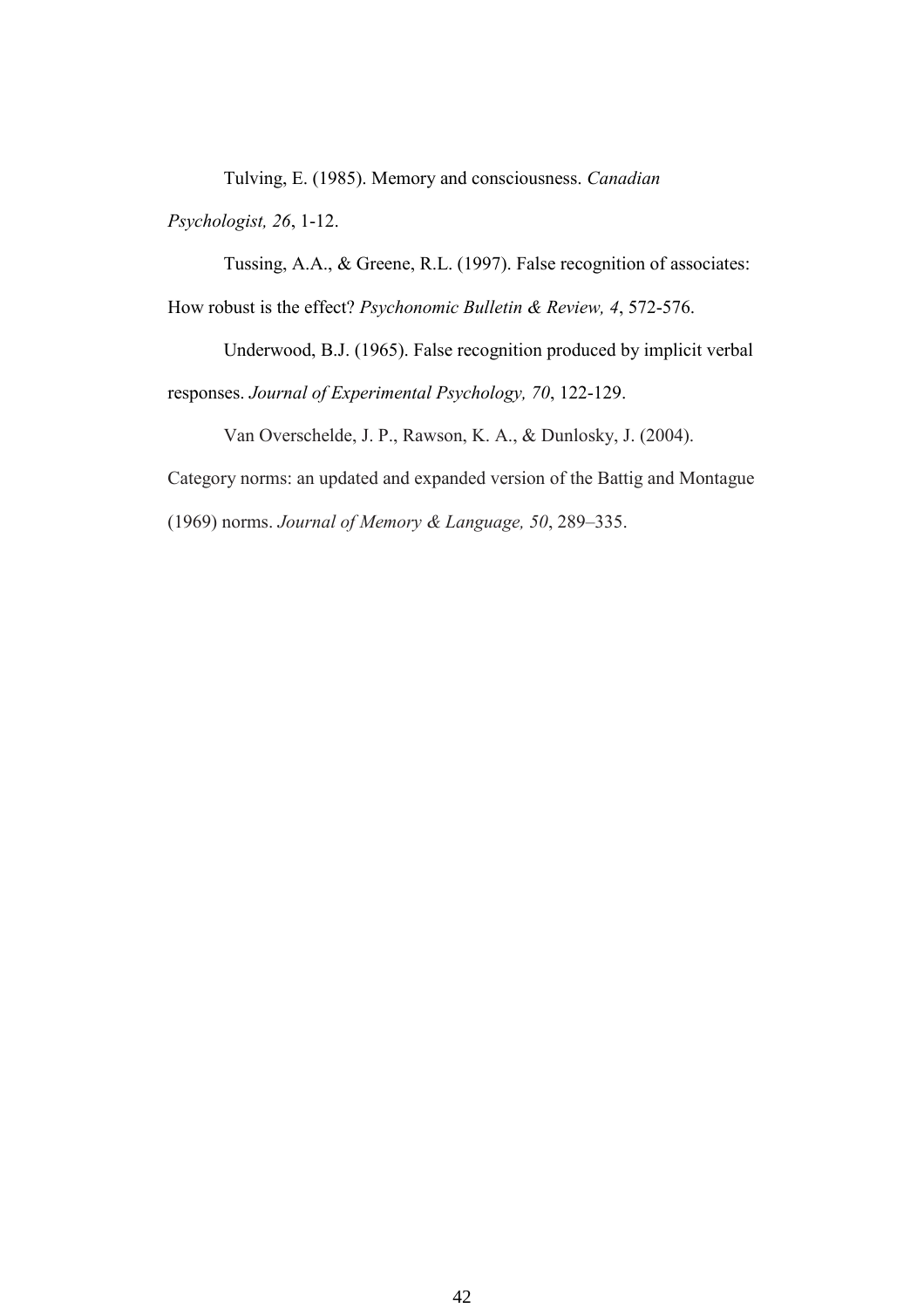Table 1. Mean proportions of correct and false remember and know responses (with standard errors) as a function of list type and presentation order in Experiment 1.

| Correct recognition    |            |           |             |           |  |
|------------------------|------------|-----------|-------------|-----------|--|
|                        | <b>DRM</b> |           | Categorized |           |  |
|                        | Blocked    | Random    | Blocked     | Random    |  |
| Remember               | .49(03)    | .32(.03)  | .51(.03)    | .43(0.03) |  |
| Know                   | .15(.02)   | .14(.01)  | .19(.02)    | .17(.01)  |  |
| Guess                  | .08(.02)   | .10(.02)  | .07(01)     | .09(.02)  |  |
| Total                  | .71(03)    | .56(.04)  | .77(03)     | .69(.03)  |  |
| <b>Critical lures</b>  |            |           |             |           |  |
|                        | <b>DRM</b> |           | Categorized |           |  |
|                        | Blocked    | Random    | Blocked     | Random    |  |
| Remember               | .33(.03)   | .15(.02)  | .20(.03)    | .08(.02)  |  |
| Know                   | .19(.02)   | .20(.02)  | .16(.02)    | .11(.01)  |  |
| Guess                  | .12(.02)   | .14(.02)  | .10(.03)    | .11(.03)  |  |
| Total                  | .63(.04)   | .49(0.05) | .46(.04)    | .30(.04)  |  |
| <b>Unrelated lures</b> |            |           |             |           |  |
|                        | <b>DRM</b> |           | Categorized |           |  |
|                        | Blocked    | Random    | Blocked     | Random    |  |
| Remember               | .08(.02)   | .08(.02)  | .05(.02)    | .03(.02)  |  |
| Know                   | .06(.01)   | .07(01)   | .04(.01)    | .06(.01)  |  |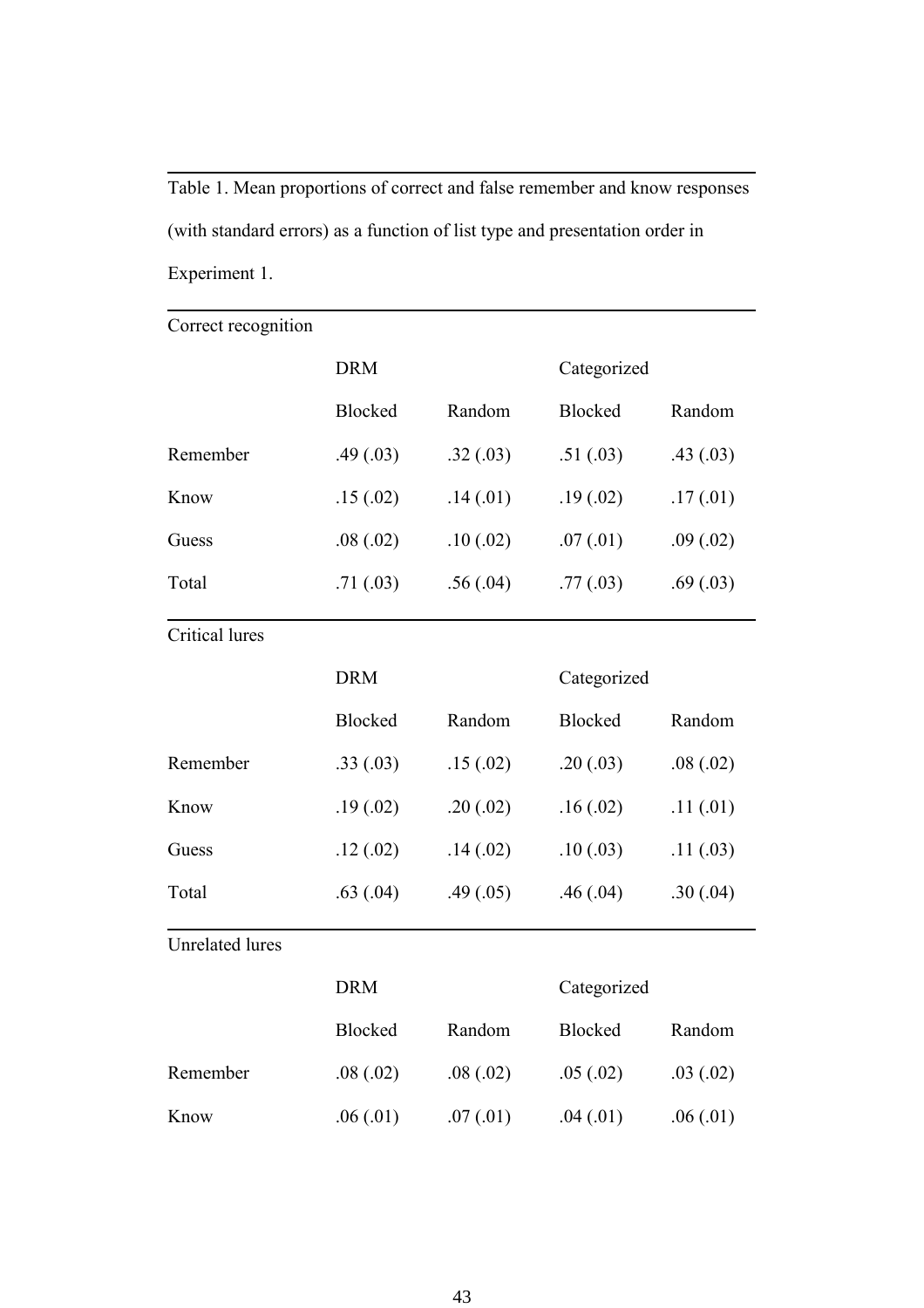| Guess | .08(0.01) | .08(.02) | .07(0.02) | .10(.04)  |
|-------|-----------|----------|-----------|-----------|
| Total | .22(.03)  | .22(.03) | .16(0.03) | .19(0.04) |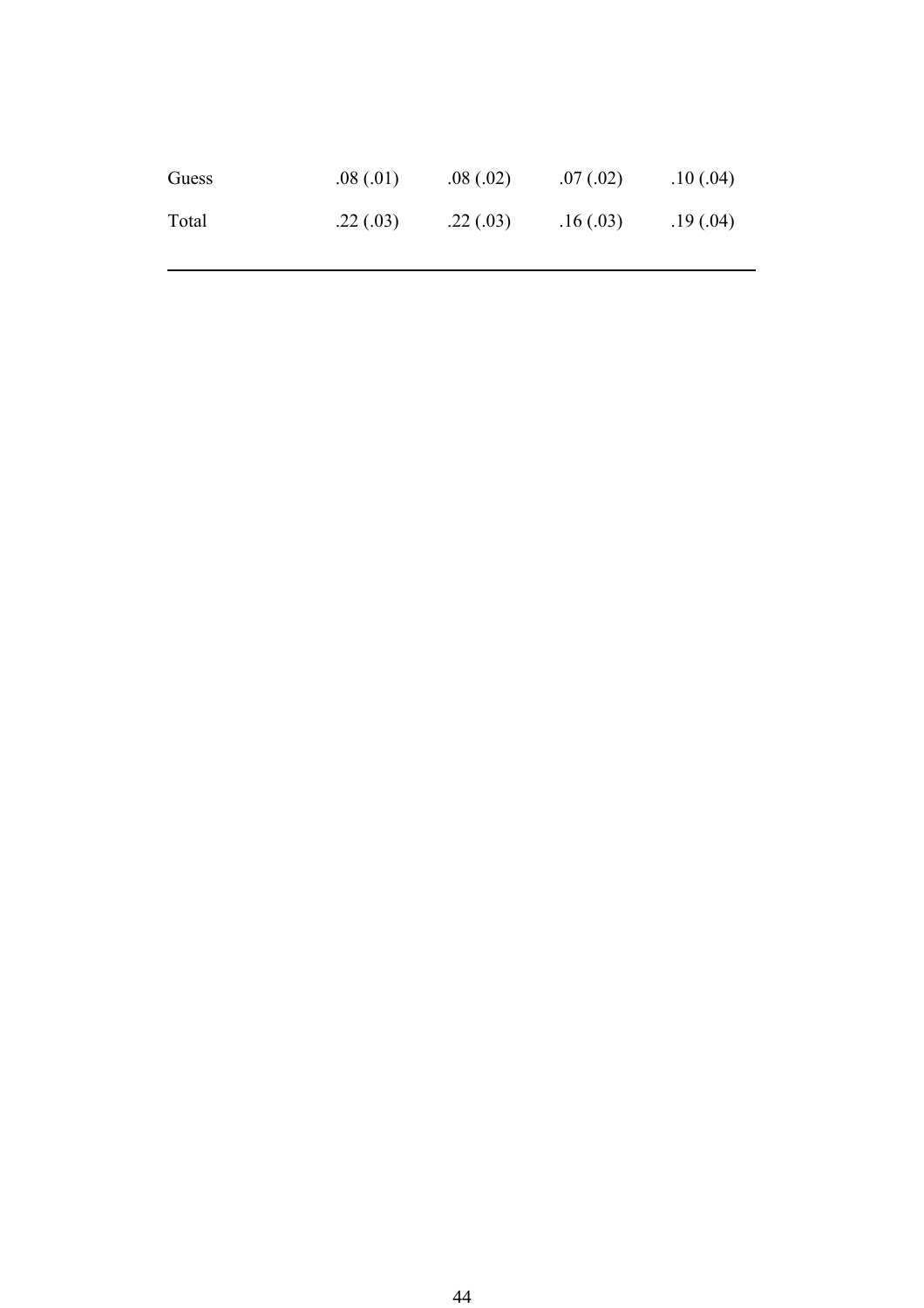Table 2. Mean proportions of correct and false remember and know responses (with standard errors) as a function of list type and encoding instructions in Experiment 2.

| Correct recognition    |            |           |             |          |  |
|------------------------|------------|-----------|-------------|----------|--|
|                        | <b>DRM</b> |           | Categorized |          |  |
|                        | Read       | Generate  | Read        | Generate |  |
| Remember               | .49(.01)   | .54(.02)  | .46(.03)    | .51(.02) |  |
| Know                   | .13(.01)   | .08(.01)  | .13(01)     | .11(.01) |  |
| Guess                  | .09(.01)   | .07(.01)  | .08(.01)    | .06(.01) |  |
| Total                  | .71(.02)   | .68(.02)  | .67(0.03)   | .68(.02) |  |
| False recognition      |            |           |             |          |  |
|                        | <b>DRM</b> |           | Categorized |          |  |
|                        | Read       | Generate  | Read        | Generate |  |
| Remember               | .29(.03)   | .42(.03)  | .11(.01)    | .17(.02) |  |
| Know                   | .19(0.02)  | .17(01)   | .13(.02)    | .15(.02) |  |
| Guess                  | .17(02)    | .10(0.02) | .14(.02)    | .16(.03) |  |
| Total                  | .64(.03)   | .69(.03)  | .38(.03)    | .48(.04) |  |
| <b>Unrelated lures</b> |            |           |             |          |  |
|                        | <b>DRM</b> |           | Categorized |          |  |
|                        | Read       | Generate  | Read        | Generate |  |
| Remember               | .06(.01)   | .04(.01)  | .02(.01)    | .05(01)  |  |
| Know                   | .08(.01)   | .07(01)   | .04(.01)    | .06(.01) |  |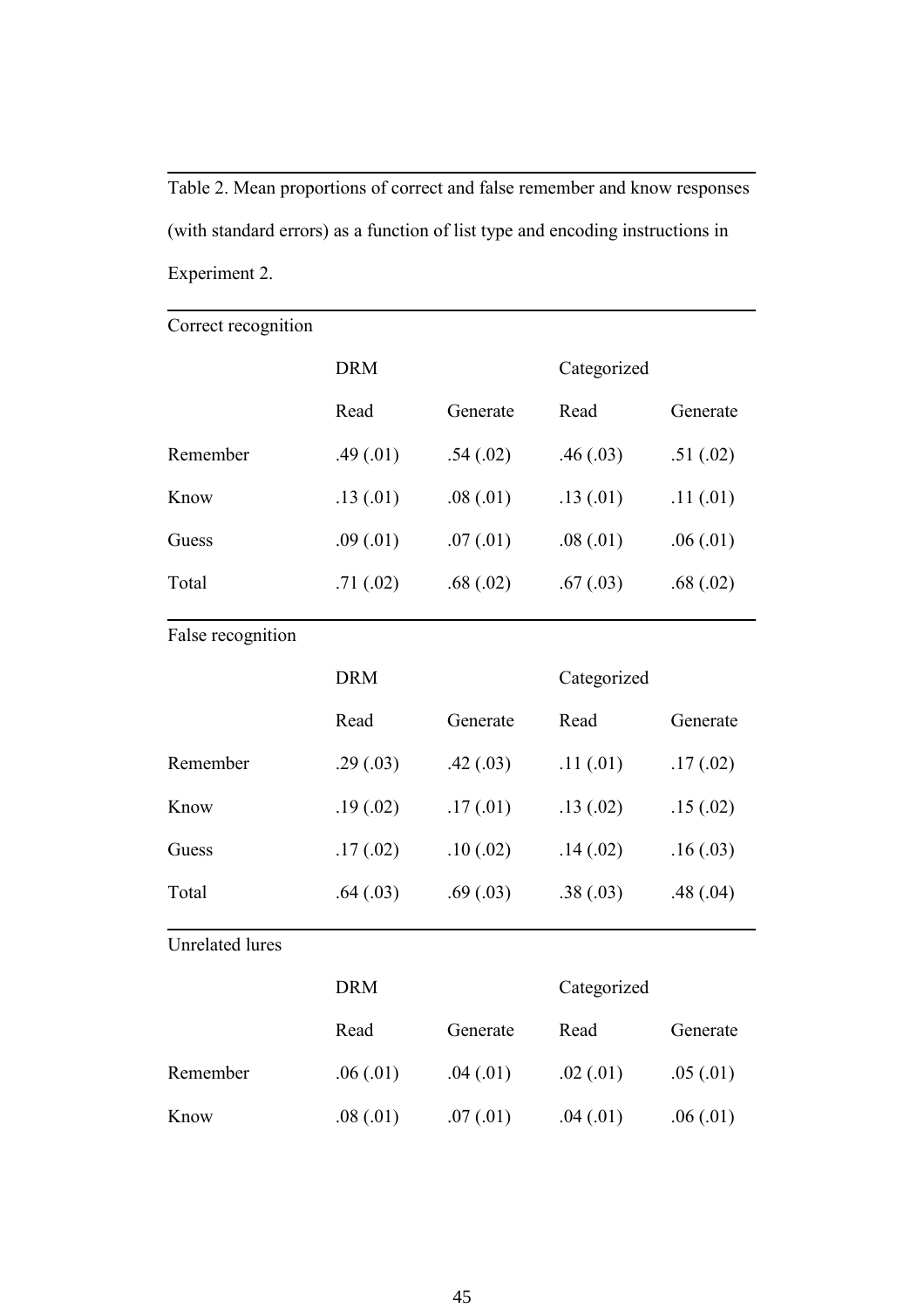| Guess | .15(0.03) | .11(.02) | .05(.02)  | .04(.01) |
|-------|-----------|----------|-----------|----------|
| Total | .29(.04)  | .22(.04) | .10(0.03) | .14(.02) |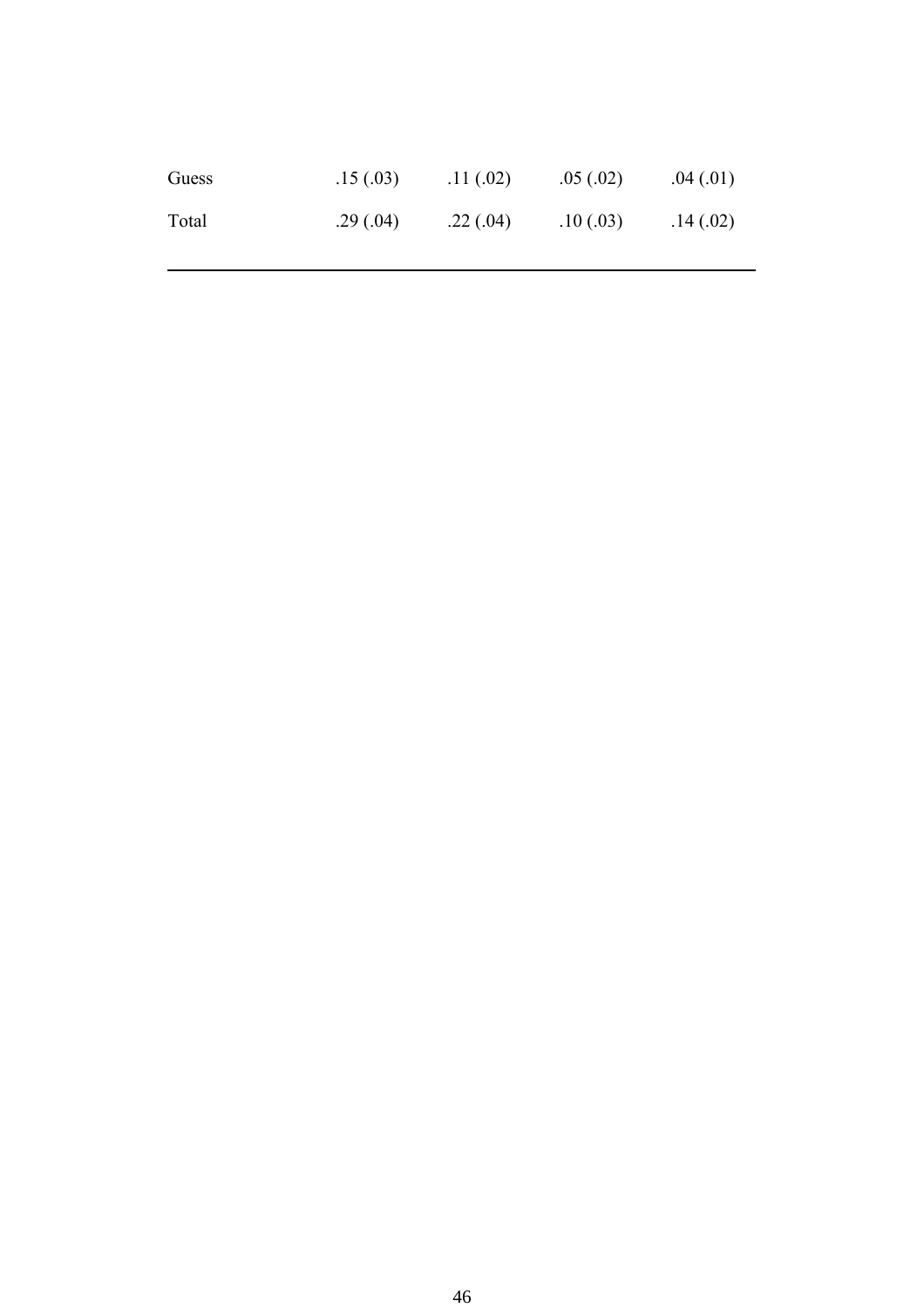Table 3. Mean proportions of correct and false remember and know responses as a function of list type and number of test primes in Experiment 3.

| Correct recognition               |                  |                                  |                                  |                  |                |           |  |
|-----------------------------------|------------------|----------------------------------|----------------------------------|------------------|----------------|-----------|--|
| Self-paced                        | <b>DRM</b>       |                                  |                                  |                  | Categorized    |           |  |
| Remember                          |                  | .41(.04)                         |                                  | .49(.04)         |                |           |  |
| Know                              |                  | .15(.02)                         |                                  | .11(.02)         |                |           |  |
| Guess                             |                  | .09(.01)                         |                                  | .07(01)          |                |           |  |
| Total                             |                  | .66(.02)                         |                                  | .68(.03)         |                |           |  |
|                                   |                  |                                  |                                  |                  |                |           |  |
| Speeded                           |                  | <b>DRM</b>                       |                                  |                  | Categorized    |           |  |
| Remember                          |                  | .28(.02)                         |                                  | .31(.02)         |                |           |  |
| Know                              |                  | .09(.01)                         |                                  | .12(.01)         |                |           |  |
| Guess                             | .07(01)          |                                  | .07(01)                          |                  |                |           |  |
| Total                             | .44(.03)         |                                  | .49(.03)                         |                  |                |           |  |
| False recognition (studied lists) |                  |                                  |                                  |                  |                |           |  |
| Self-paced                        | <b>DRM</b>       |                                  |                                  | Categorized      |                |           |  |
|                                   | $\boldsymbol{0}$ | 3                                | 6                                | $\boldsymbol{0}$ | $\overline{3}$ | 6         |  |
| Remember                          |                  |                                  | $.33(.05)$ $.40(.05$ $.26(.05)$  | .19(.03)         | .23(.04)       | .25(.04)  |  |
| Know                              |                  |                                  | $.23(.04)$ $.14(.03)$ $.21(.04)$ | .15(.04)         | .11(.02)       | .05(.02)  |  |
| Guess                             |                  |                                  | $.10(.02)$ $.11(.03)$ $.11(.03)$ | .12(.02)         | .11(.02)       | .10(0.03) |  |
| Total                             |                  | $.66(.00)$ $.66(.00)$ $.58(.00)$ |                                  | .46(.04)         | .44(.05)       | .40(.05)  |  |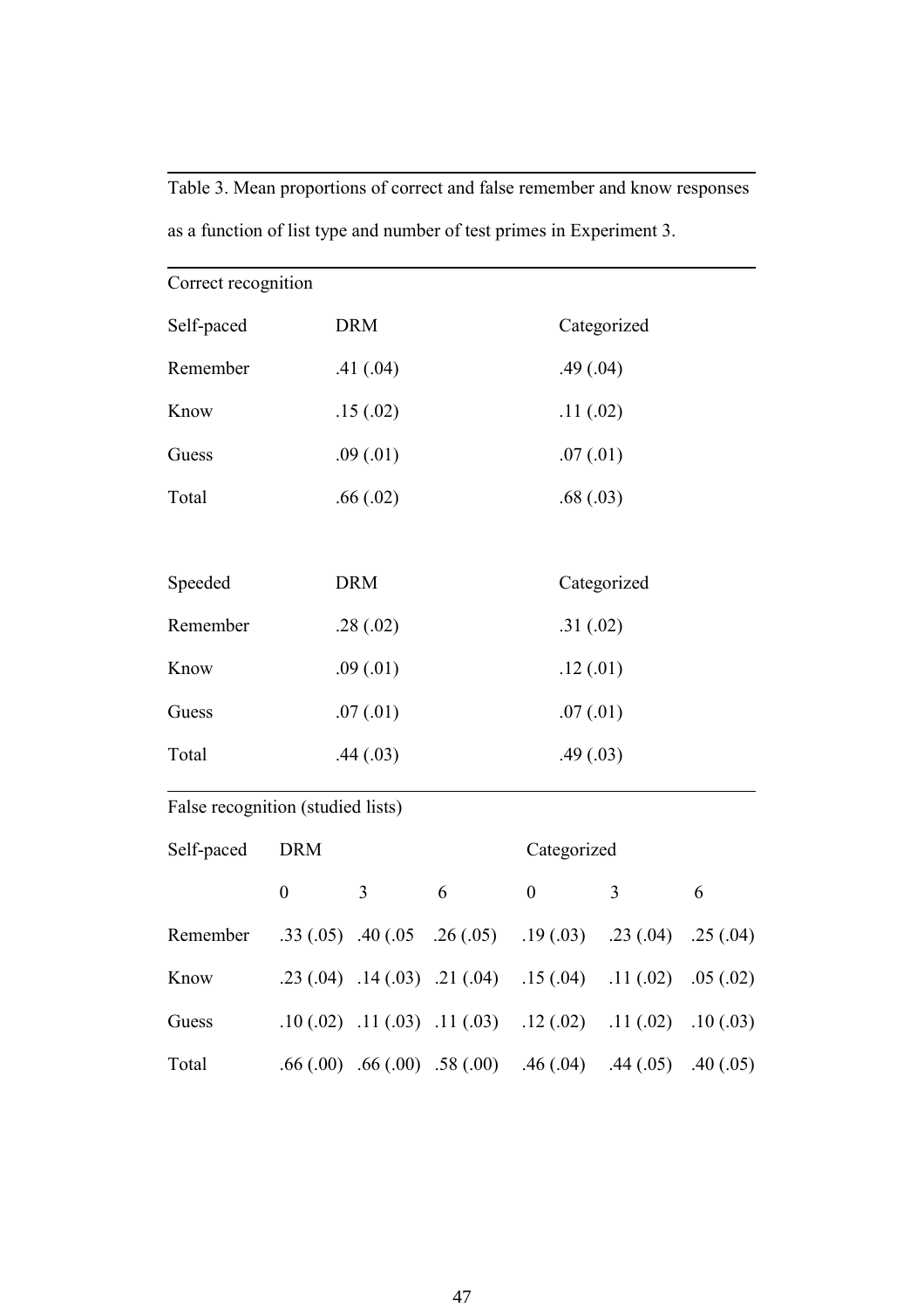| Speeded                                                              | <b>DRM</b>       |                       |                                  | Categorized                                                       |                       |           |
|----------------------------------------------------------------------|------------------|-----------------------|----------------------------------|-------------------------------------------------------------------|-----------------------|-----------|
|                                                                      | $\boldsymbol{0}$ | 3                     | 6                                | $\boldsymbol{0}$                                                  | 3                     | 6         |
| Remember                                                             |                  |                       | $.21(.04)$ $.22(.04)$ $.12(.03)$ | .11(.03)                                                          | .14(.03)              | .08(.03)  |
| Know                                                                 |                  |                       | $.11(.03)$ $.15(.02)$ $.10(.03)$ | .07(.03)                                                          | .14(.03)              | .13(0.03) |
| Guess                                                                |                  |                       | $.11(.02)$ $.07(.02)$ $.10(.02)$ | .11(03)                                                           | .13(0.03)             | .10(.02)  |
| Total                                                                |                  |                       |                                  | $.42(.05)$ $.44(.05)$ $.32(.05)$ $.29(.04)$                       | .41(.05)              | .32(.04)  |
| False recognition (unstudied lists)                                  |                  |                       |                                  |                                                                   |                       |           |
| Self-paced                                                           | <b>DRM</b>       |                       |                                  | Categorized                                                       |                       |           |
|                                                                      | $\boldsymbol{0}$ | 3                     | 6                                | $\boldsymbol{0}$                                                  | 3                     | 6         |
| Remember                                                             |                  | $.05(.02)$ $.10(.03)$ | .07(.02)                         | .03(0.01)                                                         | .05(.02)              | .05(.02)  |
| Know                                                                 |                  | $.09(.03)$ $.15(.03)$ | .07(.02)                         | .06(.02)                                                          | .05(.02)              | .03(01)   |
| Guess                                                                |                  | $.07(.02)$ $.07(.02)$ | .04(.02)                         | .04(.02)                                                          | .10(.03)              | .03(01)   |
| Total                                                                |                  | $.21(.00)$ $.31(.00)$ | .19(.00)                         | .13(.04)                                                          | .15(.04)              | .13(0.03) |
|                                                                      |                  |                       |                                  |                                                                   |                       |           |
| Speeded                                                              | <b>DRM</b>       |                       |                                  | Categorized                                                       |                       |           |
|                                                                      | $\boldsymbol{0}$ | 3                     | 6                                | $\boldsymbol{0}$                                                  | 3                     | 6         |
| Remember .03 (.02) .03 (.02) .04 (.03) .01 (.01) .02 (.02) .00 (.00) |                  |                       |                                  |                                                                   |                       |           |
| Know                                                                 |                  |                       |                                  | $.10(.03)$ $.08(.02)$ $.03(.02)$ $.01(.01)$ $.03(.02)$ $.01(.01)$ |                       |           |
| Guess                                                                |                  |                       |                                  | $.10(.02)$ $.10(.03)$ $.09(.02)$ $.05(.03)$                       | $.05(.02)$ $.06(.02)$ |           |
| Total                                                                |                  |                       |                                  | .23 (.05) .20 (.04) .16 (.04) .07 (.04) .10 (.03) .06 (.02)       |                       |           |

Unrelated lures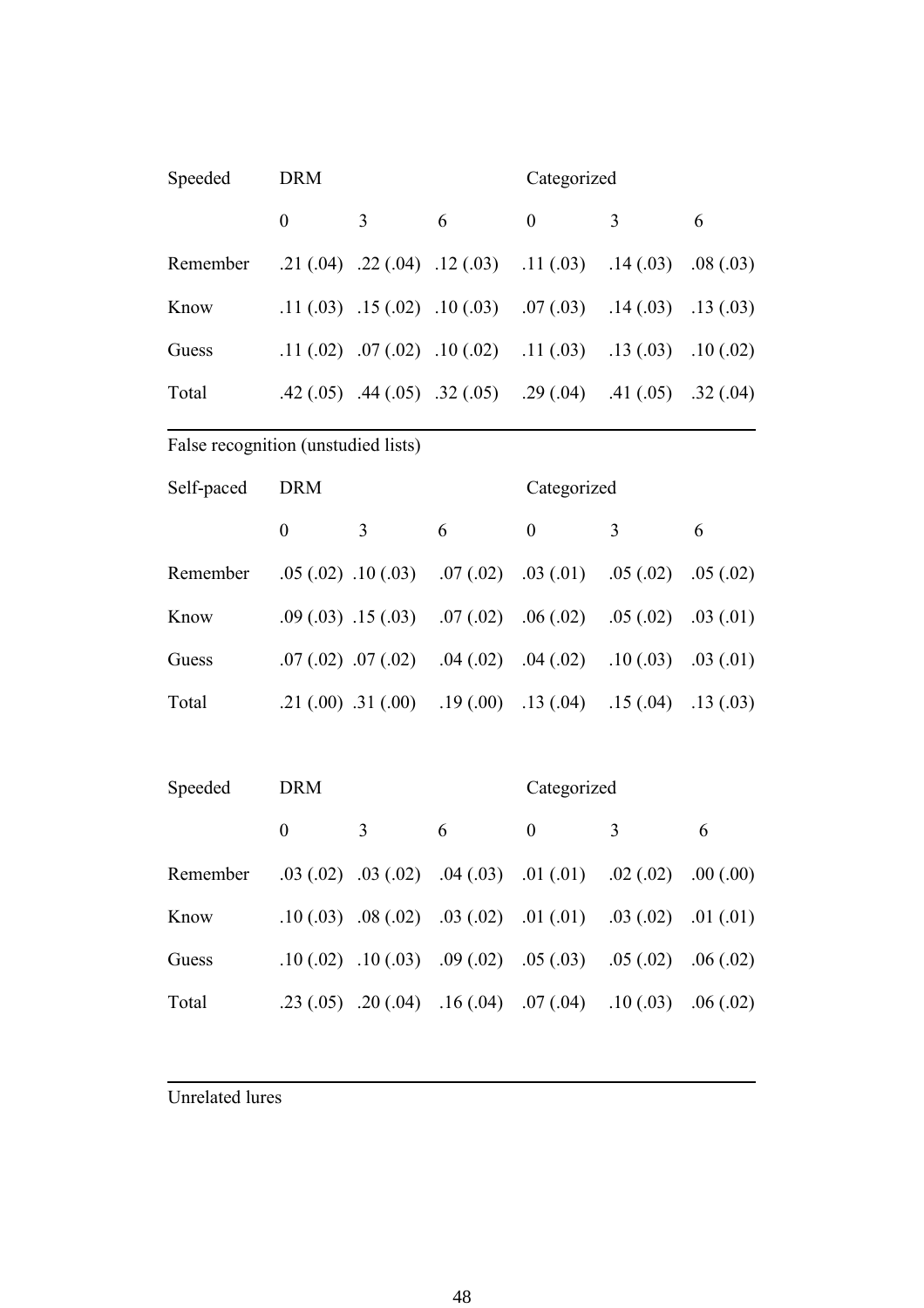| Self-paced | <b>DRM</b> | Categorized |
|------------|------------|-------------|
| Remember   | .05(0.01)  | .04(.01)    |
| Know       | .07(01)    | .04(.01)    |
| Guess      | .05(01)    | .04(.01)    |
| Total      | .17(02)    | .11(.03)    |
|            |            |             |
|            |            |             |
| Speeded    | <b>DRM</b> | Categorized |
| Remember   | .02(01)    | .01(01)     |
| Know       | .04(.01)   | .02(01)     |
| Guess      | .06(.01)   | .06(.02)    |
| Total      | .13(.02)   | .09(.03)    |